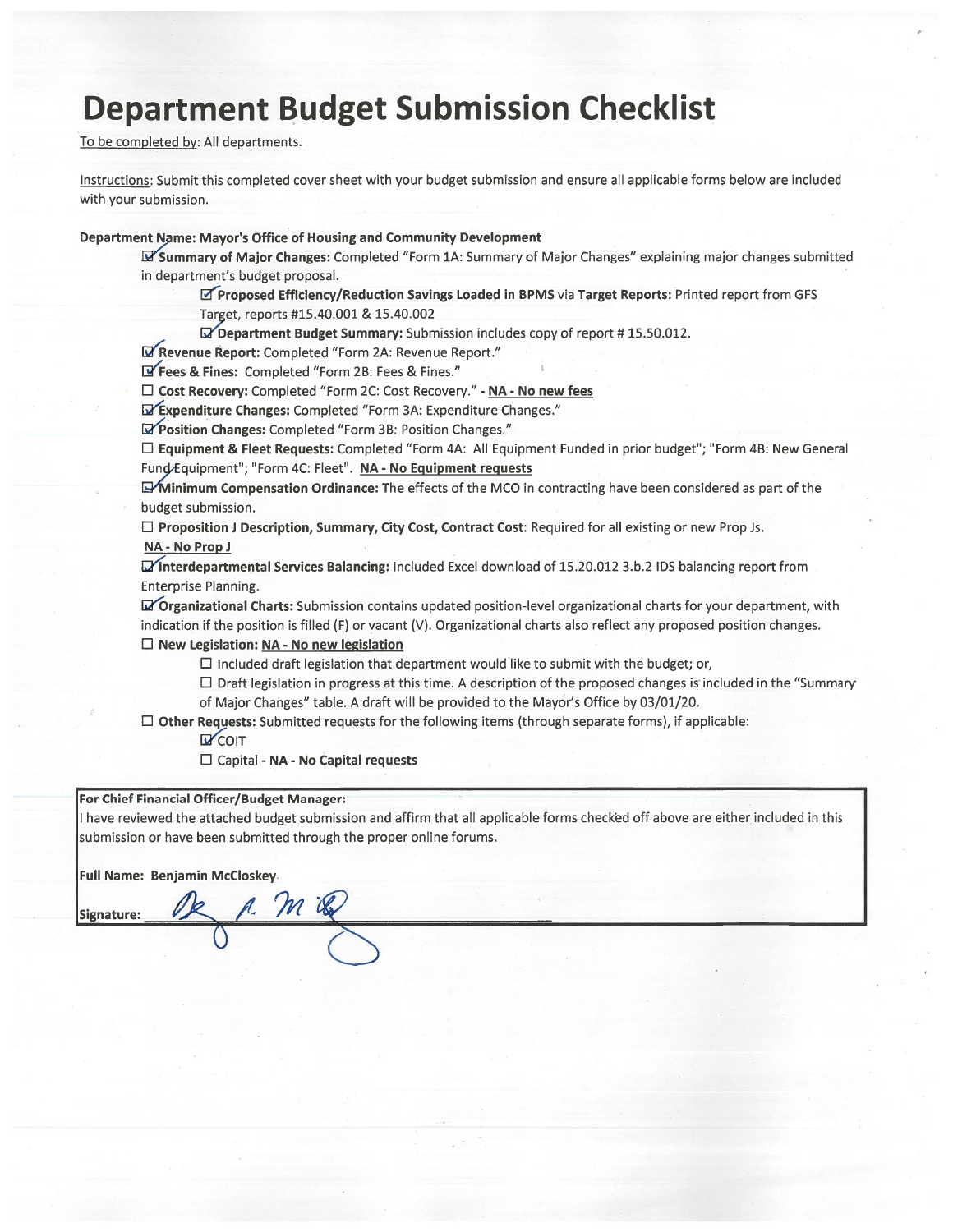# **BUDGET FORM 1A: Summary of Major Changes FY 2020-21 and FY 2021-22**

|                                                                                                                                                                                                                                                                                                                                                                                | Mayor's Office of Housing and Community Development                                                                                                                                                                                                                                                                                                                                                                                                                                                                                                           |
|--------------------------------------------------------------------------------------------------------------------------------------------------------------------------------------------------------------------------------------------------------------------------------------------------------------------------------------------------------------------------------|---------------------------------------------------------------------------------------------------------------------------------------------------------------------------------------------------------------------------------------------------------------------------------------------------------------------------------------------------------------------------------------------------------------------------------------------------------------------------------------------------------------------------------------------------------------|
| <b>Major Changes</b>                                                                                                                                                                                                                                                                                                                                                           | <b>Department Response</b>                                                                                                                                                                                                                                                                                                                                                                                                                                                                                                                                    |
| 1. SUMMARY. What major changes is the<br>department proposing? Clearly describe<br>each change, including the fiscal impact of<br>the proposal, and how the department<br>proposes to fund each significant change<br>(i.e. reprioritization of existing funds,<br>grants, or other new revenues). Include<br>detail related to position changes in<br>Position section below. | Other than changes in one-time revenues and associated expenses, the major proposed<br>changes are:<br>- Increase in Local Operating Subsidy Program to fund additional anticipated units for formerly<br>homeless households. Minimal increase in BY and approximately \$9M increase in BY+1.<br>- Increase of \$2.8M per year in BY and BY+1 in Housing Trust Fund, as required by the Charter.<br>Proposed position changes described below.                                                                                                               |
| 2. EXPENDITURES. What expenditure<br>changes did the department submit from<br>the base budget? Please differentiate<br>between General Fund and non-General<br>Fund.<br>(This should match an Audit Trail, as<br>shown in form 3A Expenditure Changes).                                                                                                                       | Expenditure changes related to specific revenue sources are described below in Revenue<br>section.<br>General Fund<br>- \$635k of grants to CBOs previously budgeted in other departments (ADM, HRC, HSA) now<br>budgeted in MOHCD<br>- Large increase in LOSP workorder in BY+1 to fund additional anticipated units for formerly<br>homeless households.<br>- Increase in workorders to Digital Services and Office of Labor Standards Compliance and new<br>workorder for CBO grant to Arts Commission and for accounting services to Controller's Office. |
| 3. REVENUE. What revenue changes did                                                                                                                                                                                                                                                                                                                                           | <b>General Fund</b><br>- \$200k in Housing Trust Fund revenue which did not accurately carry over between FY18 and<br>FY19.<br>Non-General Fund                                                                                                                                                                                                                                                                                                                                                                                                               |
| the department submit from the base                                                                                                                                                                                                                                                                                                                                            | - Increase in revenue from OCII for staffing services provided by MOHCD                                                                                                                                                                                                                                                                                                                                                                                                                                                                                       |
| budget? Please differentiate between<br>General Fund and non-General Fund.                                                                                                                                                                                                                                                                                                     | - Appropriation of revenues incorrectly appropriated as cost of issuance in 3rd issuance of 2015<br>GO Bond for Affordable Housing.<br>- \$45.8M of one-time revenue related to Academy of Art Development Agreement                                                                                                                                                                                                                                                                                                                                          |
| (This should match an Audit Trail, as                                                                                                                                                                                                                                                                                                                                          | -\$1M of revenue from loan issuance and monitoring fees related to 2016 GO Bond for                                                                                                                                                                                                                                                                                                                                                                                                                                                                           |
| shown in form 2A Revenue Report).                                                                                                                                                                                                                                                                                                                                              | Affordable Housing (PASS program)                                                                                                                                                                                                                                                                                                                                                                                                                                                                                                                             |
| 4. TARGET. How did the department meet<br>its target? What are the programmatic,<br>operational, or staffing impacts of this<br>proposed reduction?                                                                                                                                                                                                                            | Target is met at \$1,488,306 in BY and \$2,878,612 in BY+1 by cuts to General Fund CBO grants. If<br>required to implement these cuts, we would likely do across-the-board cuts of an equal<br>percentage to all Community Development grantees, regardless of fund source, to<br>accommodate the reduction. Percentage cut would be 5%-7% in BY+1.                                                                                                                                                                                                           |
| 5. POSITIONS. Did the department include<br>changes to positions or special classes?<br>What is the overall General Fund impact?<br>Highlight any changes related to major<br>changes/initiatives as noted in the                                                                                                                                                              | All changes below have zero or minimal General Fund impact and are either offset with<br>corresponding General Fund reductions or supported by Special Revenue Funds, including<br>Housing Trust Fund.<br>- Transfer of function of position supporting Season of Sharing from HSH to MOHCD.<br>Continuation of Digital Equity position funded by COIT request and Active Contract                                                                                                                                                                            |
| Summary section.<br>(Reminder: No increases to General Fund<br>supported FTE should be loaded in the<br>system. Include reference numbers for all<br>position changes).                                                                                                                                                                                                        | Management position previously funded by General Fund.<br>- New positions including: conversion of off-budget DBI workorder-funded position to on-<br>budget; HOPE SF Right to Return; Asset Manager; Policy & Legislative Associate; HBMR<br>compliance; Construction Representative; two multifamily housing assistant project managers;<br>racial equity position                                                                                                                                                                                          |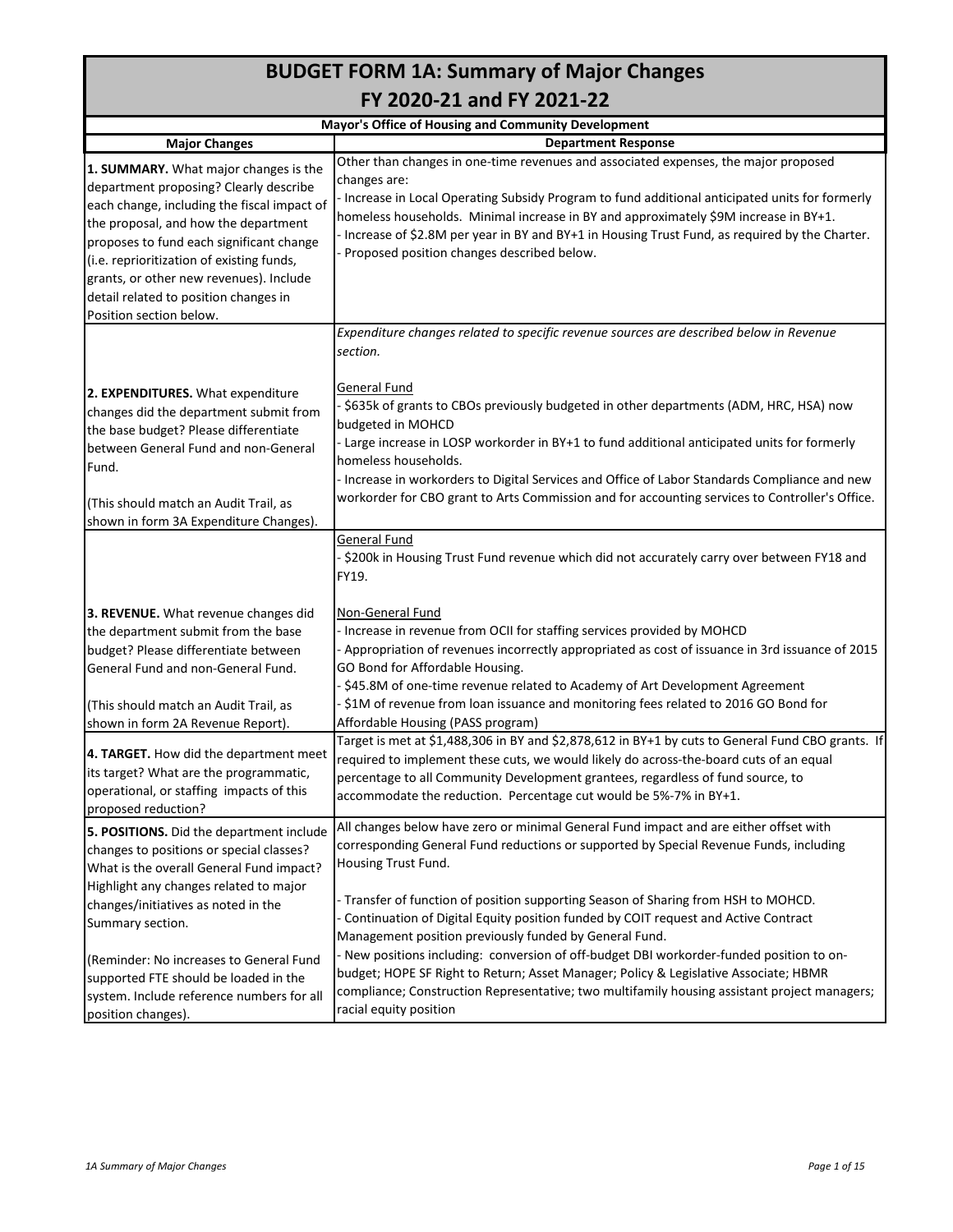|                                                                                                                                                                                                                                                                                                        | <b>BUDGET FORM 1A: Summary of Major Changes</b>                                                                                                                                                                                                                                                                                                                                             |
|--------------------------------------------------------------------------------------------------------------------------------------------------------------------------------------------------------------------------------------------------------------------------------------------------------|---------------------------------------------------------------------------------------------------------------------------------------------------------------------------------------------------------------------------------------------------------------------------------------------------------------------------------------------------------------------------------------------|
|                                                                                                                                                                                                                                                                                                        | FY 2020-21 and FY 2021-22                                                                                                                                                                                                                                                                                                                                                                   |
|                                                                                                                                                                                                                                                                                                        | Mayor's Office of Housing and Community Development                                                                                                                                                                                                                                                                                                                                         |
| 6. INTERDEPARTMENTAL SERVICES (IDS).<br>Is the department proposing any<br>discretionary changes to IDS workorders<br>(excluding those that are centrally loaded                                                                                                                                       | Increase in workorders to Digital Services and Office of Labor Standards Compliance and new<br>workorders for CBO grant to Arts Commission and for accounting services to Controller's Office.<br>Performing departments are in agreement with these changes.<br>Elimination of workorder to Treasurer/Tax Collector for CBO grant. Performing department in<br>agreement with this change. |
| by the Mayor's Office)? If so, describe the<br>changes, including the change amount, the<br>corresponding requesting/performing<br>department, and whether those<br>departments are in agreement with the<br>change.<br>(Reminder: A new IDS balancing report<br>(15.20.012 3.b.2) is available in CFO | Elimination of workorders from Human Rights Commission and Library for CBO grants.<br>Requesting departments in agreement with these changes.                                                                                                                                                                                                                                               |
| Dashboards > Enterprise Planning in BI).                                                                                                                                                                                                                                                               |                                                                                                                                                                                                                                                                                                                                                                                             |
| 7. LEGISLATION. Is the department seeking<br>to submit any legislation with the budget?<br>Does the department's budget assume any<br>revenues/expenditures that require a<br>legislative change?                                                                                                      | No proposed legislation.                                                                                                                                                                                                                                                                                                                                                                    |
| If so, please submit drafts of legislation<br>along with the budget submission. Or<br>provide a summary of desired legislation<br>and an expected date of submission, if still<br>in progress.                                                                                                         |                                                                                                                                                                                                                                                                                                                                                                                             |
| <b>8. PROP J:</b> Identify existing Prop J Analyses<br>that will continue, and if the department's<br>budget proposes any NEW contracting out<br>of work previously done by City workers.                                                                                                              | No proposed Prop J.                                                                                                                                                                                                                                                                                                                                                                         |
| 9. TRANSFER OF FUNCTION: Is the<br>department requesting any Transfer of<br>Functions of positions between<br>departments? If so, please explain.                                                                                                                                                      | Transfer of Function from HSH to MOHCD of one off-budget position for the Season of Sharing<br>program.                                                                                                                                                                                                                                                                                     |
| 10. INTERIM EXCEPTIONS: Is the<br>department requesting any interim<br>exceptions (new positions that are 1.0 FTE<br>rather than 0.77)? If so, for what reason<br>are is the request being made?                                                                                                       | Yes - Existing filled Digital Equity position funded by COIT ends in CY, and so appears as a new<br>position in BY, starting in Payperiod 1.                                                                                                                                                                                                                                                |
| 11. FELLOWSHIP PROGRAMS: Did the<br>department apply to any citywide<br>fellowship programs, including San<br>Francisco Fellows, the Fish Fellowship, or<br>the 1249 HR Analyst Trainee Program?                                                                                                       | No.                                                                                                                                                                                                                                                                                                                                                                                         |
| Reminder for AIR, PRT, PUC and SFMTA,<br>please also address FY 21/22, including the<br>1249 HR Analyst Trainee program.                                                                                                                                                                               |                                                                                                                                                                                                                                                                                                                                                                                             |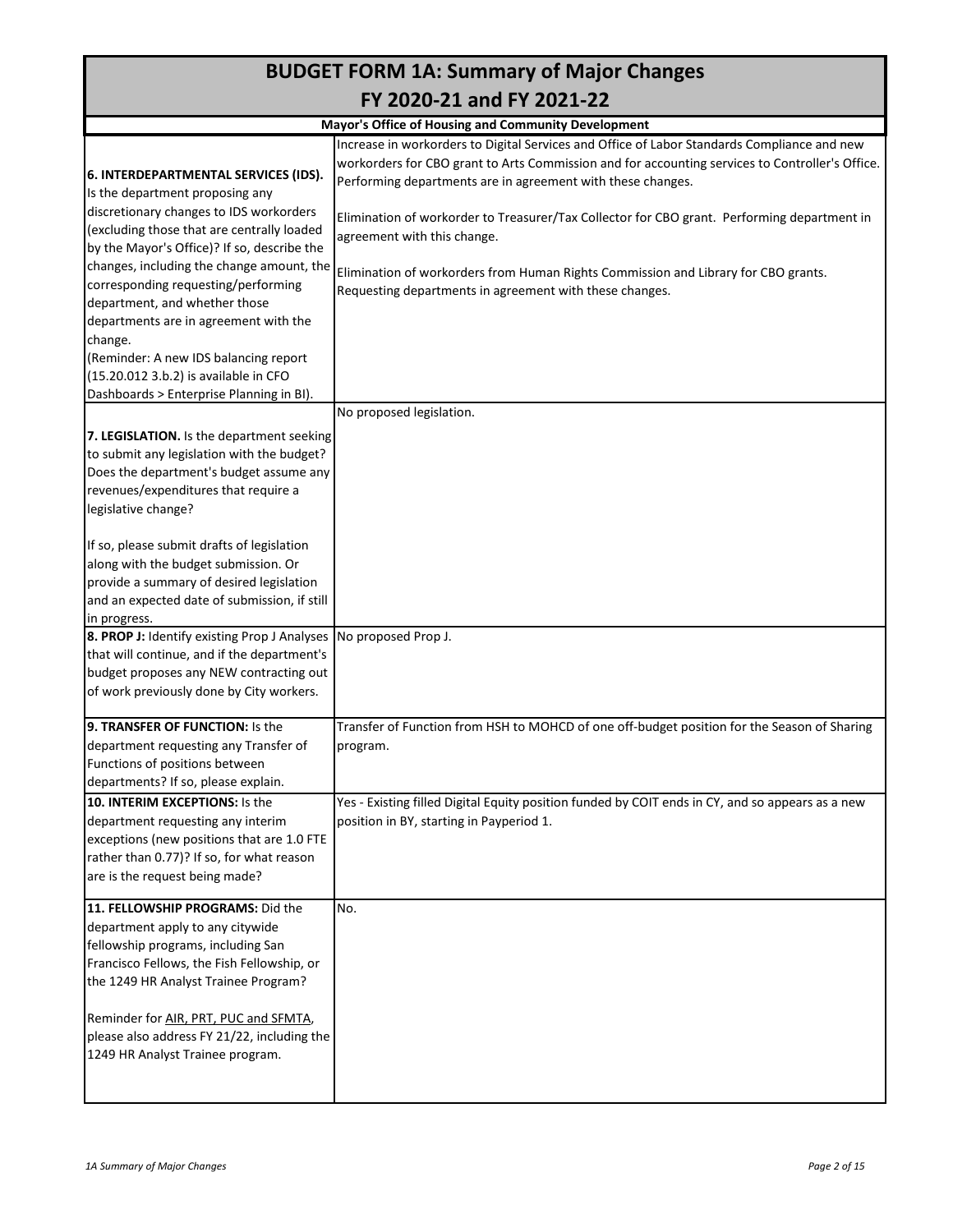## **Please run Oracle Business Intelligence Reports 15.40.001 & 15.40.002, aka "Target Reports" and include with budget submission to reflect Efficiency/Reduction Target proposal is loaded in the budget system.**

| <b>Budget Year</b>                                | Snapshot        | <b>Department</b> |                 |                      |           |        |      |
|---------------------------------------------------|-----------------|-------------------|-----------------|----------------------|-----------|--------|------|
| 2021                                              | Current         | <b>MYR</b>        |                 |                      |           |        |      |
| 2020                                              | <b>Phase CY</b> | 2019-2020         | <b>Phase BY</b> | 2020-2021 Phase BY+1 | 2021-2022 | $BY+1$ | 2022 |
| <b>4E 40 004 CEC Tovant &amp; New CEC Delence</b> |                 |                   |                 |                      |           |        |      |

**15.40.001 GFS Target & Non GFS Balance**

Time run: 2/18/2020 8:31:49 AM

| <b>Department: MYR Mayor</b> | (General Fund Supported)          |                                  |                    |                    |                             |                       |                       |  |  |  |  |
|------------------------------|-----------------------------------|----------------------------------|--------------------|--------------------|-----------------------------|-----------------------|-----------------------|--|--|--|--|
|                              |                                   | <b>BY General Fund Supported</b> |                    |                    | BY+1 General Fund Supported |                       |                       |  |  |  |  |
| Account Lvl 2 Code           | Category                          | BY Base                          | BY DEPT +          | BY MYR             | BY+1 Base                   | BY+1 DEPT +           | BY+1 MYR              |  |  |  |  |
|                              |                                   |                                  | <b>MYR Changes</b> | Proposed Amt       |                             | <b>MYR Changes</b>    | Proposed Amt          |  |  |  |  |
| <b>ELIMINATION</b>           | Transfer Adjustment - Uses        | l0.                              | 10                 | 10                 |                             | 0                     | $\Omega$<br>$\Omega$  |  |  |  |  |
|                              | <b>Transfer Adjustment-Source</b> | 10                               | 10                 | I٥                 |                             | $\overline{0}$        | $\Omega$              |  |  |  |  |
|                              |                                   | l0                               | ١o                 | l0.                |                             | $\mathbf{0}$          | $\mathbf{0}$          |  |  |  |  |
| <b>EXPENDITURE</b>           | Capital Outlay                    | 3,316,030                        | I٥                 | 3,316,030          |                             | 3,316,030<br>$\Omega$ | 3,316,030             |  |  |  |  |
|                              | City Grant Program                | 48,751,242                       | (1,491,037)        | 47,260,205         | 48,751,242                  | 5,767,854             | 54,519,096            |  |  |  |  |
|                              | Debt Service                      | 1,655,118                        | ۱n                 | 1,655,118          | 1,655,118                   |                       | 1,655,118<br>$\Omega$ |  |  |  |  |
|                              | <b>Mandatory Fringe Benefits</b>  | 3,046,564                        | 46,609             | 3,093,173          | 3,080,106                   | 58,971                | 3,139,077             |  |  |  |  |
|                              | Materials & Supplies              | 98,000                           | l0                 | 98,000             | 98,000                      |                       | 98,000<br>$\Omega$    |  |  |  |  |
|                              | Non-Personnel Services            | 1,101,467                        | 10                 | 1,101,467          | 1,101,467                   |                       | 1,101,467<br>$\Omega$ |  |  |  |  |
|                              | <b>Operating Transfers Out</b>    | l0.                              | I٥                 | 10.                |                             | $\Omega$              | $\Omega$<br> 0        |  |  |  |  |
|                              | Other Support/Care of Persons     | 10                               | I٥                 | lo.                |                             | $\Omega$              | $\Omega$              |  |  |  |  |
|                              | Overhead and Allocations          | 794,934                          | 228,963            | 1,023,897          | 794,934                     | 217,577               | 1,012,511             |  |  |  |  |
|                              | Programmatic Projects             | 1,144,089                        | 514,000            | 1,658,089          | 944,089                     | 514,000               | 1,458,089             |  |  |  |  |
|                              | Salaries                          | 8,163,120                        | 101,801            | 8,264,921          | 8,379,380                   | 133,074               | 8,512,454             |  |  |  |  |
|                              | Services Of Other Depts           | 2,292,441                        | (96, 828)          | $\sqrt{2,195,613}$ | 2,292,441                   | (93,981)              | 2,198,460             |  |  |  |  |
|                              |                                   | 70,363,005                       | (696, 492)         | 69,666,513         | 67,096,777                  | 9,913,525             | 77,010,302            |  |  |  |  |
| <b>REVENUE</b>               | <b>Expenditure Recovery</b>       | 14,702,429                       | 163,370            | 14,865,799         | 14,702,429                  | 8,905,587             | 23,608,016            |  |  |  |  |
|                              | Intergovernmental Revenue-Othe    | 1,185,919                        | 270,354            | 1,456,273          | 1,185,919                   | 270,354               | 1,456,273             |  |  |  |  |
|                              | IntraFund Transfers In            | l0                               | ۱n                 |                    |                             |                       | 0                     |  |  |  |  |
|                              | <b>Other Revenues</b>             | I٥                               | I∩                 | ln.                |                             |                       | 0                     |  |  |  |  |
|                              |                                   | 15,888,348                       | 433,724            | 16,322,072         | 15,888,348                  | 9,175,941             | 25,064,289            |  |  |  |  |

|            | Category             | <b>IBY Base Amt</b> | <b>BY DEPT +</b>   | <b>BY MYR</b>            | BY+1 Base  | $BY+1$ DEPT +      | BY+1 MYR            |
|------------|----------------------|---------------------|--------------------|--------------------------|------------|--------------------|---------------------|
|            |                      |                     | <b>MYR Changes</b> | Proposed Amt             |            | <b>MYR Changes</b> | <b>Proposed Amt</b> |
|            |                      |                     |                    |                          |            |                    |                     |
| <b>GFS</b> | General Fund Support | 94,074,657          |                    | $(1,130,216)$ 92,944,441 | 93,608,429 | 737,584            | 94,346,013          |

|                              | <b>General Fund Support - BY Target vs Mayor Proposed</b> |                       |                |                               |            |              | <b>General Fund Support - BY+ 1 Target vs Mayor Proposed</b> |
|------------------------------|-----------------------------------------------------------|-----------------------|----------------|-------------------------------|------------|--------------|--------------------------------------------------------------|
| Department                   | <b>Baseline Target</b>                                    | BY MYR                | Amt Over       | BY+1 Department BY+1 Baseline |            | $BY+1$ MYR   | $BY+1$ Amt                                                   |
|                              |                                                           |                       |                |                               | Target     |              |                                                              |
| <b>Reduction Target</b>      |                                                           | Proposed GFS          | (Under) Target | Reduction Target              |            | Proposed GFS | Over (Under) Target                                          |
|                              |                                                           |                       |                |                               |            |              |                                                              |
| (1,740,306)                  |                                                           | 92,334,351 92,944,441 | 610,090        | (3,480,613)                   | 90,127,816 | 94,346,013   | 4,218,197                                                    |
| <b>Department: MYR Mayor</b> | (Non GFS Balance)                                         |                       |                |                               |            |              |                                                              |

|                    |                                   | BY General Fund Supported |                    |               | BY+1 General Fund Supported |                    |              |  |
|--------------------|-----------------------------------|---------------------------|--------------------|---------------|-----------------------------|--------------------|--------------|--|
| Account Lvl 2 Code | Category                          | <b>BY Base</b>            | BY DEPT +          | <b>BY MYR</b> | BY+1 Base                   | BY+1 DEPT +        | BY+1 MYR     |  |
|                    |                                   |                           | <b>MYR Changes</b> | Proposed Amt  |                             | <b>MYR Changes</b> | Proposed Amt |  |
| <b>ELIMINATION</b> | Transfer Adjustment - Uses        | (2,250,000)               | ۱n                 | (2,250,000)   | (2,250,000)                 | 0                  | (2,250,000)  |  |
|                    | Transfer Adjustment-Source        | 10.                       | $\Omega$           | lo.           |                             | 0                  |              |  |
|                    |                                   | (2, 250, 000)             | 0                  | (2, 250, 000) | (2,250,000)                 | 0                  | (2,250,000)  |  |
| <b>EXPENDITURE</b> | Aid Assistance                    | l0.                       | $\Omega$           | l٥            |                             | 0                  |              |  |
|                    | City Grant Program                | 5,491,859                 | (100,000)          | 5,391,859     | 5,491,859                   | 534,795            | 6,026,654    |  |
|                    | Debt Service                      | 1,772,608                 | (60, 208)          | 1,712,400     | 1,772,608                   | (60, 208)          | 1,712,400    |  |
|                    | <b>Mandatory Fringe Benefits</b>  | 611,141                   | 635,025            | 1,246,166     | 618,653                     | 733,543            | 1,352,196    |  |
|                    | Non-Personnel Services            | 1,677,517                 | 10                 | 1,677,517     | 1,677,517                   | 0                  | 1,677,517    |  |
|                    | <b>Operating Transfers Out</b>    | 2,250,000                 | $\Omega$           | 2,250,000     | 2,250,000                   | $\Omega$           | 2,250,000    |  |
|                    | Other Support/Care of Persons     | 67,354,819                | 40,729,601         | 108,084,420   | 56,104,819                  | (3,765,473)        | 52,339,346   |  |
|                    | Overhead and Allocations          | 1,781,939                 | 1,619,269          | 3,401,208     | 1,781,939                   | 1,754,203          | 3,536,142    |  |
|                    | Programmatic Projects             | 3,348,000                 | $\Omega$           | 3,348,000     | 3,348,000                   | 0                  | 3,348,000    |  |
|                    | <b>Salaries</b>                   | 1,247,569                 | 1,455,492          | 2,703,061     | 1,290,038                   | 1,725,800          | 3,015,838    |  |
|                    | Services Of Other Depts           | 2,038,470                 | 186,975            | 2,225,445     | 2,038,470                   | 154,867            | 2,193,337    |  |
|                    |                                   | 87,573,922                | 44,466,154         | 132,040,076   | 76,373,903                  | 1,077,527          | 77,451,430   |  |
| <b>GFSUP</b>       | <b>GFSUP GENERAL FUND SUPPORT</b> | 39,600,000                | l0                 | 39,600,000    | 42,400,000                  | 0                  | 42,400,000   |  |
|                    |                                   | 39,600,000                | 10                 | 39,600,000    | 42,400,000                  | 0                  | 42,400,000   |  |
| <b>REVENUE</b>     | <b>Business Taxes</b>             | 10                        |                    | I٥            |                             | $\Omega$           |              |  |
|                    | Interest & Investment Income      | 10.                       | 104,816            | 104,816       |                             | $\overline{0}$     |              |  |
|                    | Intergovernmental Revenue-Othe    | 1,772,608                 | (60, 208)          | 1,712,400     | 1,772,608                   | (60, 208)          | 1,712,400    |  |
|                    | Operating Transfers In            | l0.                       |                    | l٥            |                             | $\Omega$           | $\Omega$     |  |
|                    | <b>Other Financing Sources</b>    | 0                         | 99,931             | 99,931        |                             | $\Omega$           | $\Omega$     |  |
|                    | Other Local Taxes                 | 3,167,000                 | $\Omega$           | 3,167,000     | 3,237,000                   | $\Omega$           | 3,237,000    |  |
|                    | Other Revenues                    | 31,547,517                | 46,800,000         | 78,347,517    | 20,297,517                  | 1,000,000          | 21,297,517   |  |
|                    | Rents & Concessions               | 5,030,000                 | $\Omega$           | 5,030,000     | 5,030,000                   | 0                  | 5,030,000    |  |
|                    | Unappropriated Fund Balance       | 3,612,905                 | 134,507            | 3,747,412     |                             | 3,813,514          | 3,813,514    |  |
|                    |                                   | 45,130,030                | 47,079,046         | 92,209,076    | 30,337,125                  | 4,753,306          | 35,090,431   |  |

### **Non-General Fund Support - Revenue Balance Non-General** *Non-General* **Non-General**

**Fund Support - BY +1 Revenue Balance** 

Revenue Total : 92,209,076

Expenditure Total : 132,040,076

Revenue Surplus(Deficit) : (39,831,000)

 Expenditure Total : 77,451,430 Revenue Surplus(Deficit) : (42,360,999)

Revenue Total : 35,090,431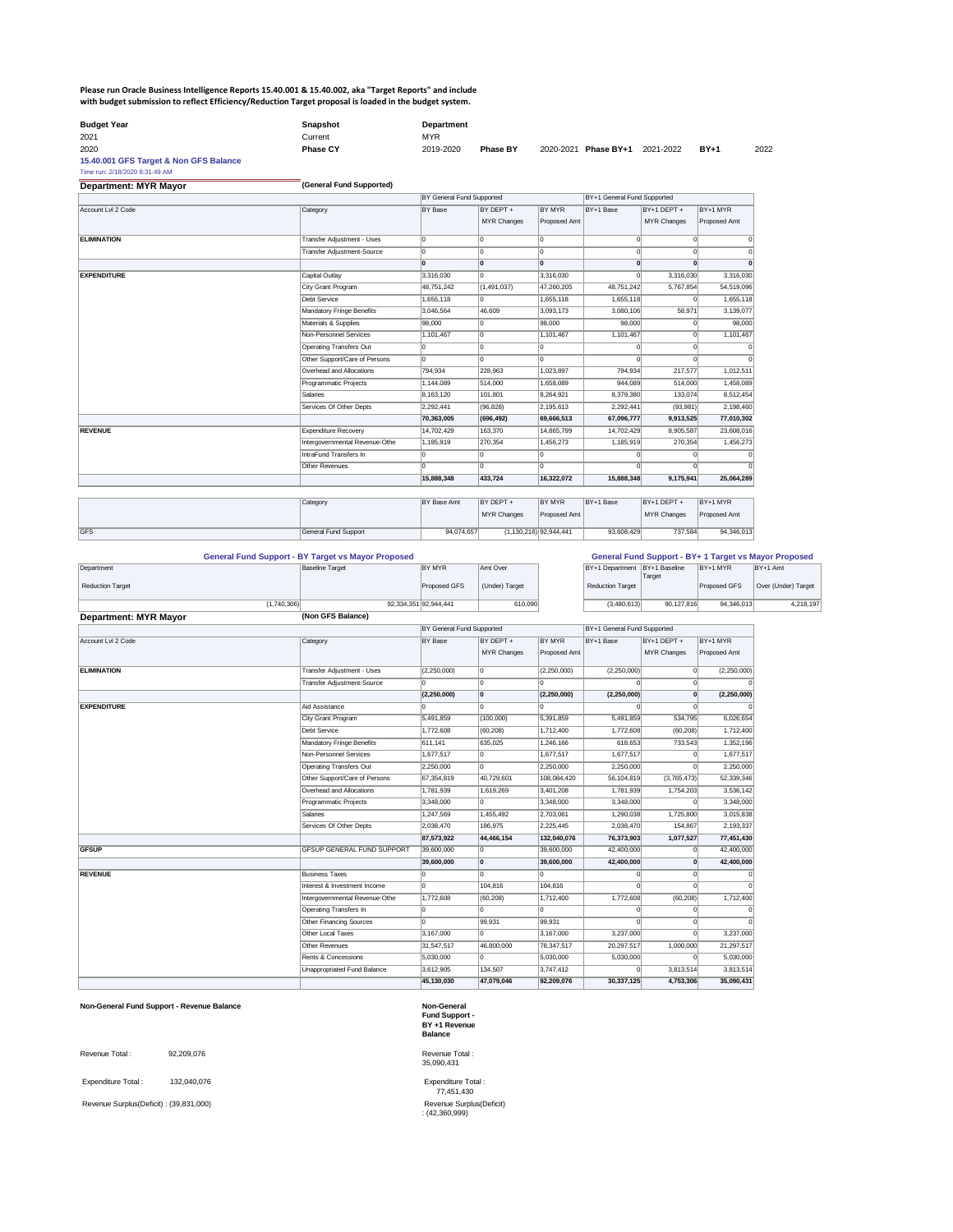### **Please run Oracle Business Intelligence Reports 15.40.001 & 15.40.002, aka "Target Reports" and include with budget submission to reflect Efficiency/Reduction Target proposal is loaded in the budget system.**

| <b>Budget Year</b> | Snapshot        | <b>Department</b> |                 |           |                             |        |      |
|--------------------|-----------------|-------------------|-----------------|-----------|-----------------------------|--------|------|
| 2021               | Current ⊃       | <b>MYR</b>        |                 |           |                             |        |      |
| 2020               | <b>Phase CY</b> | 2019-2020         | <b>Phase BY</b> | 2020-2021 | <b>Phase BY+1</b> 2021-2022 | $BY+1$ | 2022 |

### **15.40.001 GFS Target & Non GFS Balance**

Time run: 2/20/2020 8:38:14 AM

| Department: MYR Mayor | (General Fund Supported)          |                           |                    |                     |                             |                    |                |  |  |  |  |
|-----------------------|-----------------------------------|---------------------------|--------------------|---------------------|-----------------------------|--------------------|----------------|--|--|--|--|
|                       |                                   | BY General Fund Supported |                    |                     | BY+1 General Fund Supported |                    |                |  |  |  |  |
| Account Lvl 2 Code    | Category                          | BY Base                   | BY DEPT +          | <b>BY MYR</b>       | BY+1 Base                   | BY+1 DEPT +        | BY+1 MYR       |  |  |  |  |
|                       |                                   |                           | <b>MYR Changes</b> | <b>Proposed Amt</b> |                             | <b>MYR Changes</b> | Proposed Amt   |  |  |  |  |
| <b>ELIMINATION</b>    | Transfer Adjustment - Uses        | 0                         | 0                  | 0                   | $\Omega$                    | $\Omega$           | $\overline{0}$ |  |  |  |  |
|                       | <b>Transfer Adjustment-Source</b> | 0                         | $\Omega$           | l0                  | $\Omega$                    |                    | $\Omega$       |  |  |  |  |
|                       |                                   | l0                        | 0                  | l0                  | $\mathbf{0}$                |                    | $\mathbf{0}$   |  |  |  |  |
| <b>EXPENDITURE</b>    | Capital Outlay                    | 3,316,030                 | 0                  | 3,316,030           | U                           | 3,316,030          | 3,316,030      |  |  |  |  |
|                       | City Grant Program                | 48,751,242                | (1,491,037)        | 47,260,205          | 48,751,242                  | 5,767,854          | 54,519,096     |  |  |  |  |
|                       | Debt Service                      | 1,655,118                 | $\overline{0}$     | 1,655,118           | 1,655,118                   |                    | 1,655,118      |  |  |  |  |
|                       | Mandatory Fringe Benefits         | 3,046,564                 | 46,609             | 3,093,173           | 3,080,106                   | 58,971             | 3,139,077      |  |  |  |  |
|                       | Materials & Supplies              | 98,000                    | 0                  | 98,000              | 98.000                      |                    | 98,000         |  |  |  |  |
|                       | Non-Personnel Services            | 1,101,467                 | 0                  | 1,101,467           | 1,101,467                   |                    | 1,101,467      |  |  |  |  |
|                       | <b>Operating Transfers Out</b>    |                           | 0                  | I٥                  |                             |                    | $\Omega$       |  |  |  |  |
|                       | Other Support/Care of Persons     | 0                         | $\overline{0}$     | l0                  | $\Omega$                    |                    | $\Omega$       |  |  |  |  |
|                       | Overhead and Allocations          | 794,934                   | 228,963            | 1,023,897           | 794,934                     | 217,577            | 1,012,511      |  |  |  |  |
|                       | Programmatic Projects             | 1,144,089                 | 514,000            | 1,658,089           | 944,089                     | 514,000            | 1,458,089      |  |  |  |  |
|                       | Salaries                          | 8,163,120                 | 101,801            | 8,264,921           | 8,379,380                   | 133,074            | 8,512,454      |  |  |  |  |
|                       | Services Of Other Depts           | 2,292,441                 | (96, 828)          | 2,195,613           | 2,292,441                   | (93,981)           | 2,198,460      |  |  |  |  |
|                       |                                   | 70,363,005                | (696, 492)         | 69,666,513          | 67,096,777                  | 9,913,525          | 77,010,302     |  |  |  |  |
| <b>REVENUE</b>        | <b>Expenditure Recovery</b>       | 14,702,429                | 163,370            | 14,865,799          | 14,702,429                  | 8,905,587          | 23,608,016     |  |  |  |  |
|                       | Intergovernmental Revenue-Othe    | 1,185,919                 | 270,354            | 1,456,273           | 1,185,919                   | 270,354            | 1,456,273      |  |  |  |  |
|                       | IntraFund Transfers In            |                           | 0                  | I٥                  | $\Omega$                    |                    | $\Omega$       |  |  |  |  |
|                       | <b>Other Revenues</b>             | l0                        | $\overline{0}$     | 10                  |                             |                    | $\Omega$       |  |  |  |  |
|                       |                                   | 15,888,348                | 433,724            | 16,322,072          | 15,888,348                  | 9,175,941          | 25,064,289     |  |  |  |  |

**Fund Support - BY +1 Revenue Balance** 

Expenditure Total : 132,040,076 Expenditure Total

:

77,451,430

Revenue Surplus(Deficit) : (39,831,000) Revenue

|             | Category             | <b>BY Base Amt</b> | <b>BY DEPT +</b>   | <b>BY MYR</b>          | BY+1 Base  | BY+1 DEPT   | $BY+1$ MYR          |
|-------------|----------------------|--------------------|--------------------|------------------------|------------|-------------|---------------------|
|             |                      |                    | <b>MYR Changes</b> | <b>Proposed Amt</b>    |            | MYR Changes | <b>Proposed Amt</b> |
| <b>IGFS</b> | General Fund Support | 94,074,657         |                    | (1,130,216) 92,944,441 | 93,608,429 | 737,584     | 94,346,013          |

Surplus(Deficit) : (42,360,999)

| Department              | Baseline Target | <b>BY MYR</b>         | Amt Over       | BY+1 Department BY+1 Baseline |            | $BY+1$ MYR          | $BY+1$ Amt   |
|-------------------------|-----------------|-----------------------|----------------|-------------------------------|------------|---------------------|--------------|
|                         |                 |                       |                |                               | Target     |                     |              |
| <b>Reduction Target</b> |                 | Proposed GFS          | (Under) Target | Reduction Target              |            | <b>Proposed GFS</b> | Over (Under) |
|                         |                 |                       |                |                               |            |                     | Target       |
| (1,740,306)             |                 | 92,334,351 92,944,441 | 610,090        | (3,480,613)                   | 90,127,816 | 94.346.013          | 4,218,197    |

**Non-General Fund Support - Revenue Balance Mon-General Revenue Revenue Balance** Non-General

**15.40.002 Target & Non GFS Balance - Dept Summary** Time run: 2/18/2020 8:44:41 AM

| BY+1 Department BY+1 Baseline | Target     | BY+1 MYR            | BY+1 Amt     |
|-------------------------------|------------|---------------------|--------------|
| <b>Reduction Target</b>       |            | <b>Proposed GFS</b> | Over (Under) |
|                               |            |                     | Target       |
| (3,480,613)                   | 90,127,816 | 94,346,013          | 4,218,197    |

Revenue Total : 92,209,076 <br>Revenue Total : 92,209,076

| Department |           | BY Non General Fund Supported |             |                   | BY+1 Non General Fund Supported |             |                   |
|------------|-----------|-------------------------------|-------------|-------------------|---------------------------------|-------------|-------------------|
|            |           | ∣Revenue                      | Expenditure | Revenue           | Revenue                         | Expenditure | Revenue           |
|            |           | 'Total                        | Total       | Surplus (Deficit) | Total                           | Total       | Surplus (Deficit) |
| MYR        | MYR Mavor | 45,130,030                    | 87,573,922  | (42, 443, 892)    | 30,337,125                      | 76,373,903  | (46,036,778)      |

### **General Fund Support - BY Target vs Mayor Proposed General Fund Support - BY+ 1 Target vs Mayor Proposed**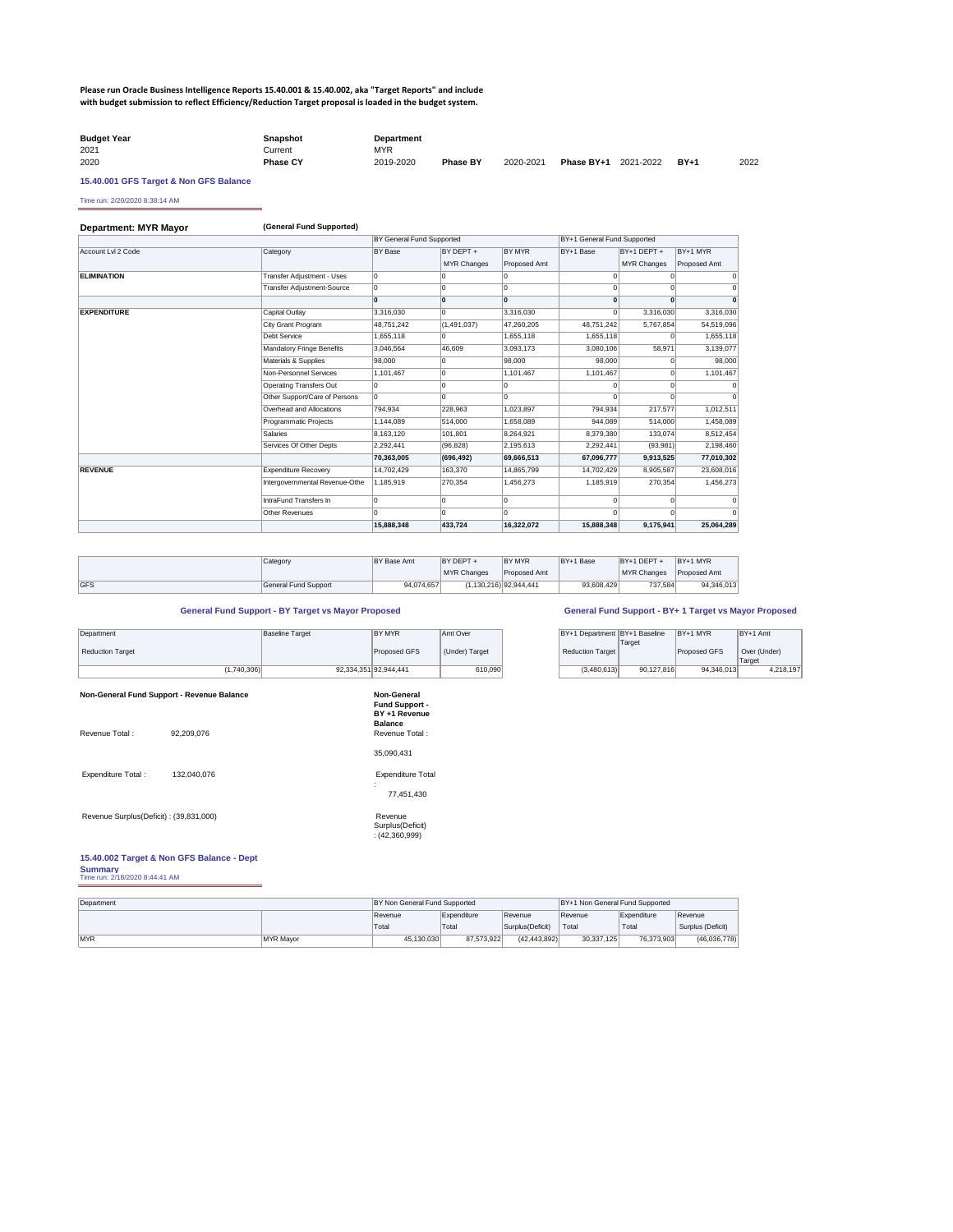**Please run Oracle Business Intelligence Report 15.50.012 Department Total Budget Historical Comparison and include with budget submission.**

| <b>MYR Mayor</b>                                                             |                                               |                                        |                                                              |                                        |                                     |
|------------------------------------------------------------------------------|-----------------------------------------------|----------------------------------------|--------------------------------------------------------------|----------------------------------------|-------------------------------------|
| <b>Authorized Positions</b>                                                  | 2019-2020<br><b>Original</b><br><b>Budget</b> | 2020-2021<br>Proposed<br><b>Budget</b> | <b>Change From</b><br>2019-2020                              | 2021-2022<br>Proposed<br><b>Budget</b> | Change<br>From 2020-<br>2021        |
| <b>Total Authorized</b>                                                      | 178.5                                         | 190.44                                 | 11.94                                                        | 184.59                                 | $-5.85$                             |
| <b>Non-Operating Positions (cap/other)</b>                                   | $-100.61$                                     | $-100.57$                              | 0.04                                                         | $-93.3$                                | 7.27                                |
| <b>Net Operating Positions</b>                                               | 77.89                                         | 89.87                                  | 11.98                                                        | 91.29                                  | 1.42                                |
| <b>Sources</b>                                                               |                                               |                                        |                                                              |                                        |                                     |
| <b>Other Local Taxes</b><br><b>Interest &amp; Investment Income</b>          | 3,135,000                                     | 3,167,000<br>104,816                   | 32,000<br>104,816                                            | 3,237,000                              | 70,000<br>$-104,816$                |
| <b>Rents &amp; Concessions</b>                                               | 5,030,000                                     | 5,030,000                              |                                                              | 5,030,000                              |                                     |
| <b>Intergovernmental Revenue-Othe</b>                                        | 2,958,527                                     | 3,168,673                              | 210,146                                                      | 3,168,673                              |                                     |
| <b>Other Revenues</b><br><b>Other Financing Sources</b>                      | 33,622,517                                    | 78,347,517<br>99,931                   | 44,725,000<br>99,931                                         |                                        | 21,297,517 -57,050,000<br>$-99,931$ |
| <b>Expenditure Recovery</b>                                                  | 12,581,830                                    | 14,865,799                             | 2,283,969                                                    | 23,608,016                             | 8,742,217                           |
| <b>Operating Transfers In</b>                                                | 61,290,000                                    |                                        | $-61,290,000$                                                |                                        |                                     |
| <b>IntraFund Transfers In</b>                                                | 45,600,000                                    |                                        | $-45,600,000$                                                |                                        |                                     |
| <b>Unappropriated Fund Balance</b>                                           | 3,590,690                                     | 3,747,412                              | 156,722                                                      | 3,813,514                              | 66,102                              |
| <b>General Fund Support</b>                                                  | 158,974,642                                   | 92,944,441                             | $-66,030,201$                                                | 94,346,013                             | 1,401,572                           |
|                                                                              |                                               |                                        |                                                              |                                        |                                     |
|                                                                              |                                               |                                        |                                                              |                                        |                                     |
| <b>Sources Total</b>                                                         |                                               |                                        | 326,783,206 201,475,589 -125,307,617 154,500,733 -46,974,856 |                                        |                                     |
| <b>Uses - Operating Expenditures</b>                                         |                                               |                                        |                                                              |                                        |                                     |
| <b>Salaries</b>                                                              | 9,170,475                                     | 10,967,982                             | 1,797,507                                                    | 11,528,292                             | 560,310                             |
| <b>Mandatory Fringe Benefits</b>                                             | 3,353,263                                     | 4,339,339                              | 986,076                                                      | 4,491,273                              | 151,934                             |
| <b>Non-Personnel Services</b>                                                | 2,778,984                                     | 2,778,984                              |                                                              | 2,778,984                              |                                     |
| <b>City Grant Program</b>                                                    | 52,318,660                                    | 52,652,064                             | 333,404                                                      | 60,545,750                             | 7,893,686                           |
| <b>Capital Outlay</b>                                                        | 3,318,471                                     | 3,316,030                              | $-2,441$                                                     | 3,316,030                              |                                     |
| <b>Aid Assistance</b><br><b>Debt Service</b>                                 | 18,600,000                                    |                                        | $-18,600,000$                                                |                                        |                                     |
| <b>Materials &amp; Supplies</b>                                              | 3,427,726<br>98,000                           | 3,367,518<br>98,000                    | $-60,208$                                                    | 3,367,518<br>98,000                    |                                     |
| <b>Operating Transfers Out</b>                                               | 8,800,000                                     | 2,250,000                              | $-6,550,000$                                                 | 2,250,000                              |                                     |
| <b>Other Support/Care of Persons</b>                                         |                                               | 171,114,968 108,084,420                | $-63,030,548$                                                |                                        | 52,339,346 -55,745,074              |
| <b>Overhead and Allocations</b>                                              | 2,392,854                                     | 4,425,105                              | 2,032,251                                                    | 4,548,653                              | 123,548                             |
| <b>Programmatic Projects</b>                                                 | 47,239,089                                    | 5,006,089                              | $-42,233,000$                                                | 4,806,089                              | $-200,000$                          |
| <b>Services Of Other Depts</b>                                               | 4,170,716                                     | 4,421,058                              | 250,342                                                      | 4,391,797                              | $-29,261$                           |
| <b>Uses Total</b>                                                            |                                               |                                        | 326,783,206 201,706,589 -125,076,617 154,461,732 -47,244,857 |                                        |                                     |
| <b>Uses - Division Description</b><br><b>MYR Housing &amp; Community Dev</b> |                                               |                                        | 317,206,973 191,717,751 -125,489,222 144,254,296 -47,463,455 |                                        |                                     |
| <b>MYR Office Of The Mayor</b>                                               | 9,576,233                                     | 9,988,838                              | 412,605                                                      | 10,207,436                             | 218,598                             |

**Department Total Budget Historical Comparison (Mayor's Proposed)**

**Budget Year 2020-2021 and 2021-2022**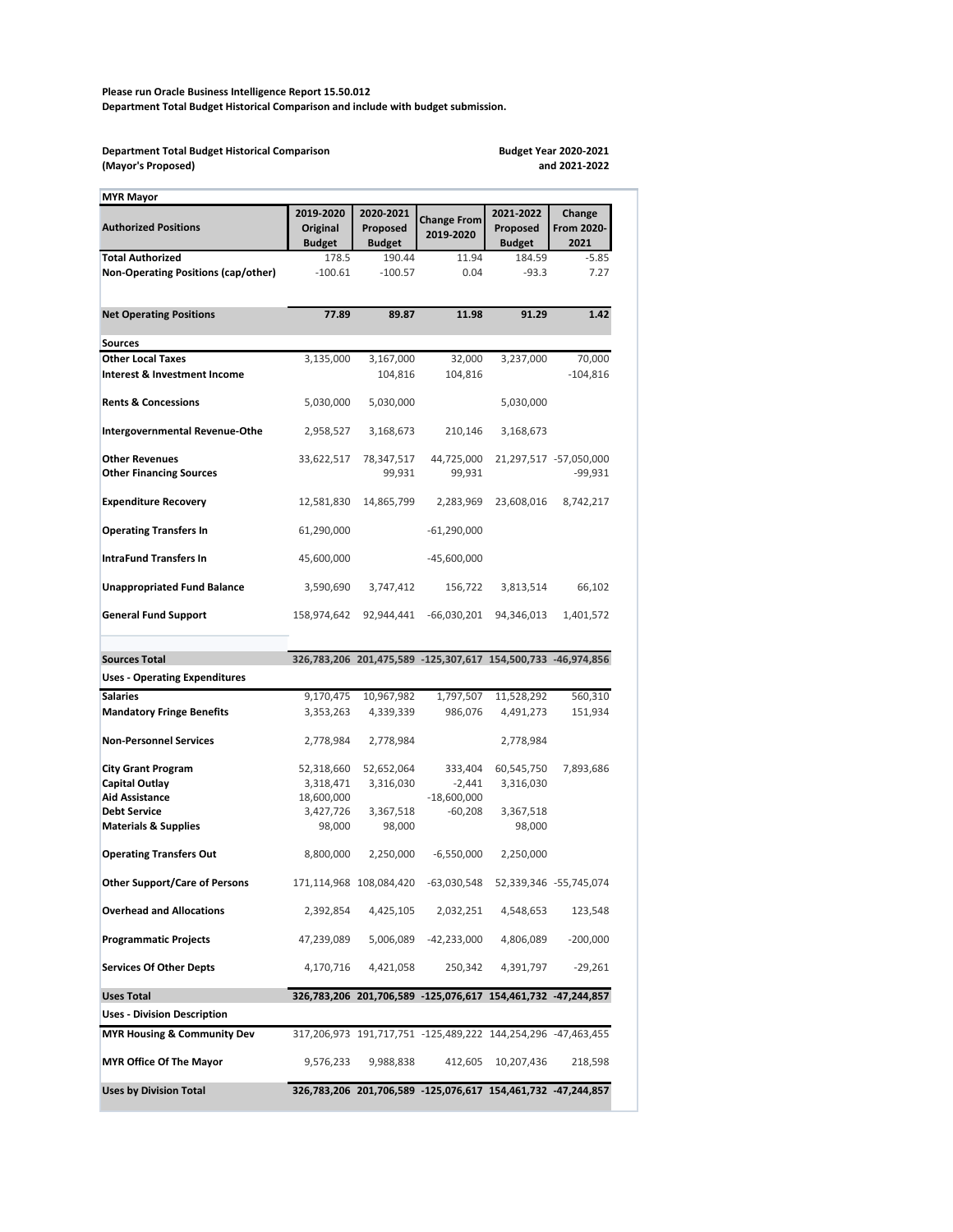|                    |              |            | Budget System Report 15.30.005 filtered on Regular Revenues |             |                                                                                        |                   |                                             |          |                                              |                                             |        |                                                         |                         |                          |        |                                        |                               |                     |                                              |                                       |                   |                                  |              |                                                    |             |              | <b>FORMULA</b> | <b>FILL IN</b>                                                                                                                                    |
|--------------------|--------------|------------|-------------------------------------------------------------|-------------|----------------------------------------------------------------------------------------|-------------------|---------------------------------------------|----------|----------------------------------------------|---------------------------------------------|--------|---------------------------------------------------------|-------------------------|--------------------------|--------|----------------------------------------|-------------------------------|---------------------|----------------------------------------------|---------------------------------------|-------------------|----------------------------------|--------------|----------------------------------------------------|-------------|--------------|----------------|---------------------------------------------------------------------------------------------------------------------------------------------------|
| <b>GFS Type</b>    | $\vert$ Dept | Dept       | <b>Division</b><br>Division Description                     | Dept<br>lID | Dept ID<br>Description                                                                 | Fund<br><b>ID</b> | <b>Fund Title</b>                           |          | <b>Project ID Project Title</b>              | Acti Activity Title                         | ity ID | <b>Author Authority Title</b>                           | <b>Account</b><br>Lvl 5 | 5 Name                   |        | Account LvI Account Account Title      | <b>AAO</b><br><b>Category</b> | <b>AAO Title</b>    | <b>Change</b><br><b>Type</b><br><b>Title</b> | <b>Change</b><br><b>Type Code Amt</b> | <b>Start Dept</b> | <b>End Dept Amt Var Dept Amt</b> |              | Start BY+1 Dept End BY+1 Dept Var BY+1 Dept Change |             |              | submitted?     | <b>Revenue Description &amp;</b><br><b>Explanation of Change</b>                                                                                  |
| <b>GFS</b>         | <b>MYR</b>   | 232065     | MYR Housing &<br><b>Community Dev</b>                       |             | 232065 MYR Housing &<br><b>Community Dev</b>                                           | 10060             | GF Work Order 10023920                      |          | Moh Property Tax 3<br><b>Housing Admin</b>   | Pool                                        | 10002  | Interdepartmental<br>Overhead                           | 449997                  | 4490IGROth 449997        |        | City Depts Revenue D01<br>From OCII    |                               | Regular<br>Revenues |                                              | On-Goin                               | \$1,185,91        | \$1,456,273                      | \$270,354    | \$1,185,919                                        | \$1,456,273 | \$270,354    |                | <b>YES</b> Adjustment of anticipated revenue<br>from OCII to support estimated<br>staff time spent on OCII work                                   |
| Self<br>Supporting | <b>MYR</b>   | 232065     | <b>Community Dev</b>                                        |             | MYR Housing & 232065 MYR Housing &<br>Community Dev                                    | 10492             | 2015 AFFORD<br><b>HOUS GOB 3RD</b><br>2019C | 10035106 | 2015 GO Bond 3rd-1<br>Public Hsg             | <b>Public Housing</b><br>IPool              | 21015  | 2015 GO Bond 3rd-<br><b>Public Hsg</b>                  | 480111                  | 4800OthFin 480111        |        | ProceedsFromSale D01<br>OfBond-FaceAmt |                               | Regular<br>Revenues |                                              | One-Time                              |                   | \$39,008                         | \$39,008     | ≮∩l                                                | ≮∩l         | ∣∩>          | <b>YES</b>     |                                                                                                                                                   |
| Self<br>Supporting | <b>MYR</b>   | 232065     | <b>Community Dev</b>                                        |             | MYR Housing & 232065 MYR Housing &<br><b>Community Dev</b>                             | 10492             | 2015 AFFORD<br><b>HOUS GOB 3RD</b><br>2019C | 10035107 | 2015 GO Bond 3rd-1<br>Low Income             | Low-Income<br><b>Housing Pool</b>           | 21016  | 2015 GO Bond 3rd-<br>Low Income                         | 480111                  | 48000thFin 480111        |        | ProceedsFromSale D01<br>OfBond-FaceAmt |                               | Regular<br>Revenues |                                              | One-Time                              |                   | \$49,458                         | \$49,458     | ċ٨                                                 | ≮∩l         | ו∩>          |                | <b>VES</b> Appropriation of revenues<br>incorrectly appropriated as cost of<br>issuance in 3rd issuance of 2015<br>GO Bond for Affordable Housing |
| Self<br>Supporting | <b>MYR</b>   | 232065     | Community Dev                                               |             | MYR Housing & 232065 MYR Housing &<br>Community Dev                                    | 10492             | 2015 AFFORD<br><b>HOUS GOB 3RD</b><br>2019C | 10035108 | 2015 GO Bond 3rd-1<br><b>Mission Hsg</b>     | <b>Mission Housing</b><br>Pool              | 21017  | 2015 GO Bond 3rd-<br>Mission Hsg                        | 480111                  | 48000thFin 480111        |        | ProceedsFromSale D01<br>OfBond-FaceAmt |                               | Regular<br>Revenues |                                              | One-Time                              |                   | \$11,465                         | \$11,465     | ≮∩l                                                | ∖ c∩        |              |                | Ordinance 0215-19.                                                                                                                                |
| Self<br>Supporting | <b>MYR</b>   | 232065     | Community Dev                                               |             | MYR Housing & 232065 MYR Housing &<br><b>Community Dev</b>                             | 10580             | SR Citywide<br>Affordable<br>ousine         |          | 10036038 AAU DA-<br>Affordable               | Settlement Pool -<br>Housing                | 21266  | AAU DA - Affordable 479994<br>Housing                   |                         | 4750OthRev 479994        |        | Developer<br>Exactions                 | <b>D01</b>                    | Regular<br>Revenues |                                              | One-Time                              |                   | \$37,600,000                     | \$37,600,000 | ċ∩                                                 | ċ٨          |              | <b>YFS</b>     | Revenues anticipated by                                                                                                                           |
| Self<br>Supporting | <b>MYR</b>   | 232065     | Community Dev                                               |             | MYR Housing & 232065 MYR Housing &<br><b>Community Dev</b>                             | 10580             | <b>SR Citywide</b><br>Affordable            | 10036039 | AAU DA - Small<br><b>Sites</b>               | Settlement Pool<br><b>Small Sites</b>       | 21267  | AAU DA - Small Sites 479994                             |                         | 47500thRev 479994        |        | Developer<br>Exactions                 | <b>D01</b>                    | Regular<br>Revenues |                                              | One-Time                              |                   | \$8,200,000                      | \$8,200,000  |                                                    |             |              |                | Ordinance 005-20, Academy of Art<br>development agreement                                                                                         |
| Self<br>Supporting | <b>MYR</b>   | 232065     | Community Dev                                               |             | MYR Housing & 232065 MYR Housing &<br>Community Dev                                    | 10770             | <b>ISR</b><br>Neighborhood<br>Dev-Grants    | 10036027 | CNI-Choice<br>Neighborhoods<br>Imple         | <b>CNI-Choice</b><br>Neighborhoods<br>Imple |        | 10001 Grants                                            | 430130                  | 4300Intlnv               | 430130 | Interest Earned -<br>Loans-Leases      | DO1                           | Regular<br>Revenues |                                              | On-Going                              |                   | \$104,816                        | \$104,816    |                                                    | ≮∩l         |              |                | YES One-time loan repayment related<br>to Alice Griffith Choice<br>Neighborhoods Implementation<br>Grant                                          |
| Self<br>Supporting |              |            | <b>Community Dev</b>                                        |             | MYR 232065 MYR Housing & 232065 MYR Housing & 10790 SR Housing<br><b>Community Dev</b> |                   | <b>Program Fees</b>                         |          | 10034672 2016 HOUS GOB 1<br>Repay MOHCD      |                                             |        | Repayments pool 20768 2016 HOUS GOB<br>Repay MOHCD part |                         | 479999 47500thRev 479999 |        | Other Non-<br><b>Operating Revenue</b> | Inn1                          | Regular<br>Revenues |                                              | On-Goin                               |                   | \$1,000,000                      | \$1,000,000  | ≮∩l                                                | \$1,000,000 | \$1,000,000  |                | <b>YES</b> Loan issuance fees and monitoring<br>fees related to 2016 GO Bond for<br>Affordable Housing.                                           |
| Self<br>Supporting |              | MYR 232065 | <b>Community Dev</b>                                        |             | MYR Housing & 232065 MYR Housing &<br><b>Community Dev</b>                             |                   | 14190 SR Low-mod<br>Inc Housing<br>NonBond  |          | 10023896 MO Low-Mod<br><b>Housing Assets</b> | Seraf Loan<br><b>Repayments Pool</b>        |        | 17177 MY Low-mod<br><b>Housing Assets</b>               | 449997                  | 4490IGROth 449997        |        | City Depts Revenue D01<br>From OCII    |                               | Regular<br>Revenues |                                              | On-Going                              | \$1,772,608       | \$1,712,400                      | (\$60,208    | \$1,772,608                                        | \$1,712,400 | ( \$60, 208) |                | <b>YES</b> Adjustment of anticipated revenue<br>from OCII related to repayment of<br>SERAF loan to LMIHAF.                                        |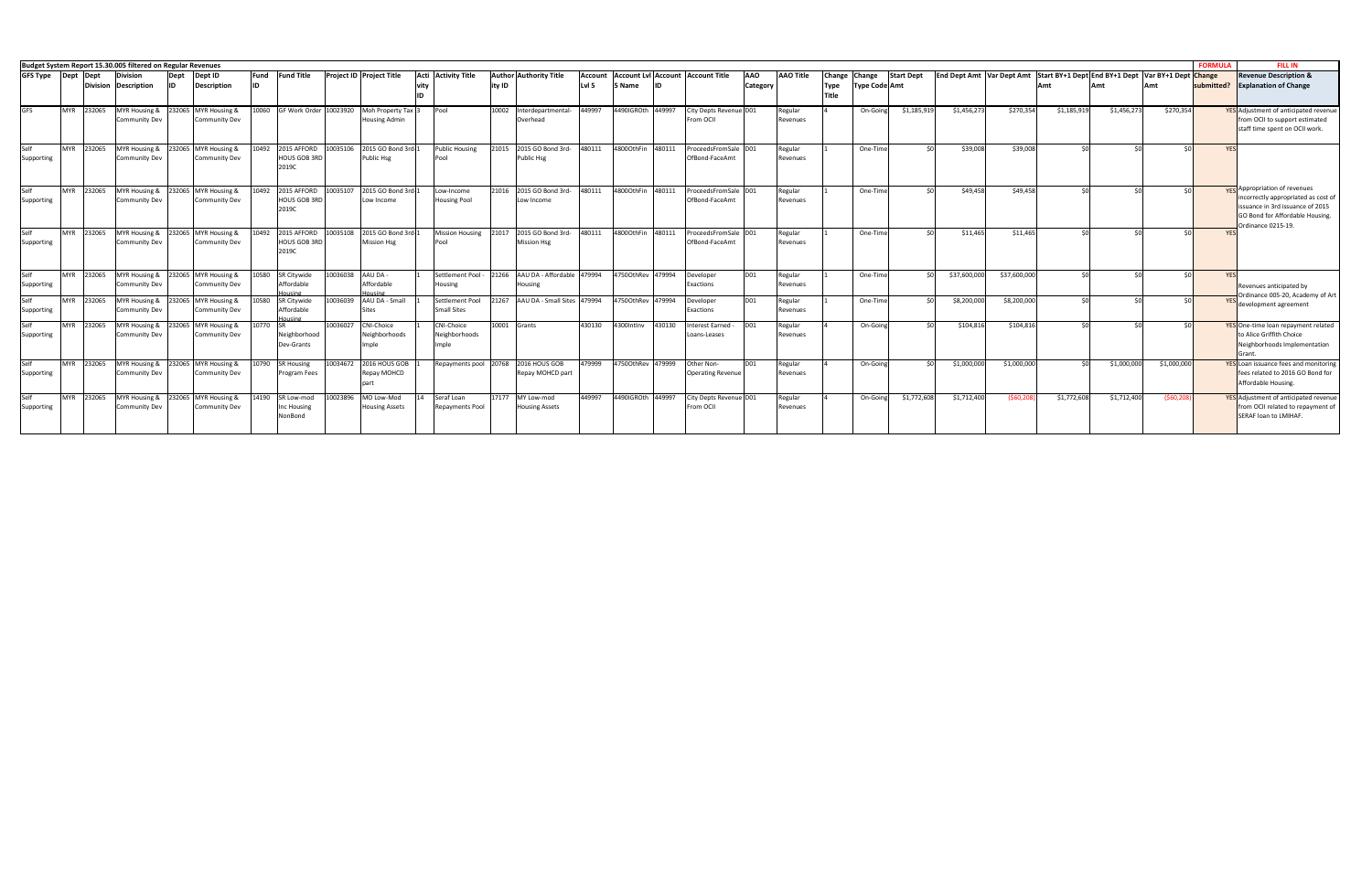# **Budget Form 2B: Schedule of Licenses, Permits, Fines & Service Charges** DEPARTMENT: <u>MYR</u>

| Jr FY 2020-21 F<br><b>Inflation Factor</b><br><b>Gr Code Section **</b><br>r for.<br>1 Fee Auto Increase as per   |  |
|-------------------------------------------------------------------------------------------------------------------|--|
| <b>Inflation Factor for</b><br>FY 2021- <sub>-</sub><br>י הה<br>e Auto Increase as per Code Section **<br>∵z Feel |  |

## **TABLE 1 - MODIFIED AND NEW FEES**

| $\overline{1}$ | Fee<br><b>Item</b> Status<br>M/N | Description<br>None                                           | Code<br>Authorization                              | Auto CPI<br>Adjust<br>Yes/No | Account<br>Code | Account<br>Title                          | Fund<br>Code | Fund Title                              | Autho<br>rity<br>Code | Authority<br>Title                             | Departm<br>ent<br>Code | Departm Project<br>ent Title        | Code              | Project<br>Title                             | <b>Activity</b><br>Code | Activity<br>Title | (e.g., per<br>sq. ft. $/$                        | Unit Basis FY 2019-20 FY 2019-<br>Fee | 20 Units<br>(Est.)             | FY 2019-<br>20<br>Revenue<br>Proposed | FY 2019-<br>20 Cost<br>Recovery<br>(Est.) | FY 2020-21<br>Fee** | FY 2020-<br>21 Units<br>(Est.) | FY 2020-<br>21<br>Revenue<br>Proposed | FY 2020-<br>21 Cost<br>Recovery<br>(Est.) | FY 2021-22<br>Fee** | FY 2021-<br>22 Units<br>(Est.) | FY 2021-<br>-22<br>Revenue<br>Proposed | FY 2021-<br>22 Cost<br>Recovery<br>(Est.) | <b>Fiscal</b><br>Year of<br>Last<br>Increase | Fee Prior<br>to Last<br>Increase |
|----------------|----------------------------------|---------------------------------------------------------------|----------------------------------------------------|------------------------------|-----------------|-------------------------------------------|--------------|-----------------------------------------|-----------------------|------------------------------------------------|------------------------|-------------------------------------|-------------------|----------------------------------------------|-------------------------|-------------------|--------------------------------------------------|---------------------------------------|--------------------------------|---------------------------------------|-------------------------------------------|---------------------|--------------------------------|---------------------------------------|-------------------------------------------|---------------------|--------------------------------|----------------------------------------|-------------------------------------------|----------------------------------------------|----------------------------------|
|                |                                  | <b>TABLE 2 - CONTINUING FEES</b>                              |                                                    |                              |                 |                                           |              |                                         |                       |                                                |                        |                                     |                   |                                              |                         |                   |                                                  |                                       |                                |                                       |                                           |                     |                                |                                       |                                           |                     |                                |                                        |                                           |                                              |                                  |
| <b>Item</b>    | Fee<br>Status                    | Description                                                   | Code<br>Authorization                              | Auto CPI<br>Adjust<br>Yes/No | Account<br>Code | Account<br>Title                          | Fund<br>Code | Fund Title                              | Autho<br>rity<br>Code | Authority<br>Title                             | Departr<br>ent<br>Code | Departm<br>ent Title                | d Project<br>Code | Project<br>Title                             | Activity<br>Code        | Activity<br>Title | <b>Unit Basis</b><br>(e.g., per<br>sq. ft. $/$ ) | FY 2019-20<br>Fee                     | FY 2019-<br>20 Units<br>(Est.) | FY 2019-<br>20<br>Revenue<br>Proposed | FY 2019-<br>20 Cost<br>Recovery<br>(Est.) | FY 2020-21<br>Fee** | FY 2020-<br>21 Units<br>(Est.) | FY 2020<br>21<br>Revenue<br>Proposed  | FY 2020-<br>21 Cost<br>Recovery<br>(Est.) | FY 2021-22<br>Fee** | FY 2021-<br>22 Units<br>(Est.) | 22<br>Revenue<br>Proposed              | FY 2021-<br>22 Cost<br>Recovery<br>(Est.) | Fiscal<br>Year of<br>Last<br>Increase        | Fee Prior<br>to Last<br>Increase |
| 1              |                                  | Mortgage Credit Admin Code<br>Certificate<br>(MCC) Fee        | Ch. 8 Sec 8.43                                     | Yes                          | 479999          | Other Non-<br>Operating<br>Revenue        |              | 10790 SR Housing<br>Program Fees        |                       | 17194 MY Moh<br>Loan<br>Administrati<br>on Fee | 232065                 | MOHCD                               |                   | 10023911 Moh Loan<br>Administrat<br>on Fees  | 0006                    | <b>SF Pool</b>    | per<br>transaction                               | 776.00                                |                                |                                       | 100%                                      | 801.00              |                                |                                       | 100%                                      | 826.00              |                                |                                        | 100%                                      | FY19-20                                      |                                  |
| $\overline{2}$ |                                  | Fee for<br>Refinance of<br>Mortgage Credit<br>Certificate     | Admin Code<br>Ch. 8 Sec 8.43                       | Yes                          | 479999          | Other Non-<br>Operating<br>Revenue        | 10790        | <b>SR Housing</b><br>Program Fees       |                       | 17194 MY Moh<br>Loan<br>Administrati<br>on Fee | 232065                 | <b>MOHCD</b>                        |                   | 10023911 Moh Loan<br>Administrat<br>on Fees  | 0006                    | <b>SF Pool</b>    | per<br>transaction                               | 776.00                                |                                |                                       | 100%                                      | 801.00              |                                |                                       | 100%                                      | 826.00              |                                |                                        | 100%                                      | Y19-20                                       |                                  |
|                |                                  | Down payment Admin Code<br>Program Fee                        | Assistance Loan Ch. 8 Sec 8.43                     | Yes                          | 479999          | Other Non-<br>Operating<br>Revenue        |              | 10790 SR Housing<br>Program Fees        |                       | 17194 MY Moh<br>Loan<br>Administrati<br>on Fee | 232065                 | <b>MOHCD</b>                        |                   | 10023911 Moh Loan<br>Administrat<br>on Fees  | 0006                    | <b>SF Pool</b>    | per<br>transaction                               | 646.00                                |                                |                                       | 100%                                      | 668.00              |                                |                                       | 100%                                      | 689.00              |                                |                                        | 100%                                      | FY19-20                                      |                                  |
| $\overline{4}$ |                                  | First-Time<br>Homebuyer<br>Program<br>Administrative<br>-ee   | Admin Code<br>Ch. 8 Sec 8.43                       | Yes                          | 479999          | Other Non-<br>Operating<br>l Revenue      |              | 10790 SR Housing<br>Program Fees        |                       | 17194 MY Moh<br>Loan<br>Administrat<br>on Fee  | 232065                 | <b>MOHCD</b>                        |                   | 10023911 Moh Loan<br>Administrat<br>on Fees  | 0006                    | <b>SF Pool</b>    | per<br>transaction                               | 646.00                                |                                |                                       | 100%                                      | 668.00              |                                |                                       | 100%                                      | 689.00              |                                |                                        | 100%                                      | FY19-20                                      |                                  |
| 5 <sup>5</sup> |                                  | Loan<br>Subordination<br>Fee (Single-<br>Family<br>Borrowers) | Admin Code<br>Ch. 8 Sec 8.43                       | Yes                          | 479999          | Other Non-<br>Operating<br>Revenue        |              | 10790 SR Housing<br>Program Fees        |                       | 17194 MY Moh<br>Loan<br>Administrati<br>on Fee | 232065                 | <b>MOHCD</b>                        |                   | 10023911 Moh Loan<br>Administrat<br>on Fees  | 0006                    | <b>SF Pool</b>    | per<br>transaction                               | 646.00                                |                                |                                       | 100%                                      | 668.00              |                                |                                       | 100%                                      | 689.00              |                                | $\sim$                                 | 100%                                      | Y19-20                                       |                                  |
| 6              |                                  | Lender<br>Participation<br>Fee                                | Admin Code<br>Ch. 8 Sec 8.43                       | Yes                          |                 | 479999 Other Non-<br>Operating<br>Revenue |              | 10790 SR Housing<br>Program Fees        |                       | 17194 MY Moh<br>Loan<br>Administrati<br>on Fee | 232065                 | $M$ OHCD $10023911$ Moh Loan $0006$ |                   | Administrat<br>on Fees                       |                         | SF Pool           | ber<br>transaction                               | 969.00                                |                                | $\sim$                                | 100%                                      | 1,001.00            |                                |                                       | 100%                                      | 1,032.00            |                                | $\sim$                                 | 100%                                      | FY19-20                                      | $ $ CPI                          |
| $\overline{7}$ |                                  | Lender<br>Participation<br><b>Renewal Fee</b>                 | Admin Code<br>Ch. 8 Sec 8.43                       | Yes                          | 479999          | Other Non-<br>Operating<br>Revenue        |              | 10790 SR Housing<br>Program Fees        |                       | 17194 MY Moh<br>Loan<br>Administrati<br>on Fee | 232065                 | MOHCD 10023911 Moh Loan 0006        |                   | Administrat<br>on Fees                       |                         | SF Pool           | lper<br>transaction                              | 388.00                                |                                |                                       | 100%                                      | 401.00              |                                |                                       | 100%                                      | 413.00              |                                | $\sim$ $-$                             | 100%                                      | FY19-20                                      |                                  |
| $\overline{8}$ |                                  | Monitoring Fee Section                                        | Student Housing Planning Code   Yes<br>415.3(e)(5) |                              | 479999          | Other Non-<br>Operating<br>Revenue        |              | 10790 SR Housing<br>Program Fees        |                       | 17194 MY Moh<br>Loan<br>Administrati<br>on Fee | 232065                 | MOHCD   10023911   Moh Loan   0006  |                   | Administrati<br>on Fees                      |                         | <b>SF Pool</b>    | lper<br>transaction                              | 852.00                                |                                | $\sim$                                | 100%                                      | 880.00              |                                |                                       | 100%                                      | 907.00              |                                | $\sim$ $-$                             | 100%                                      | FY19-20                                      | <b>CPI</b>                       |
|                |                                  | <b>HBMR Team / SF Pool</b><br>Proposal Review Admin Code      |                                                    |                              |                 |                                           |              |                                         |                       |                                                |                        |                                     |                   |                                              |                         | <b>MF Pool</b>    |                                                  |                                       |                                | $160 \mid 5 \mid 102,517 \mid$        |                                           |                     |                                |                                       |                                           |                     |                                | $155 \mid \xi$ 102,517                 |                                           |                                              |                                  |
| 9              |                                  | Fee                                                           | Ch. 8 Sec 8.43                                     | Yes                          | 479945          | Loan Rev-<br><b>Fees</b>                  |              | 10790 SR Housing<br><b>Program Fees</b> |                       | 17194 MY Moh<br>Loan<br>Administrati<br>on Fee | 232065                 | <b>MOHCD</b>                        |                   | 10023911 Moh Loan<br>Administrati<br>on Fees | 0004                    |                   | lper<br>transaction                              | \$2,511.00                            |                                | $18 \mid \xi$ 45,000                  | 100%                                      | 2,594.00            | $17$ \$                        | 45,000                                | 100%                                      | 2,674.00            | $17 \,$ \$                     | 45,000                                 | $100\%$                                   | $\blacktriangleright$ FY19-20                | <b>CPI</b>                       |

|                | Fee<br><b>Status</b><br>Description<br>M/N<br>None              | Code<br>Authorization                                      | Auto CPI<br>Adjust<br>Yes/No | Account<br>Code  | Account<br>Title                   | $ $ Fund<br>Code          | Fund Title                               | Autho<br>rity<br>Code | Authority<br>Title                                             | Departn<br>ent<br>Code | Departm Project<br>ent Title | Code            | Project<br>Title                                                  | Code                            | Activity Activity<br>Title | (e.g., per<br>sq. ft. $/$ )                      | Unit Basis<br>FY 2019-20 FY 2019-<br>Fee | 20 Units<br>(Est.) | FY 2019-<br>20<br>Revenue<br>Proposed         | $\vert$ FY 2019-<br>20 Cost<br>Recovery<br>(Est.) | FY 2020-21<br>Fee**             | FY 2020-<br>21 Units<br>(Est.) | FY 2020-<br>21<br>Revenue<br>Proposed | FY 2020-<br>21 Cost<br>Recovery<br>(Est.) | FY 2021-22<br>Fee**    | FY 2021-<br>22 Units<br>(Est.) | FY 2021-<br>22<br>Revenue<br>Proposed      | FY 2021-<br>22 Cost<br>Recovery<br>(Est.) | <b>Fiscal</b><br>Year of<br>Last<br>Increase | <b>Fee Prior</b><br>to Last<br>Increase |
|----------------|-----------------------------------------------------------------|------------------------------------------------------------|------------------------------|------------------|------------------------------------|---------------------------|------------------------------------------|-----------------------|----------------------------------------------------------------|------------------------|------------------------------|-----------------|-------------------------------------------------------------------|---------------------------------|----------------------------|--------------------------------------------------|------------------------------------------|--------------------|-----------------------------------------------|---------------------------------------------------|---------------------------------|--------------------------------|---------------------------------------|-------------------------------------------|------------------------|--------------------------------|--------------------------------------------|-------------------------------------------|----------------------------------------------|-----------------------------------------|
|                | <b>TABLE 2 - CONTINUING FEES</b>                                |                                                            |                              |                  |                                    |                           |                                          |                       |                                                                |                        |                              |                 |                                                                   |                                 |                            |                                                  |                                          |                    |                                               |                                                   |                                 |                                |                                       |                                           |                        |                                |                                            |                                           |                                              |                                         |
|                | Fee<br>Description<br>Status                                    | Code<br>Authorization                                      | Auto CPI<br>Adjust<br>Yes/No | Accoun<br>Code   | Account<br><b>Title</b>            | $ $ Fund<br>Code          | <b>Fund Title</b>                        | Autho<br>rity<br>Code | Authority<br>Title                                             | Departn<br>ent<br>Code | Departm<br>ent Title         | Project<br>Code | Project<br>Title                                                  | <b>Activity</b><br>Code<br>0006 | Activity<br>Title          | <b>Unit Basis</b><br>(e.g., per<br>sq. ft. $/$ ) | PY 2019-20 FY 2019-<br>Fee               | 20 Units<br>(Est.) | FY 2019-<br>20<br>Revenue<br>Proposed         | FY 2019-<br>20 Cost<br>Recovery<br>(Est.)         | FY 2020-21<br>Fee <sup>**</sup> | FY 2020-<br>21 Units<br>(Est.) | FY 2020<br>21<br>Revenue<br>Proposed  | FY 2020-<br>21 Cost<br>Recovery<br>(Est.) | FY 2021-22<br>Fee**    | FY 2021-<br>22 Units<br>(Est.) | 22<br>Revenue<br>Proposed                  | 22 Cost<br>Recovery<br>(Est.)             | <b>Fiscal</b><br>Year of<br>Last<br>Increase | Fee Prior<br>to Last<br>Increase        |
|                | Certificate<br>(MCC) Fee                                        | Mortgage Credit Admin Code<br>Ch. 8 Sec 8.43<br>Admin Code | Yes                          | 479999<br>479999 | Other Non-<br>Operating<br>Revenue | 10790 SR Housing<br>10790 | <b>Program Fees</b>                      |                       | 17194 MY Moh<br>Loan<br>Administrati<br>on Fee<br>17194 MY Moh | 232065<br>232065       | <b>MOHCD</b><br><b>MOHCD</b> |                 | 10023911 Moh Loan<br>Administrati<br>on Fees<br>10023911 Moh Loan | 0006                            | <b>SF Pool</b><br>SF Pool  | per<br>transaction                               | 776.00<br>776.00                         |                    |                                               | 100%                                              | 801.00<br>801.00                |                                |                                       | 100%                                      | 826.00                 |                                |                                            | 100%<br>100%                              | FY19-20<br>FY19-20                           |                                         |
|                | Fee for<br>Refinance of<br>Mortgage Credit<br>Certificate       | Ch. 8 Sec 8.43                                             | Yes                          |                  | Other Non-<br>Operating<br>Revenue |                           | <b>SR Housing</b><br><b>Program Fees</b> |                       | Loan<br>Administrati<br>on Fee                                 |                        |                              |                 | Administrati<br>on Fees                                           |                                 |                            | per<br>transaction                               |                                          |                    |                                               | 100%                                              |                                 |                                |                                       | 100%                                      | 826.00                 |                                |                                            |                                           |                                              |                                         |
|                | Program Fee                                                     | Down payment Admin Code<br>Assistance Loan Ch. 8 Sec 8.43  | Yes                          | 479999           | Other Non-<br>Operating<br>Revenue | 10790 SR Housing          | <b>Program Fees</b>                      |                       | 17194 MY Moh<br>Loan<br>Administrati<br>on Fee                 | 232065                 | <b>MOHCD</b>                 |                 | 10023911 Moh Loan<br>Administrati<br>on Fees                      | 0006                            | <b>SF Pool</b>             | per<br>transaction                               | 646.00                                   |                    |                                               | 100%                                              | 668.00                          |                                |                                       | 100%                                      | 689.00                 |                                |                                            | 100%                                      | FY19-20                                      |                                         |
| 4 I            | First-Time<br>Homebuyer<br>Program<br>Administrative            | Admin Code<br>Ch. 8 Sec 8.43                               | Yes                          | 479999           | Other Non-<br>Operating<br>Revenue | 10790 SR Housing          | <b>Program Fees</b>                      |                       | 17194 MY Moh<br>.oan<br>Administrati<br>on Fee                 | 232065                 | <b>MOHCD</b>                 |                 | 10023911 Moh Loan<br>Administrati<br>on Fees                      | 0006                            | <b>SF Pool</b>             | per<br>transaction                               | 646.00                                   |                    |                                               | 100%                                              | 668.00                          |                                |                                       | 100%                                      | 689.00                 |                                |                                            | 100%                                      | FY19-20                                      |                                         |
| 5 <sub>1</sub> | Loan<br>Subordination<br>Fee (Single-<br>Family<br>Borrowers)   | Admin Code<br>Ch. 8 Sec 8.43                               | res                          | 479999           | Other Non-<br>Operating<br>Revenue | 10790                     | <b>SR Housing</b><br>Program Fees        |                       | 17194 MY Moh<br>Loan<br>Administrati<br>on Fee                 | 232065                 | <b>MOHCD</b>                 |                 | 10023911 Moh Loan<br>Administrati<br>on Fees                      | 0006                            | SF Pool                    | per<br>transaction                               | 646.00                                   |                    |                                               | 100%                                              | 668.00                          |                                |                                       | 100%                                      | 689.00                 |                                |                                            | 100%                                      | FY19-20                                      |                                         |
| $6-1$          | Lender<br>Participation<br>-ее                                  | Admin Code<br>Ch. 8 Sec 8.43                               | Yes                          | 479999           | Other Non-<br>Operating<br>Revenue | 10790 SR Housing          | Program Fees                             |                       | 17194 MY Moh<br>Loan<br>Administrati<br>on Fee                 | 232065                 |                              |                 | MOHCD 10023911 Moh Loan 0006<br>Administrati<br>on Fees           |                                 | <b>SF Pool</b>             | per<br>transaction                               | 969.00                                   |                    |                                               | 100%                                              | \$1,001.00                      |                                |                                       | 100%                                      | 1,032.00               |                                | $\sim$                                     | 100%                                      | FY19-20                                      | <b>CPI</b>                              |
| 7 <sup>1</sup> | $\overline{C}$<br>Lender<br>Participation<br><b>Renewal Fee</b> | Admin Code<br>Ch. 8 Sec 8.43                               | Yes                          | 479999           | Other Non-<br>Operating<br>Revenue | 10790 SR Housing          | <b>Program Fees</b>                      |                       | 17194 MY Moh<br>.oan<br>Administrati<br>on Fee                 | 232065                 | MOHCD 10023911 Moh Loan      |                 | Administrati<br>on Fees                                           | 0006                            | <b>SF Pool</b>             | per<br>transaction                               | 388.00                                   |                    |                                               | 100%                                              | 401.00                          |                                |                                       | 100%                                      | 413.00                 |                                | $\sim$                                     | 100%                                      | FY19-20                                      |                                         |
| 8 <sup>1</sup> | Monitoring Fee Section                                          | Student Housing Planning Code Yes<br>415.3(e)(5)           |                              | 479999           | Other Non-<br>Operating<br>Revenue | 10790 SR Housing          | Program Fees                             |                       | 17194 MY Moh<br>Loan<br>Administrati<br>on Fee                 | 232065                 | MOHCD 10023911 Moh Loan      |                 | Administrati<br>on Fees                                           | 0006                            | <b>SF Pool</b>             | per<br>transaction                               | 852.00                                   |                    |                                               | 100%                                              | 880.00                          |                                | S.<br>$\sim$ $-$                      | 100%                                      | 907.00<br><sub>S</sub> |                                | $\sim$                                     | 100%                                      | FY19-20                                      | <b>CPI</b>                              |
|                | <b>HBMR Team / SF Pool</b>                                      | Proposal Review Admin Code                                 | Yes                          | 479945           | Loan Rev-                          | 10790 SR Housing          |                                          |                       | 17194 MY Moh                                                   | 232065                 | MOHCD 10023911 Moh Loan      |                 |                                                                   | 0004                            | MF Pool                    | lper                                             | \$2,511.00                               |                    | $160 \mid 5 \mid 102,517$<br>$18 \div 45,000$ | 100%                                              | $\frac{1}{2}$ 2,594.00          |                                | $17 \div 45,000$                      | 100%                                      | 2,674.00<br>S.         |                                | $155 \mid \xi$ 102,517<br>$17 \div 45,000$ | 100%                                      | $\blacktriangleright$ FY19-20                | <b>CPI</b>                              |
|                |                                                                 | Ch. 8 Sec 8.43                                             |                              |                  | Fees                               |                           | Program Fees                             |                       | Loan<br>Administrati<br>on Fee                                 |                        |                              |                 | Administrati<br>on Fees                                           |                                 |                            | transaction                                      |                                          |                    |                                               |                                                   |                                 |                                |                                       |                                           |                        |                                |                                            |                                           |                                              |                                         |
|                |                                                                 |                                                            |                              |                  |                                    |                           |                                          |                       |                                                                |                        |                              |                 |                                                                   |                                 |                            |                                                  |                                          |                    |                                               |                                                   |                                 |                                |                                       |                                           |                        |                                |                                            |                                           |                                              |                                         |

**Fee Status:** C Continuing

M Modified N New

D Discontinued

**Note:**

**\*\* If Auto CPI adjustment = Yes, FY 2020-21 and FY 2021-22 Fee will be automatically generated based on the inflation factor determined by the Controller. If Auto CPI adjustment = No, FY 2020-21 and FY 2021-22 Fee will remain the same as previous year or entered by dept according to Code Authorization.**

|  | 3.31% |
|--|-------|
|  | 3.10% |

## **CPI will be updated in January 2020. Call Controller's Budget Office to confirm CPI before submitting.**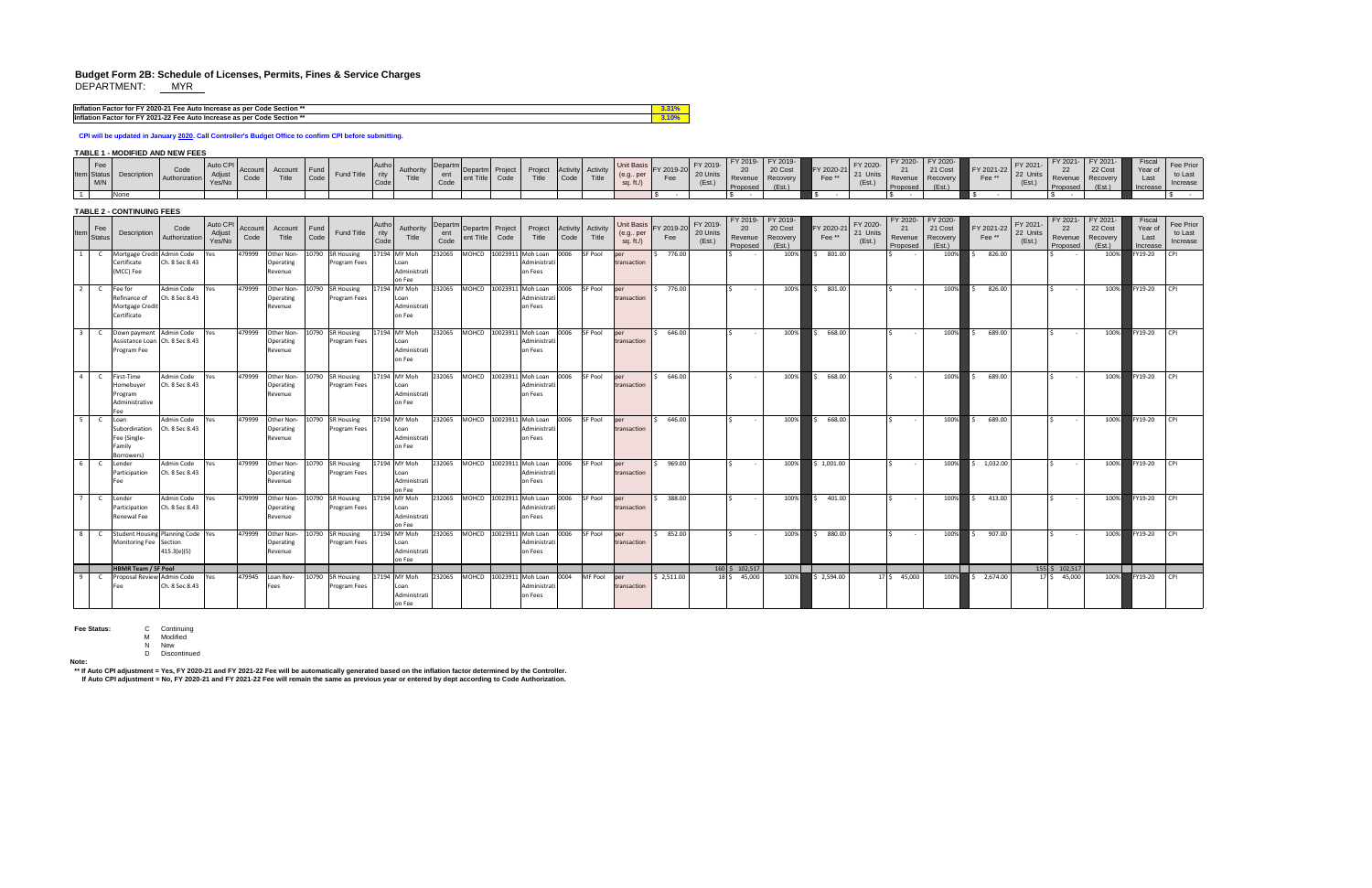## **BUDGET FORM 3A: Expenditure Changes**

DEPARTMENT: Mayor's Office of Housing and Community Development

Please identify proposed expenditure changes from the FY 2020-21 and FY 2021-22 Base Budget at the account level.

**Note**: To submit this information, run the **15.30.005 Snapshot Comparison (Audit Trail)** report from the budget system. **Select the following criteria before running the report:** 

Budget Year: **2021**

Before Snapshot: **Start of Dept**

After Snapshot: **Current** GFS Type: Do not select a value.

**Filter report on "AAO Title" field to only display "Gross Expenditures".** 

For any proposed changes, provide an explanation in the **"Explanation of Change"** for each Budget Year column.

Please contact your Mayor's Office or Controller's Office Analyst if you need assistance running this report.

All submissions must be formatted appropriately so that printed copies are easily readable for the public.

|                           |                            |                          |                                                                                                        |                 |                                       |                                                                     |          |                                                                           |                                               |       |                                                                                                                                                          |        |                                          |                |                                                                                       |                               |                           |                                               |               |                         |              | Total BY Expenditure Variance: 43,769,662 al BY+1 Expenditure Variance: 7,675,022 |              |                               |                            |                                               |                                                                                                                                  |
|---------------------------|----------------------------|--------------------------|--------------------------------------------------------------------------------------------------------|-----------------|---------------------------------------|---------------------------------------------------------------------|----------|---------------------------------------------------------------------------|-----------------------------------------------|-------|----------------------------------------------------------------------------------------------------------------------------------------------------------|--------|------------------------------------------|----------------|---------------------------------------------------------------------------------------|-------------------------------|---------------------------|-----------------------------------------------|---------------|-------------------------|--------------|-----------------------------------------------------------------------------------|--------------|-------------------------------|----------------------------|-----------------------------------------------|----------------------------------------------------------------------------------------------------------------------------------|
| <b>GFS</b><br><b>Type</b> | Dept                       | Dept<br><b>IDivision</b> | Budget System Report 15.30.005 filtered on Gross Expenditures<br><b>Division</b><br><b>Description</b> | Dept ID Dept ID | Description                           | <b>Fund</b> Fund Title                                              |          | <b>Project ID Project Title</b>                                           | <b>Activity Activity Title</b>                |       | <b>Authority Authority Title</b>                                                                                                                         |        | Account Lyl Account Lyl 5<br><b>Name</b> | <b>Account</b> | <b>Account Title</b>                                                                  | <b>AAO</b><br><b>Category</b> | <b>AAO Title</b>          | <b>Change</b><br>Type Title   Type Code   Amt | <b>Change</b> | <b>Start Dept</b>       |              | <b>End Dept Amt Var Dept Amt Start BY+1</b>                                       | Dept Amt     | $End BY+1$<br><b>Dept Amt</b> | Var BY+1<br>Dept Amt       | <b>FORMULA</b><br><b>Change</b><br>submitted? | <b>FILL IN</b><br><b>Explanation of Change</b>                                                                                   |
|                           | <b>MYR</b>                 | 232065                   | MYR Housing &                                                                                          | 232065          |                                       | MYR Housing &  10010 GF Annual Authority 10023885                   |          | <b>Board Enhancements</b>                                                 | FY20 MOHCD Board                              | 17165 | <b>Board Enhancements</b>                                                                                                                                | 538010 | 5380CityGP                               | 538010         |                                                                                       |                               | Gross Expenditures        |                                               | On-Going      | \$1,205,000             |              |                                                                                   | \$1,205,000  |                               |                            |                                               | YES Move funding to Project 10023915                                                                                             |
| <b>GFS</b><br><b>GFS</b>  | MYR                        | 232065                   | Community Dev<br>MYR Housing &                                                                         | 232065          | Community Dev                         | MYR Housing &  10010 GF Annual Authority 10023903                   |          | Hope Sf Initiative                                                        | Enhancement<br>Services and Project Mgt 17184 |       | MY Hope Sf Initiative                                                                                                                                    | 506070 | 5060ProgPr                               | 506070         | Community Based 101<br><u> Org Srvcs</u><br>Programmatic                              |                               | <b>Gross Expenditures</b> |                                               | On-Going      | \$794,089               | \$1,308,089  | (\$1,205,00<br>\$514,000                                                          | \$794,089    | \$1,308,089                   | (\$1,205,000)<br>\$514,000 |                                               |                                                                                                                                  |
| <b>GFS</b>                | <b>MYR</b>                 | 232065                   | ommunitv Dev<br>MYR Housing &                                                                          | 232065          | ommunitv De <sup>,</sup>              | MYR Housing & 10010 GF Annual Authority 10023903                    |          | Hope Sf Initiative                                                        | Services and Project Mgt 17184                |       | MY Hope Sf Initiative                                                                                                                                    | 538010 | 5380CityGP                               | 538010         | Projects-Budget<br>Community Based 101                                                |                               | Gross Expenditures        |                                               | On-Going      | \$324,000               |              | (S324.00                                                                          | \$324,000    |                               | (\$324,000)                |                                               | Consolidate budget in Account 506070. CBO                                                                                        |
| <b>GFS</b>                | <b>MYR</b>                 | 232065                   | ommunitv Dev.<br><b>MYR Housing &amp;</b>                                                              | 232065          | Community Dev                         | MYR Housing & 10010 GF Annual Authority 10023903                    |          | Hope Sf Initiative                                                        | Services and Project Mgt 17184                |       | MY Hope Sf Initiative                                                                                                                                    | 581950 | 5810OthDep                               | 581950         | )rg Srvcs<br>GF-Social Services 101                                                   |                               | <b>Gross Expenditures</b> |                                               | On-Going      | \$190,000               |              | S190.00)                                                                          | \$190,000    |                               | ( \$190,000]               |                                               | needs and workorder needs are being met in<br>other ways                                                                         |
| <b>GFS</b>                | <b>MYR</b>                 | 232065                   | :ommunity Dev<br>MYR Housing &                                                                         | 232065          | `ommunity De                          | MYR Housing & 10010 GF Annual Authority 10023906                    |          | Gf Cdbg And Hopwa                                                         | Pool                                          | 17187 | Gf Cdbg And Hopwa                                                                                                                                        | 538010 | 5380CityGP                               | 538010         | Community Based 101                                                                   |                               | <b>Gross Expenditures</b> |                                               | On-Going      | \$2,369,713             | \$2,383,713  | \$14,000                                                                          | \$2,369,713  | \$2,383,713                   | \$14,000                   |                                               |                                                                                                                                  |
| <b>GFS</b>                | <b>MYR</b>                 | 232065                   | :ommunity Dev<br><b>MYR Housing &amp;</b>                                                              | 232065          | Community Dev                         | MYR Housing & 10010 GF Annual Authority 10023906                    |          | Gf Cdbg And Hopwa                                                         | Pool                                          | 17187 | Gf Cdbg And Hopwa                                                                                                                                        | 581980 | 5810OthDep                               | 581980         | )rg Srvcs<br><b>GF-Tax Collector</b>                                                  |                               | <b>Gross Expenditures</b> |                                               | On-Going      | \$14,000                |              | S14.000                                                                           | \$14,000     |                               | (\$14,000)                 |                                               | Removal of workorder to TTX for grant to<br>YES CBO.                                                                             |
| <b>GFS</b>                | <b>MYR</b>                 | 232065                   | ommunity Devi<br>MYR Housing &                                                                         | 232065          | Community Dev                         | MYR Housing & 10010 GF Annual Authority 10023915                    |          | MO CBO Grant Pool                                                         | <b>GF Community</b>                           | 17198 | MO CBO Grant Pool                                                                                                                                        | 501010 | 5010Salary                               | 501010         | Perm Salaries-Misc- J01                                                               |                               | <b>Gross Expenditures</b> |                                               | On-Going      | \$436,664               | \$526,211    | \$89,547                                                                          | \$452,022    | \$572,408                     | \$120,386                  |                                               |                                                                                                                                  |
| <b>GFS</b>                | <b>MYR</b>                 | 232065                   | ommunitv Dev<br>MYR Housing &                                                                          | 232065          | ommunity Dev                          | MYR Housing & 10010 GF Annual Authority 10023915                    |          | MO CBO Grant Pool                                                         | Development<br><b>GF Community</b>            | 17198 | MO CBO Grant Pool                                                                                                                                        | 513010 | 5130Fringe                               | 513010         | <b>Retire City Misc</b>                                                               |                               | <b>Gross Expenditures</b> |                                               | On-Going      | \$98,867                | \$119,346    | \$20,479                                                                          | \$95,802     | \$121,590                     | \$25,788                   |                                               |                                                                                                                                  |
| <b>GFS</b>                | <b>IMYR</b>                | 232065                   | ommunity Dev<br>MYR Housing &                                                                          | 232065          | ວmmunity Dev                          | MYR Housing & 10010 GF Annual Authority 10023915                    |          | MO CBO Grant Pool                                                         | <b>Development</b><br><b>GF Community</b>     | 17198 | MO CBO Grant Pool                                                                                                                                        | 514010 | 5130Fringe                               | 514010         | Social Security                                                                       |                               | <b>Gross Expenditures</b> |                                               | On-Going      | \$27,073                | \$32,625     | \$5,552                                                                           | \$28,025     | \$35,489                      | \$7,464                    |                                               |                                                                                                                                  |
| <b>GFS</b>                | <b>MYR</b>                 | 232065                   | ommunitv Dev<br>MYR Housing &                                                                          | 232065          | ommunity Dev                          | MYR Housing & 10010 GF Annual Authority 10023915                    |          | MO CBO Grant Pool                                                         | Development<br><b>GF Community</b>            | 17198 | MO CBO Grant Pool                                                                                                                                        | 514020 | 5130Fringe                               | 514020         | Oasdi & Hi)<br>Social Sec-                                                            |                               | <b>Gross Expenditures</b> |                                               | On-Going      | \$6,332                 | \$7,630      | \$1,298                                                                           | \$6,553      | \$8,299                       | \$1,746                    |                                               |                                                                                                                                  |
| <b>GFS</b>                | <b>MYR</b>                 | 232065                   | Community Dev<br><b>MYR Housing &amp;</b>                                                              | 232065          | Community Dev                         | MYR Housing &  10010 GF Annual Authority 10023915                   |          | MO CBO Grant Pool                                                         | Development<br><b>GF Community</b>            | 17198 | MO CBO Grant Pool                                                                                                                                        | 515010 | 5130Fringe                               | 515010         | Medicare(HI Only)<br>Health Service-City 101                                          |                               | <b>Gross Expenditures</b> |                                               | On-Going      | \$16,144                | \$19,716     | \$3,572                                                                           | \$17,084     | \$21,993                      | \$4,909                    |                                               | Addition of 1 position moving from temporary<br><b>YES</b> to permanent status, Active Contract                                  |
| <b>GFS</b>                | <b>IMYR</b>                | 232065                   | ommunitv Dev<br><b>MYR Housing &amp;</b>                                                               | 232065          | ommunity Dev                          | MYR Housing & 10010 GF Annual Authority 10023915                    |          | MO CBO Grant Pool                                                         | <b>Development</b><br><b>GF Community</b>     | 17198 | MO CBO Grant Pool                                                                                                                                        | 515710 | 5130Fringe                               | 515710         | Dependent                                                                             |                               | Gross Expenditures        |                                               | On-Going      | \$32,322                | \$39,474     | \$7,152                                                                           | \$34,198     | \$44,025                      | \$9,827                    |                                               | Management for Community Development<br>YES team.                                                                                |
| GFS                       | <b>MYR</b>                 | 232065                   | ommunity Devi<br>MYR Housing &                                                                         | 232065          | ommunity Der                          | MYR Housing & 10010 GF Annual Authority 10023915                    |          | MO CBO Grant Pool                                                         | <b>Development</b><br><b>GF Community</b>     | 17198 | MO CBO Grant Pool                                                                                                                                        | 516010 | 5130Fringe                               | 516010         | <b>OVA</b> rage<br>Dental Coverage                                                    |                               | Gross Expenditures        |                                               | On-Going      | \$4,110                 | \$5,019      | \$909                                                                             | \$4,194      | \$5,399                       | \$1,205                    |                                               |                                                                                                                                  |
| <b>GFS</b>                | <b>MYR</b>                 | 232065                   | ommunity Dev.<br><b>MYR Housing &amp;</b>                                                              | 232065          | ommunity De                           | MYR Housing & 10010 GF Annual Authority 10023915                    |          | MO CBO Grant Pool                                                         | <b>Development</b><br><b>GF Community</b>     | 17198 | MO CBO Grant Pool                                                                                                                                        | 517010 | 5130Fringe                               | 517010         | Unemployment                                                                          |                               | <b>Gross Expenditures</b> |                                               | On-Going      | \$1,178                 | \$1,420      | \$242                                                                             | \$1,221      | \$1,546                       | \$325                      |                                               |                                                                                                                                  |
| <b>GFS</b>                | <b>MYR</b>                 | 232065                   | `ommunity De<br>MYR Housing &                                                                          | 232065          | ommunity De                           | MYR Housing &  10010 GF Annual Authority 10023915                   |          | MO CBO Grant Pool                                                         | Development<br><b>GF Community</b>            | 17198 | MO CBO Grant Pool                                                                                                                                        | 519120 | 5130Fringe                               | 519120         | surance<br>Long Term                                                                  |                               | <b>Gross Expenditures</b> |                                               | On-Going      | \$1,707                 | \$2,057      | \$350                                                                             | \$1,767      | \$2,238                       | \$471                      |                                               |                                                                                                                                  |
|                           | GFS MYR 232065             |                          | Community Dev<br>MYR Housing &                                                                         | 232065          | Community Dev                         |                                                                     |          | MYR Housing & 10010 GF Annual Authority 10023915 MO CBO Grant Pool        | Development<br><b>GF Community</b>            | 17198 | MO CBO Grant Pool                                                                                                                                        | 538010 | 5380CityGP                               | 538010         | Disability Insurance I<br>Community Based 101                                         |                               | Gross Expenditures 4      |                                               |               | $On-Going$ \$30,544,548 | \$30,657,141 | \$112,593                                                                         | \$30,544,548 |                               | $$29,223,815$ $$1,320,733$ |                                               | <b>YES</b> Additions:                                                                                                            |
|                           |                            |                          | <b>Community Dev</b>                                                                                   |                 | <b>Community Dev</b>                  |                                                                     |          |                                                                           | Development                                   |       |                                                                                                                                                          |        |                                          |                | <b>Org Srvcs</b>                                                                      |                               |                           |                                               |               |                         |              |                                                                                   |              |                               |                            |                                               | \$1,205,000 moved from Project 10023885.                                                                                         |
|                           |                            |                          |                                                                                                        |                 |                                       |                                                                     |          |                                                                           |                                               |       |                                                                                                                                                          |        |                                          |                |                                                                                       |                               |                           |                                               |               |                         |              |                                                                                   |              |                               |                            |                                               | \$200k reduced in ADM's budget and increased<br>in MOHCD's budget for grants to transgender-<br>serving CBOs (Taja's Coalition)  |
|                           |                            |                          |                                                                                                        |                 |                                       |                                                                     |          |                                                                           |                                               |       |                                                                                                                                                          |        |                                          |                |                                                                                       |                               |                           |                                               |               |                         |              |                                                                                   |              |                               |                            |                                               | \$300k reduced in HRC's budget and increased<br>in MOHCD's budget for grants to transgender-<br>serving CBOs (Taja's Coalition). |
|                           |                            |                          |                                                                                                        |                 |                                       |                                                                     |          |                                                                           |                                               |       |                                                                                                                                                          |        |                                          |                |                                                                                       |                               |                           |                                               |               |                         |              |                                                                                   |              |                               |                            |                                               | \$135k reduced in HSA's budget and increased<br>in MOHCD's budget for grant to support                                           |
|                           |                            |                          |                                                                                                        |                 |                                       |                                                                     |          |                                                                           |                                               |       |                                                                                                                                                          |        |                                          |                |                                                                                       |                               |                           |                                               |               |                         |              |                                                                                   |              |                               |                            |                                               | services at the SRO located at 937 Clay.<br>Reductions:<br>Ongoing target reduction of \$1,488,306 in BY                         |
|                           |                            |                          |                                                                                                        |                 |                                       |                                                                     |          |                                                                           |                                               |       |                                                                                                                                                          |        |                                          |                |                                                                                       |                               |                           |                                               |               |                         |              |                                                                                   |              |                               |                            |                                               | and additional $$1,390,306$ in BY+1.<br>One FTE for Active Contract Management                                                   |
|                           |                            |                          |                                                                                                        |                 |                                       |                                                                     |          |                                                                           |                                               |       |                                                                                                                                                          |        |                                          |                |                                                                                       |                               |                           |                                               |               |                         |              |                                                                                   |              |                               |                            |                                               | (\$129,101 in BY, \$172,121 in BY+1)<br>\$110k moved to Account 581050                                                           |
| <b>GFS</b>                | $\sqrt{\text{MYR}}$ 232065 |                          | MYR Housing &                                                                                          |                 |                                       | 232065 MYR Housing & $10010$ GF Annual Authority $10023915$         |          | MO CBO Grant Pool                                                         | <b>GF Community</b>                           | 17198 | MO CBO Grant Pool                                                                                                                                        | 581050 | 5810OthDep                               | 581050         | GF-Arts                                                                               |                               | <b>Gross Expenditures</b> |                                               | On-Going      |                         | \$110,000    | \$110,000                                                                         |              | \$110,000                     | \$110,000                  |                                               | <b>YES</b> Workorder to Arts Commission for grant to                                                                             |
| <b>GFS</b>                | MYR 232065                 |                          | <b>Community Dev</b><br>MYR Housing &                                                                  | 232065          | <b>Community Dev</b>                  | MYR Housing & 10020 GF Continuing                                   | 10023246 | <b>Public Housing Rebuild</b>                                             | Development<br>Public Housing Rebuild 17069   |       | GE Public Housing Rebuild 581170                                                                                                                         |        | 5810OthDep                               | 581170         | Commission<br>GF-Risk                                                                 |                               | Gross Expenditures        |                                               | On-Going      | \$31,292                | \$28,464     | (\$2,828)                                                                         | \$31,292     | \$31,311                      | S <sub>19</sub>            |                                               | YES Adjustment in Risk Management workorder                                                                                      |
|                           | GFS MYR 232065             |                          | <b>Community Dev</b><br>MYR Housing &                                                                  |                 | Community Dev                         | <b>Authority Ctrl</b><br>232065 MYR Housing & $10060$ GF Work Order |          | 10001735 MO-LOSP Work Order                                               | LOSP Work Order                               | 10002 | Interdepartmental-                                                                                                                                       | 538010 | 5380CityGP                               | 538010         | <b>Management Svcs</b><br>Community Based J01                                         |                               | Gross Expenditures        |                                               |               | On-Going \$11,946,573   | \$12,182,943 | \$236,370                                                                         | \$11,946,573 | \$20,875,160                  | \$8,928,587                |                                               | for insurance coverage for HOPE SF COP<br>pledged real property<br>YES Increase in LOSP workorder to accommodate                 |
|                           |                            |                          | <b>Community Dev</b>                                                                                   |                 | <b>Community Dev</b>                  |                                                                     |          |                                                                           |                                               |       | Overhead                                                                                                                                                 |        |                                          |                | <b>Org Srvcs</b>                                                                      |                               |                           |                                               |               |                         |              |                                                                                   |              |                               |                            |                                               | additional units of permanent supportive<br>housing                                                                              |
|                           |                            |                          | <b>Community Dev</b>                                                                                   |                 | Community Dev                         |                                                                     |          |                                                                           |                                               |       | GFS MYR 232065 MYR Housing & 232065 MYR Housing & 10060 GF Work Order 10001886 MO-MOHCD Work order MOHCD Work Order 10002 Interdepartmental-<br>Overhead |        |                                          |                | 538010 5380CityGP 538010 Community Based J01 Gross Expenditures 4<br><b>Org Srvcs</b> |                               |                           |                                               |               |                         |              | 0n-Going \$831,091 \$506,091 (\$325,000) \$831,091 \$506,091 (\$325,000)          |              |                               |                            |                                               | Removal of workorders from HRC (\$300,000)<br>and LIB (\$25,000)                                                                 |
| <b>GFS</b>                | <b>MYR</b>                 | 232065                   | <b>MYR Housing &amp;</b><br>ommunity Dev                                                               |                 | Community Dev                         | 232065 MYR Housing & $\vert$ 10060 GF Work Order                    |          | 10023920 Moh Property Tax<br><b>Housing Admin</b>                         |                                               | 10002 | Interdepartmental-<br>Overhead                                                                                                                           | 501010 | 5010Salary                               | 501010         | Perm Salaries-Misc- J01                                                               |                               | <b>Gross Expenditures</b> |                                               | On-Going      | \$292,676               | \$304,930    | \$12,254                                                                          | \$302,968    | \$315,656                     | \$12,688                   |                                               |                                                                                                                                  |
| <b>GFS</b>                | MYR 232065                 |                          | <b>MYR Housing &amp;</b><br>Community Dev                                                              |                 | Community Dev                         | $232065$ MYR Housing & $10060$ GF Work Order                        |          | 10023920 Moh Property Tax<br><b>Housing Admin</b>                         | Pool                                          | 10002 | Interdepartmental-<br>Overhead                                                                                                                           | 513010 | 5130Fringe                               | 513010         | <b>Retire City Misc</b>                                                               |                               | <b>Gross Expenditures</b> |                                               | On-Going      | \$65,520                | \$68,263     | \$2,743                                                                           | \$63,438     | \$66,095                      | \$2,657                    |                                               |                                                                                                                                  |
|                           | GFS MYR 232065             |                          | <b>MYR Housing &amp;</b><br>Community Dev                                                              | 232065          | <b>Community Dev</b>                  | MYR Housing & 10060 GF Work Order                                   |          | 10023920 Moh Property Tax<br><b>Housing Admin</b>                         | Pool                                          | 10002 | Interdepartmental-<br>Overhead                                                                                                                           | 514020 | 5130Fringe                               | 514020         | Social Sec-<br>Medicare(HI Only)                                                      |                               | <b>Gross Expenditures</b> |                                               | On-Going      | \$4,244                 | \$4,422      | \$178                                                                             | \$4,393      | \$4,577                       | \$184                      |                                               |                                                                                                                                  |
| <b>GFS</b>                | <b>MYR</b>                 | 232065                   | MYR Housing &                                                                                          | 232065          |                                       | MYR Housing & 10060 GF Work Order                                   | 10023920 | Moh Property Tax                                                          | <b>Pool</b>                                   | 10002 | Interdepartmental-                                                                                                                                       | 515010 | 5130Fringe                               | 515010         | Health Service-City 101                                                               |                               | <b>Gross Expenditures</b> |                                               | On-Going      | \$7,568                 | \$9,460      | \$1,892                                                                           | \$8,006      | \$10,008                      | \$2,002                    |                                               |                                                                                                                                  |
| <b>GFS</b>                | MYR 232065                 |                          | Community Dev<br><b>MYR Housing &amp;</b>                                                              | 232065          | Community Dev                         | MYR Housing & 10060 GF Work Order                                   |          | <b>Housing Admin</b><br>10023920 Moh Property Tax                         | Pool                                          | 10002 | Overhead<br>Interdepartmental-                                                                                                                           | 515710 | 5130Fringe                               | 515710         | Match<br>Dependent                                                                    |                               | Gross Expenditures        |                                               | On-Going      | \$21,502                | \$17,052     | (\$4,450)                                                                         | \$22,748     | \$18,041                      | ( \$4,707)                 |                                               | <b>YES</b> Salary/fringe changes resulting from position                                                                         |
| <b>GFS</b>                | MYR 232065                 |                          | Community Dev<br>MYR Housing &                                                                         | 232065          | Community Dev                         | MYR Housing & 10060 GF Work Order                                   |          | <b>Housing Admin</b><br>10023920 Moh Property Tax                         | Pool                                          | 10002 | Overhead<br>Interdepartmental-                                                                                                                           | 516010 | 5130Fringe                               | 516010         | Coverage<br><b>Dental Coverage</b>                                                    |                               | Gross Expenditures        |                                               | On-Going      | \$2,510                 | \$2,341      | (\$169)                                                                           | \$2,560      | \$2,388                       | (\$172)                    |                                               | substitution.                                                                                                                    |
|                           | GFS MYR 232065             |                          | Community Dev<br>MYR Housing &                                                                         | 232065          | Community Dev                         | MYR Housing & 10060 GF Work Order                                   |          | <b>Housing Admin</b><br>10023920 Moh Property Tax                         | Pool                                          | 10002 | Overhead<br>Interdepartmental-                                                                                                                           | 517010 | 5130Fringe                               | 517010         | Unemployment                                                                          |                               | Gross Expenditures        |                                               | On-Going      | \$791                   | \$824        | \$33                                                                              | \$818        | \$853                         | \$35                       |                                               |                                                                                                                                  |
| <b>GFS</b>                | MYR 232065                 |                          | Community Dev<br>MYR Housing &                                                                         | 232065          | Community Dev                         | MYR Housing & 10060 GF Work Order                                   |          | <b>Housing Admin</b><br>10023920 Moh Property Tax<br><b>Housing Admin</b> | Pool                                          | 10002 | Overhead<br>Interdepartmental-<br>Overhead                                                                                                               | 519110 | 5130Fringe                               | 519110         | nsurance<br><b>Flexible Benefit</b><br>Package                                        |                               | Gross Expenditures 4      |                                               | On-Going      |                         | \$7,374      | \$7,374                                                                           |              | \$7,802                       | \$7,802                    |                                               |                                                                                                                                  |
|                           | GFS MYR 232065             |                          | Community Dev<br><b>MYR Housing &amp;</b><br><b>Community Dev</b>                                      | 232065          | Community Dev<br><b>Community Dev</b> | MYR Housing & 10060 GF Work Order                                   | 10023920 | Moh Property Tax<br><b>Housing Admin</b>                                  | Pool                                          | 10002 | Interdepartmental-<br>Overhead                                                                                                                           | 519120 | 5130Fringe                               | 519120         | Long Term<br>Disability Insurance                                                     |                               | Gross Expenditures        |                                               | On-Going      | \$1,030                 | \$484        | (\$546)                                                                           | \$1,067      | \$502                         | $($ \$565) $ $             |                                               |                                                                                                                                  |
|                           | GFS MYR 232065             |                          | MYR Housing &                                                                                          | 232065          |                                       | MYR Housing & 10060 GF Work Order                                   | 10023920 | Moh Property Tax                                                          | Pool                                          | 10002 | Interdepartmental-                                                                                                                                       | 520000 | 5200OHAllo                               | 520000         | Overhead-Budget J01                                                                   |                               | <b>Gross Expenditures</b> |                                               | On-Going      | \$794,934               | \$1,023,897  | \$228,963                                                                         | \$794,934    | \$1,012,511                   | \$217,577                  |                                               | YES Increase in staff time required by and                                                                                       |
|                           | Self MYR 232065            |                          | Community Dev<br>MYR Housing &                                                                         | 232065          | <b>Community Dev</b>                  | MYR Housing &   10492   2015 AFFORD HOUS   10035106                 |          | <b>Housing Admin</b><br>2015 GO Bond 3rd-                                 | Public Housing Pool                           | 21015 | Overhead<br>2015 GO Bond 3rd-Public 539200                                                                                                               |        | 53900thS&C                               | 539200         | Loans Issued By                                                                       |                               | Gross Expenditures        |                                               | One-Time      | ∖^                      | \$39,008     | \$39,008                                                                          | ∹≺∩I         |                               |                            |                                               | reimbursed by OCII                                                                                                               |
| <b>Supportin</b>          |                            |                          | <b>Community Dev</b>                                                                                   |                 | Community Dev                         | GOB 3RD 2019C                                                       |          | Public Hsg                                                                |                                               |       |                                                                                                                                                          |        |                                          |                |                                                                                       |                               |                           |                                               |               |                         |              |                                                                                   |              |                               |                            |                                               |                                                                                                                                  |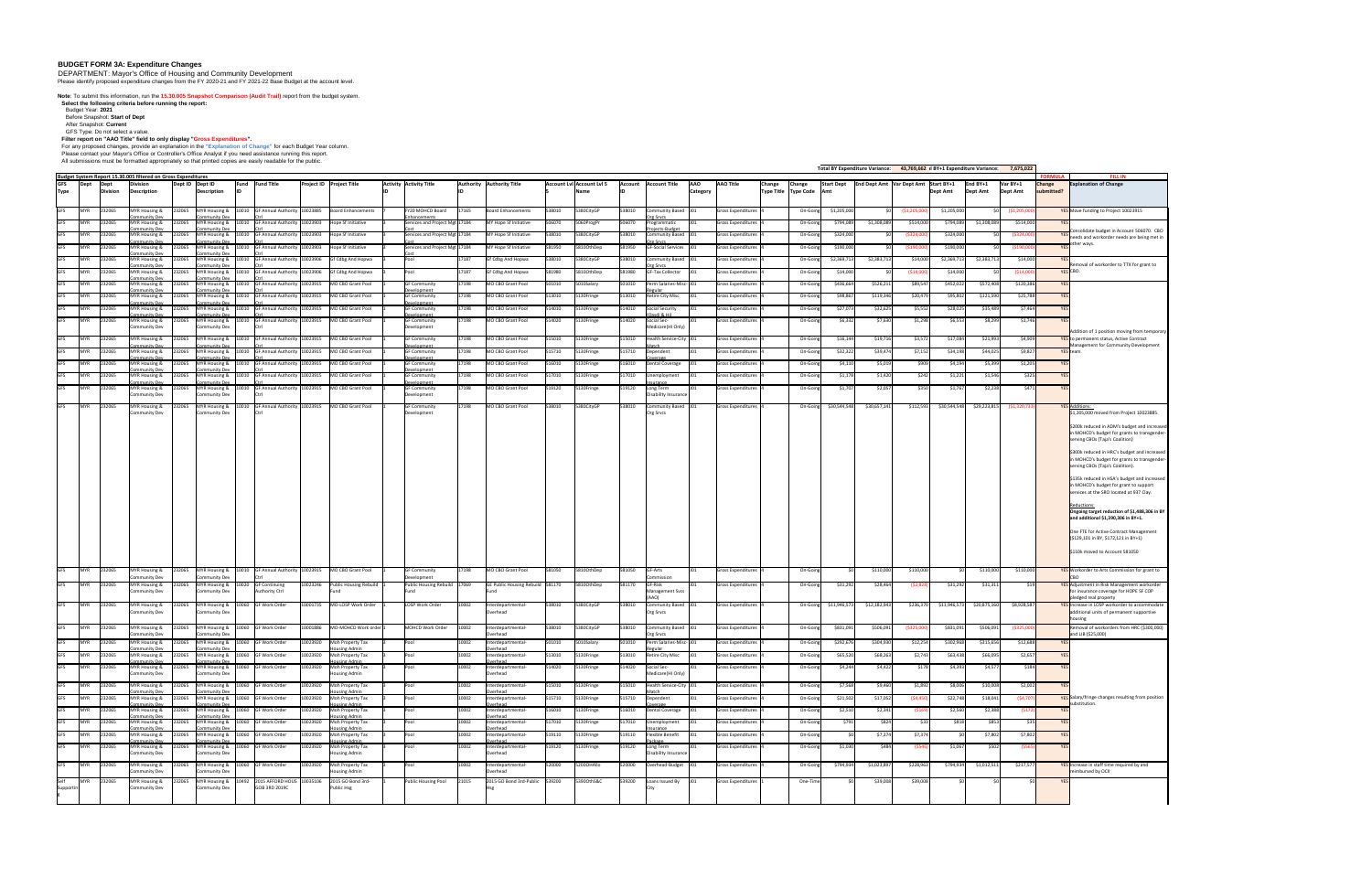|                                                                      |                  | Budget System Report 15.30.005 filtered on Gross Expenditures |                  |                                                             |                                                                                      |                      |                                                                   |              |                                                    |                |                                                            |                  |                           |                  |                                                    |                               |                                                        |                                                                |                        |                         |                                          |                        |                             |                          | <b>FORMULA</b>              | <b>FILL IN</b>                                                                              |
|----------------------------------------------------------------------|------------------|---------------------------------------------------------------|------------------|-------------------------------------------------------------|--------------------------------------------------------------------------------------|----------------------|-------------------------------------------------------------------|--------------|----------------------------------------------------|----------------|------------------------------------------------------------|------------------|---------------------------|------------------|----------------------------------------------------|-------------------------------|--------------------------------------------------------|----------------------------------------------------------------|------------------------|-------------------------|------------------------------------------|------------------------|-----------------------------|--------------------------|-----------------------------|---------------------------------------------------------------------------------------------|
| <b>GFS</b><br><b>Dept</b><br><b>Type</b>                             | <b>Division</b>  | <b>Division</b><br>Description                                | Dept ID Dept ID  | <b>Description</b>                                          | Fund Fund Title                                                                      |                      | <b>Project ID Project Title</b>                                   |              | <b>Activity Activity Title</b>                     |                | Authority Authority Title                                  |                  | Account Lvl Account Lvl 5 | <b>Account</b>   | <b>Account Title</b>                               | <b>AAO</b><br><b>Category</b> | <b>AAO Title</b>                                       | <b>Change</b><br><b>Change</b><br>Type Title   Type Code   Amt | <b>Start Dept</b>      |                         | End Dept Amt   Var Dept Amt   Start BY+1 | Dept Amt               | End BY+1<br><b>Dept Amt</b> | Var BY+1<br>Dept Amt     | <b>Change</b><br>submitted? | <b>Explanation of Change</b>                                                                |
| Self<br><b>MYR</b><br>Supportin                                      | 232065           | <b>MYR Housing &amp;</b><br><b>Community Dev</b>              | 232065           | MYR Housing & 10492<br><b>Community Dev</b>                 | 2015 AFFORD HOUS 10035107<br>GOB 3RD 2019C                                           |                      | 2015 GO Bond 3rd-Low<br>Income                                    |              | Low-Income Housing<br><b>Pool</b>                  | 21016          | 2015 GO Bond 3rd-Low<br>Income                             | 539200           | 53900thS&C                | 539200           | oans Issued By                                     | 1101                          | <b>Gross Expenditures</b>                              | One-Time                                                       |                        | \$49,458                | \$49,458                                 |                        |                             |                          |                             | <b>YES</b> Appropriation of expenditu<br>appropriated as cost of issu                       |
| Self<br><b>MYR</b>                                                   | 232065           | MYR Housing &                                                 | 232065           | MYR Housing & 10492                                         | 2015 AFFORD HOUS 10035108                                                            |                      | 2015 GO Bond 3rd-                                                 |              | Mission Housing Pool 21017                         |                | 2015 GO Bond 3rd-Mission 539200                            |                  | 53900thS&C                | 539200           | Loans Issued By                                    | $\bigcup$                     | <b>Gross Expenditures</b>                              | One-Time                                                       |                        | \$11,465                | \$11,465                                 |                        |                             |                          |                             | issuance of 2015 GO Bond<br>Housing. Ordinance 0215-3                                       |
| Supportin                                                            |                  | <b>Community Dev</b>                                          |                  | <b>Community Dev</b>                                        | GOB 3RD 2019C                                                                        |                      | <b>Mission Hsg</b>                                                |              |                                                    |                |                                                            |                  |                           |                  |                                                    |                               |                                                        |                                                                |                        |                         |                                          |                        |                             |                          |                             |                                                                                             |
| Self<br><b>MYR</b><br>Supportin                                      | 232065           | MYR Housing &<br>Community Dev                                | 232065           | Community Dev                                               | MYR Housing & 10580 SR Citywide<br>Affordable Housing                                | 10023908             | <b>Inclusionary Housing</b><br>Reg                                | 5000         | Inclusionary Admin<br><b>Costs</b>                 | 17166          | MY Affordable Housing<br>Fund-moh                          | 501010           | 5010Salary                | 501010           | Perm Salaries-Misc- J01<br>Regular                 |                               | <b>Gross Expenditures</b>                              | On-Going                                                       | \$502,948              | \$592,495               | \$89,547                                 | \$520,637              | \$641,023                   | \$120,386                | <b>VFS</b>                  |                                                                                             |
| Self<br><b>MYR</b><br><b>Supportin</b><br>$\overline{\mathsf{Self}}$ | 232065           | MYR Housing &<br><b>Community Dev</b>                         | 232065           | Community Dev                                               | MYR Housing & 10580 SR Citywide<br>Affordable Housing                                | 10023908             | <b>Inclusionary Housing</b>                                       | 5000         | Inclusionary Admin                                 | 17166          | MY Affordable Housing<br>Fund-moh                          | 513010           | 5130Fringe                | 513010           | <b>Retire City Misc</b>                            |                               | <b>Gross Expenditures</b>                              | On-Going                                                       | \$113,657              | \$134,136               | \$20,479                                 | \$110,119              | \$135,907<br>\$40,774       | \$25,788                 |                             |                                                                                             |
| <b>MYR</b><br><b>Supportin</b><br>Self<br><b>MYR</b>                 | 232065<br>232065 | MYR Housing &<br><b>Community Dev</b><br>MYR Housing &        | 232065<br>232065 | MYR Housing & 10580<br>Community Dev<br>MYR Housing & 10580 | <b>SR Citywide</b><br>Affordable Housing<br>SR Citywide                              | 10023908<br>10023908 | <b>Inclusionary Housing</b><br>Reg<br><b>Inclusionary Housing</b> | 5000<br>5000 | Inclusionary Admin<br>Inclusionary Admin           | 17166<br>17166 | MY Affordable Housing<br>Fund-moh<br>MY Affordable Housing | 514010<br>514020 | 5130Fringe<br>5130Fringe  | 514010<br>514020 | Social Security<br>(Oasdi & Hi)<br>Social Sec-     |                               | <b>Gross Expenditures</b><br><b>Gross Expenditures</b> | On-Going<br>On-Going                                           | \$32,258<br>\$7,872    | \$37,810<br>\$9,170     | \$5,552<br>\$1,298                       | \$33,310<br>\$8,131    | \$9,877                     | \$7,464<br>\$1,746       |                             |                                                                                             |
| Supportin<br>Self<br><b>MYR</b>                                      | 232065           | <b>Community Dev</b><br>MYR Housing &                         | 232065           | Community Dev                                               | Affordable Housing<br>MYR Housing & 10580 SR Citywide                                | 10023908             | <b>Inclusionary Housing</b>                                       | 5000         | Inclusionary Admin                                 | 17166          | Fund-moh<br>MY Affordable Housing                          | 515010           | 5130Fringe                | 515010           | Medicare(HI Only)<br>Health Service-City J01       |                               | Gross Expenditures                                     | On-Going                                                       | \$19,469               | \$23,041                | \$3,572                                  | \$20,599               | \$25,508                    | \$4,909                  |                             | YES Addition of 1 position movi                                                             |
| <b>Supportin</b><br>$\frac{1}{\mathsf{Self}}$<br><b>MYR</b>          | 232065           | <b>Community Dev</b><br>MYR Housing &                         | 232065           | Community Dev                                               | Affordable Housing<br>MYR Housing & 10580 SR Citywide                                | 10023908             | Inclusionary Housing                                              | 5000         | Inclusionary Admin                                 | 17166          | Fund-moh<br>MY Affordable Housing                          | 515710           | 5130Fringe                | 515710           | Match<br>Dependent                                 |                               | <b>Gross Expenditures</b>                              | On-Going                                                       | \$38,508               | \$45,660                | \$7,152                                  | \$40,741               | \$50,568                    | \$9,827                  |                             | to permanent status, inclus<br>monitoring, on HBMR team                                     |
| <b>Supportin</b><br>Self<br><b>MYR</b>                               | 232065           | <b>Community Dev</b><br>MYR Housing &                         | 232065           | <b>Community Dev</b>                                        | Affordable Housing<br>MYR Housing & 10580 SR Citywide                                | 10023908             | Reg<br><b>Inclusionary Housing</b>                                | 5000         | Inclusionary Admin                                 | 17166          | Fund-moh<br>MY Affordable Housing                          | 516010           | 5130Fringe                | 516010           | Coverage<br><b>Dental Coverage</b>                 |                               | <b>Gross Expenditures</b>                              | On-Going                                                       | \$4,989                | \$5,898                 | \$909                                    | \$5,091                | \$6,296                     | \$1,205                  |                             |                                                                                             |
| Supportin<br>Self<br><b>MYR</b>                                      | 232065           | <b>Community Dev</b><br>MYR Housing &                         | 232065           | <b>Community Dev</b>                                        | Affordable Housing<br>MYR Housing & 10580 SR Citywide                                |                      | Reg<br>10023908 Inclusionary Housing                              | 5000         | <b>Inclusionary Admin</b>                          | 17166          | Fund-moh<br>MY Affordable Housing                          | 517010           | 5130Fringe                | 517010           | Jnemployment                                       |                               | <b>Gross Expenditures</b>                              | On-Going                                                       | \$1,467                | \$1,709                 | \$242                                    | \$1,515                | \$1,840                     | \$325                    |                             |                                                                                             |
| Supportin<br><b>Self</b><br><b>MYR</b>                               | 232065           | <b>Community Dev</b><br><b>MYR Housing &amp;</b>              | 232065           | Community Dev                                               | Affordable Housing<br>MYR Housing & 10580 SR Citywide                                | 10023908             | Reg<br><b>Inclusionary Housing</b>                                | 5000         | Inclusionary Admin                                 | 17166          | Fund-moh<br>MY Affordable Housing                          | 519120           | 5130Fringe                | 519120           | Insurance<br>Long Term                             |                               | <b>Gross Expenditures</b>                              | On-Going                                                       | \$1,429                | \$1,779                 | \$350                                    | \$1,481                | \$1,952                     | \$471                    |                             |                                                                                             |
| Supportin<br>Self<br><b>MYR</b>                                      | 232065           | <b>Community Dev</b><br>MYR Housing &                         | 232065           | <b>Community Dev</b><br>MYR Housing & 10580                 | Affordable Housing<br>SR Citywide                                                    | 10036038             | Reg<br>AAU DA - Affordable                                        |              | Settlement Pool -                                  | 21266          | Fund-moh<br>AAU DA - Affordable                            | 539200           | 53900thS&C                | 539200           | Disability Insurance<br>Loans Issued By            | -1101                         | <b>Gross Expenditures</b>                              | One-Time                                                       |                        | \$37,600,000            | \$37,600,000                             |                        |                             |                          | \$0                         |                                                                                             |
| Supportin<br>Self<br><b>MYR</b>                                      | 232065           | <b>Community Dev</b><br>MYR Housing &                         | 232065           | Community Dev                                               | Affordable Housing<br>MYR Housing & 10580 SR Citywide                                | 10036039             | Housing<br>AAU DA - Small Sites                                   |              | Housing<br>Settlement Pool Small 21267             |                | Housing<br>AAU DA - Small Sites                            | 539200           | 53900thS&C                | 539200           | Loans Issued By                                    |                               | <b>Gross Expenditures</b>                              | One-Time                                                       |                        | \$8,200,000             | \$8,200,000                              |                        |                             |                          | \$0l                        | Revenues anticipated by O<br>YES Academy of Art developme                                   |
| Supportin<br>Self<br><b>MYR</b>                                      | 232065           | <b>Community Dev</b><br>MYR Housing &                         | 232065           | <b>Community Dev</b><br>MYR Housing & 10770                 | Affordable Housing<br>SR Neighborhood                                                | 10036027             | <b>CNI-Choice</b>                                                 |              | <b>CNI-Choice</b>                                  | 10001          | Grants                                                     | 539200           | 53900thS&C                | 539200           | Loans Issued By                                    |                               | <b>Gross Expenditures</b>                              | On-Going                                                       |                        | \$104,816               | \$104,816                                |                        |                             |                          | \$0I                        | YES One-time loan repayment                                                                 |
| Supportin<br>Self<br><b>MYR</b>                                      | 232065           | <b>Community Dev</b><br>MYR Housing &                         | 232065           | <b>Community Dev</b>                                        | Dev-Grants<br>MYR Housing & 10790 SR Housing Program 10034672                        |                      | Neighborhoods Imple<br>2016 HOUS GOB Repay                        |              | Neighborhoods Imple<br>Repayments pool             | 20768          | 2016 HOUS GOB Repay                                        | 520000           | 5200OHAllo                | 520000           | Overhead-Budget J01                                |                               | <b>Gross Expenditures</b>                              | On-Going                                                       |                        | \$1,000,000             | \$1,000,000                              |                        | SO L<br>\$1,000,000         | \$1,000,000              |                             | Griffith Choice Neighborho<br>Implementation Grant.<br><b>YES</b> Loan issuance fees and mo |
| Supportin                                                            |                  | <b>Community Dev</b>                                          |                  | <b>Community Dev</b>                                        |                                                                                      |                      | MOHCD part                                                        |              |                                                    |                | MOHCD part                                                 |                  |                           |                  |                                                    |                               |                                                        |                                                                |                        |                         |                                          |                        |                             |                          |                             | related to 2016 GO Bond fo<br>Housing.                                                      |
| Self<br><b>MYR</b><br>Supportin<br>Self<br><b>MYR</b>                | 232065<br>232065 | MYR Housing &<br><b>Community Dev</b>                         | 232065           | <b>Community Dev</b>                                        | MYR Housing & 10795 SR Housing Trust<br>Fund<br>MYR Housing & 10795 SR Housing Trust | 10023900             | 10023900 MO Housing Trust Fund - 6                                |              | <b>Operating Budget</b>                            | 17182<br>17182 | MY Housing Trust Fund -                                    | 501010<br>513010 | 5010Salary<br>5130Fringe  | 501010<br>513010 | Perm Salaries-Misc- J01<br>Regular                 |                               | <b>Gross Expenditures</b><br><b>Gross Expenditures</b> | On-Going<br>On-Going                                           | \$704,621<br>\$159,808 | \$2,070,566<br>\$469,67 | \$1,365,945<br>\$309,867                 | \$729,401<br>\$154,870 | \$2,334,815<br>\$496,019    | \$1,605,414<br>\$341,149 |                             |                                                                                             |
| Supportin<br>Self<br><b>MYR</b>                                      | 232065           | MYR Housing &<br><b>Community Dev</b><br>MYR Housing &        | 232065           | Community Dev                                               | lFund<br>MYR Housing & 10795 SR Housing Trust                                        | 10023900             | MO Housing Trust Fund -<br>MO Housing Trust Fund -                |              | <b>Operating Budget</b><br><b>Operating Budget</b> | 17182          | MY Housing Trust Fund -<br>MY Housing Trust Fund -         | 514010           | 5130Fringe                | 514010           | <b>Retire City Misc</b><br>Social Security         |                               | <b>Gross Expenditures</b>                              | On-Going                                                       | \$43,686               | \$128,375               | \$84,689                                 | \$45,223               | \$144,760                   | \$99,537                 |                             |                                                                                             |
| Supportin<br>Self<br><b>MYR</b>                                      | 232065           | Community Dev<br>MYR Housing &                                | 232065           | Community Dev                                               | MYR Housing & 10795 SR Housing Trust                                                 | 10023900             | MO Housing Trust Fund - 6                                         |              | <b>Operating Budget</b>                            | 17182          | MY Housing Trust Fund -                                    | 514020           | 5130Fringe                | 514020           | (Oasdi & Hi)<br>Social Sec-                        | $110^{\circ}$                 | <b>Gross Expenditures</b>                              | On-Going                                                       | \$10,217               | \$30,023                | \$19,806                                 | \$10,577               | \$33,854                    | \$23,277                 |                             | Position changes including:<br><b>YES</b> Transfer of function of Sea:                      |
| Supportin<br>Self<br><b>MYR</b>                                      | 232065           | <b>Community Dev</b><br>MYR Housing &                         | 232065           | Community Dev                                               | Fund<br>MYR Housing & 10795 SR Housing Trust                                         | 10023900             | MO Housing Trust Fund -                                           |              | <b>Operating Budget</b>                            | 17182          | MY Housing Trust Fund -                                    | 515010           | 5130Fringe                | 515010           | Medicare(HI Only)<br>Health Service-City 101       |                               | <b>Gross Expenditures</b>                              | On-Going                                                       | \$27,834               | \$80,67                 | \$52,838                                 | \$29,454               | \$93,271                    | \$63,817                 |                             | <b>HSH to MOHCD</b><br><b>YES</b> Movement of one position                                  |
| Supportin<br>Self<br><b>MYR</b>                                      | 232065           | <b>Community Dev</b><br>MYR Housing &                         | 232065           | Community Dev                                               | lFund<br>MYR Housing & 10795 SR Housing Trust                                        | 10023900             | MO Housing Trust Fund - 6                                         |              | <b>Operating Budget</b>                            | 17182          | MY Housing Trust Fund -                                    | 515710           | 5130Fringe                | 515710           | Match<br>Dependent                                 | 1101                          | <b>Gross Expenditures</b>                              | On-Going                                                       | \$55,728               | \$161,519               | \$105,791                                | \$58,962               | \$186,713                   | \$127,751                |                             | funded to HTF funded                                                                        |
| Supportin<br>Self<br><b>MYR</b>                                      | 232065           | Community Dev<br>MYR Housing &                                | 232065           | Community Dev                                               | MYR Housing & 10795 SR Housing Trust                                                 | 10023900             | MO Housing Trust Fund - 6                                         |              | <b>Operating Budget</b>                            | 17182          | MY Housing Trust Fund -                                    | 516010           | 5130Fringe                | 516010           | Coverage<br><b>Dental Coverage</b>                 |                               | <b>Gross Expenditures</b>                              | On-Going                                                       | \$7,086                | \$20,537                | \$13,451                                 | \$7,230                | \$22,895                    | \$15,665                 |                             | Conversion of two position<br>to permanent: constructio<br>VFS ownership resales & suppo    |
| Supportin<br>Self<br><b>MYR</b>                                      | 232065           | <b>Community Dev</b><br>MYR Housing &                         | 232065           | <b>Community Dev</b><br><b>MYR Housing &amp;</b>            | Fund<br>10795 SR Housing Trust                                                       | 10023900             | MO Housing Trust Fund -                                           |              | <b>Operating Budget</b>                            | 17182          | MY Housing Trust Fund -                                    | 517010           | 5130Fringe                | 517010           | <b>Jnemployment</b>                                |                               | <b>Gross Expenditures</b>                              | On-Going                                                       | \$1,903                | \$5,591                 | \$3,688                                  | \$1,969                | \$6,304                     | \$4,335                  |                             | Four new positions: asset<br>YES assistant project managers,                                |
| Supportin<br>Self<br><b>MYR</b>                                      | 232065           | <b>Community Dev</b><br>MYR Housing &                         | 232065           | <b>Community Dev</b>                                        | Fund<br>MYR Housing & 10795 SR Housing Trust                                         | 0023900              | MO Housing Trust Fund -                                           |              | <b>Operating Budget</b>                            | 17182          | MY Housing Trust Fund -                                    | 519120           | 5130Fringe                | 519120           | Insurance<br>Long Term                             | $J$ 01                        | <b>Gross Expenditures</b>                              | On-Going                                                       | \$2,755                | \$8,096                 | \$5,341                                  | \$2,852                | \$9,129                     | \$6,277                  |                             | legislative associate                                                                       |
| Supportin<br>Self<br><b>MYR</b>                                      | 232065           | Community Dev<br>MYR Housing &                                | 232065           | Community Dev                                               | Fund<br>MYR Housing & 10795 SR Housing Trust                                         | 10023900             | MO Housing Trust Fund -                                           |              | <b>Operating Budget</b>                            | 17182          | MY Housing Trust Fund -                                    | 520000           | 5200OHAllo                | 520000           | <b>Disability Insurance</b><br>Overhead-Budget 101 |                               | Gross Expenditures                                     | On-Going                                                       | \$1,781,939            | \$2,401,208             | \$619,269                                | \$1,781,939            | \$2,536,142                 | \$754,203                |                             |                                                                                             |
| <b>Supportin</b><br>Self<br><b>MYR</b>                               | 232065           | <b>Community Dev</b><br>MYR Housing &<br>Community Dev        |                  | <b>Community Dev</b><br><b>Community Dev</b>                | Fund<br>MYR Housing & 10795 SR Housing Trust                                         | 10023900             | MO Housing Trust Fund - 6                                         |              | <b>Operating Budget</b>                            | 17182          | MY Housing Trust Fund -                                    | 581161           | 5810OthDep                | 581161           | GF-ADM-Digital                                     |                               | Gross Expenditures                                     | On-Going                                                       | \$577,982              | \$686,669               | \$108,687                                | \$577,982              | \$724,497                   | \$146,515                |                             | <b>YES</b> Increase in Digital Services<br>DAHLIA housing portal                            |
| Supportin<br>Self<br><b>MYR</b><br>Supportin                         | 232065           | MYR Housing &<br>Community Dev                                | 232065           | Community Dev                                               | Fund<br>MYR Housing & 10795 SR Housing Trust                                         | 10023900             | MO Housing Trust Fund - 6                                         |              | <b>Operating Budget</b>                            | 17182          | MY Housing Trust Fund -                                    | 581180           | 5810OthDep                | 581180           | Services<br>GF-Con-Fast Team J01                   |                               | Gross Expenditures                                     | On-Going                                                       | − ¢∩                   | \$75,000                | \$75,000                                 |                        | k∩l                         |                          | 50                          | YES One-time workorder to Cor<br>for accounting services                                    |
| $\frac{2}{5}$ elf<br><b>MYR</b><br><b>Supportin</b>                  | 232065           | MYR Housing &<br><b>Community Dev</b>                         |                  | <b>Community Dev</b>                                        | MYR Housing & 10795 SR Housing Trust<br>Fund                                         | 10023900             | MO Housing Trust Fund -6                                          |              | <b>Operating Budget</b>                            | 17182          | MY Housing Trust Fund -                                    | 581780           | 5810OthDep                | 581780           | OCA-Labor<br>Standard                              |                               | <b>Gross Expenditures</b>                              | On-Going                                                       | \$187,249              | \$190,537               | \$3,288                                  | \$187,249              | \$195,601                   | \$8,352                  |                             | YES Increase in OLSE workorder<br>standards compliance                                      |
| Self<br><b>MYR</b><br><b>Supportin</b>                               | 232065           | MYR Housing &<br><b>Community Dev</b>                         |                  | <b>Community Dev</b>                                        | MYR Housing & 10795 SR Housing Trust<br>Fund                                         | 10023900             | MO Housing Trust Fund -8                                          |              | Complete<br>Neighborhoods                          | 17182          | MY Housing Trust Fund -                                    | 538010           | 5380CityGP                | 538010           | Inforcement<br>Community Based 101<br>Org Srvcs    |                               | <b>Gross Expenditures</b>                              | On-Going                                                       | \$750,000              |                         | (\$750,000                               | \$750,000              | \$500,000                   | ( \$250,000]             |                             | YES Adjustments to Complete N<br>program to align with expe                                 |
| Self<br><b>MYR</b>                                                   | 232065           | MYR Housing &                                                 | 232065           |                                                             | MYR Housing & 10795 SR Housing Trust                                                 |                      | 10023900 MO Housing Trust Fund 108                                |              | <b>Housing Stabilization</b>                       | 17182          | MY Housing Trust Fund -                                    | 538010           | 5380CityGP                | 538010           | Community Based 101                                |                               | <b>Gross Expenditures</b>                              | On-Going                                                       | \$4,741,859            | \$5,391,859             | \$650,000                                | \$4,741,859            | \$5,526,654                 | \$784,795                |                             | capacity<br>YES Increase in eviction prevent                                                |
| Supportin<br>Self<br><b>MYR</b><br><b>Supportin</b>                  | 232065           | <b>Community Dev</b><br>MYR Housing &<br><b>Community Dev</b> | 232065           | <b>Community Dev</b><br><b>Community Dev</b>                | lFund<br>MYR Housing & 10795 SR Housing Trust<br>l Fund                              | 10023900             | MO Housing Trust Fund -131                                        |              | lPool<br><b>MF Housing</b><br>Development Pool     | 17182          | MY Housing Trust Fund -                                    | 539200           | 53900thS&C                | 539200           | Org Srvcs<br>oans Issued By                        | -1101                         | Gross Expenditures                                     | On-Going                                                       | \$24,104,819           | \$18,829,673            | (55, 275, 146)                           | \$24,104,819           | \$20,339,346                | ( \$3,765,473)           |                             | to CBO <sub>s</sub><br><b>YES</b> Starting department amour<br>loaded in the base budget.   |
| Self<br><b>MYR</b>                                                   | 232065           | MYR Housing &                                                 | 232065           |                                                             | MYR Housing & 14190 SR Low-mod Inc                                                   | 10023896             | MO Low-Mod Housing 14                                             |              | Seraf Loan Repayments 17177                        |                | MY Low-mod Housing                                         | 570000           | 5700DebSvc                | 570000           | Debt Service-                                      |                               | <b>Gross Expenditures</b>                              | On-Going                                                       | \$1,772,608            | \$1,712,400             | ( \$60, 208]                             | \$1,772,608            | \$1,712,400                 | (560, 208)               |                             | COP debt service in each ye<br><b>YES</b> Adjustment of anticipated                         |
| Supportin                                                            |                  | <b>Community Dev</b>                                          |                  | <b>Community Dev</b>                                        | <b>Housing NonBond</b>                                                               |                      | Assets                                                            |              | <b>Pool</b>                                        |                | Assets                                                     |                  |                           |                  | Budget                                             |                               |                                                        |                                                                |                        |                         |                                          |                        |                             |                          |                             | related to repayment of SE<br>LMIHAF.                                                       |

|     |                   | <b>Total BY Expenditure Variance:</b> |                | 43,769,662 al BY+1 Expenditure Variance: |                 | 7,675,022       |                                 |                                                                                                      |
|-----|-------------------|---------------------------------------|----------------|------------------------------------------|-----------------|-----------------|---------------------------------|------------------------------------------------------------------------------------------------------|
|     | <b>Start Dept</b> | <b>End Dept Amt</b>                   | Var Dept Amt   | Start BY+1                               | End BY+1        | Var BY+1        | <b>FORMULA</b><br><b>Change</b> | <b>FILL IN</b><br><b>Explanation of Change</b>                                                       |
|     | Amt               |                                       |                | <b>Dept Amt</b>                          | <b>Dept Amt</b> | <b>Dept Amt</b> | submitted?                      |                                                                                                      |
|     |                   |                                       |                |                                          |                 |                 |                                 |                                                                                                      |
| ۱e  | \$0               | \$49,458                              | \$49,458       | \$0                                      | \$0             | \$0             |                                 | <b>YES</b> Appropriation of expenditures incorrectly<br>appropriated as cost of issuance in 3rd      |
|     |                   |                                       |                |                                          |                 |                 |                                 | issuance of 2015 GO Bond for Affordable<br>Housing. Ordinance 0215-19.                               |
| el. | \$0               | \$11,465                              | \$11,465       | \$0                                      | \$0             | \$0             | <b>YES</b>                      |                                                                                                      |
|     |                   |                                       |                |                                          |                 |                 |                                 |                                                                                                      |
| າg  | \$502,948         | \$592,495                             | \$89,547       | \$520,637                                | \$641,023       | \$120,386       | <b>YES</b>                      |                                                                                                      |
|     |                   |                                       |                |                                          |                 |                 |                                 |                                                                                                      |
| າg  | \$113,657         | \$134,136                             | \$20,479       | \$110,119                                | \$135,907       | \$25,788        | <b>YES</b>                      |                                                                                                      |
|     |                   |                                       |                |                                          |                 |                 |                                 |                                                                                                      |
| າg  | \$32,258          | \$37,810                              | \$5,552        | \$33,310                                 | \$40,774        | \$7,464         | <b>YES</b>                      |                                                                                                      |
| າg  | \$7,872           | \$9,170                               | \$1,298        | \$8,131                                  | \$9,877         | \$1,746         | <b>YES</b>                      |                                                                                                      |
|     |                   |                                       |                |                                          |                 |                 |                                 |                                                                                                      |
| ١g  | \$19,469          | \$23,041                              | \$3,572        | \$20,599                                 | \$25,508        | \$4,909         |                                 | <b>YES</b> Addition of 1 position moving from temporary<br>to permanent status, inclusionary housing |
|     | \$38,508          | \$45,660                              | \$7,152        | \$40,741                                 | \$50,568        | \$9,827         | <b>YES</b>                      | monitoring, on HBMR team                                                                             |
| ١g  |                   |                                       |                |                                          |                 |                 |                                 |                                                                                                      |
| າg  | \$4,989           | \$5,898                               | \$909          | \$5,091                                  | \$6,296         | \$1,205         | <b>YES</b>                      |                                                                                                      |
|     |                   |                                       |                |                                          |                 |                 |                                 |                                                                                                      |
| າg  | \$1,467           | \$1,709                               | \$242          | \$1,515                                  | \$1,840         | \$325           | <b>YES</b>                      |                                                                                                      |
| ١g  | \$1,429           | \$1,779                               | \$350          | \$1,481                                  | \$1,952         | \$471           | <b>YES</b>                      |                                                                                                      |
|     |                   |                                       |                |                                          |                 |                 |                                 |                                                                                                      |
| ۱e  | \$0               | \$37,600,000                          | \$37,600,000   | \$0                                      | \$0             | \$0             | <b>YES</b>                      |                                                                                                      |
|     |                   |                                       |                |                                          |                 |                 |                                 | Revenues anticipated by Ordinance 005-20,                                                            |
| ۱e  | \$0               | \$8,200,000                           | \$8,200,000    | \$0                                      | \$0             | \$0             |                                 | <b>YES</b> Academy of Art development agreement                                                      |
| າg  | \$0               | \$104,816                             | \$104,816      | \$0                                      | \$0             | \$0             |                                 | <b>YES</b> One-time loan repayment related to Alice                                                  |
|     |                   |                                       |                |                                          |                 |                 |                                 | Griffith Choice Neighborhoods                                                                        |
| າg  | \$0               | \$1,000,000                           | \$1,000,000    | \$0                                      | \$1,000,000     | \$1,000,000     |                                 | Implementation Grant.<br><b>YES</b> Loan issuance fees and monitoring fees                           |
|     |                   |                                       |                |                                          |                 |                 |                                 | related to 2016 GO Bond for Affordable                                                               |
| າg  | \$704,621         | \$2,070,566                           | \$1,365,945    | \$729,401                                | \$2,334,815     | \$1,605,414     | <b>YES</b>                      | Housing.                                                                                             |
|     |                   |                                       |                |                                          |                 |                 |                                 |                                                                                                      |
| າg  | \$159,808         | \$469,675                             | \$309,867      | \$154,870                                | \$496,019       | \$341,149       | <b>YES</b>                      |                                                                                                      |
|     |                   |                                       |                |                                          |                 |                 |                                 |                                                                                                      |
| າg  | \$43,686          | \$128,375                             | \$84,689       | \$45,223                                 | \$144,760       | \$99,537        | <b>YES</b>                      | Position changes including:                                                                          |
| າg  | \$10,217          | \$30,023                              | \$19,806       | \$10,577                                 | \$33,854        | \$23,277        |                                 | <b>YES</b> Transfer of function of Season of Sharing from                                            |
|     |                   |                                       |                |                                          |                 |                 |                                 | HSH to MOHCD                                                                                         |
| າg  | \$27,834          | \$80,672                              | \$52,838       | \$29,454                                 | \$93,271        | \$63,817        |                                 | <b>YES</b> Movement of one position from workorder-                                                  |
|     |                   |                                       |                |                                          |                 |                 |                                 | funded to HTF funded                                                                                 |
| ١g  | \$55,728          | \$161,519                             | \$105,791      | \$58,962                                 | \$186,713       | \$127,751       | <b>YES</b>                      | Conversion of two positions from temporary<br>to permanent: construction manager, HBMR               |
| າg  | \$7,086           | \$20,537                              | \$13,451       | \$7,230                                  | \$22,895        | \$15,665        |                                 | <b>YES</b> ownership resales & support                                                               |
|     |                   |                                       |                |                                          |                 |                 |                                 | Four new positions: asset manager, two                                                               |
| າg  | \$1,903           | \$5,591                               | \$3,688        | \$1,969                                  | \$6,304         | \$4,335         |                                 | YES assistant project managers, policy &<br>legislative associate                                    |
|     |                   |                                       |                |                                          |                 |                 |                                 |                                                                                                      |
| ١g  | \$2,755           | \$8,096                               | \$5,341        | \$2,852                                  | \$9,129         | \$6,277         | <b>YES</b>                      |                                                                                                      |
| ١g  | \$1,781,939       | \$2,401,208                           | \$619,269      | \$1,781,939                              | \$2,536,142     | \$754,203       | <b>YES</b>                      |                                                                                                      |
|     |                   |                                       |                |                                          |                 |                 |                                 |                                                                                                      |
| ١g  | \$577,982         | \$686,669                             | \$108,687      | \$577,982                                | \$724,497       | \$146,515       |                                 | YES Increase in Digital Services workorder for<br>DAHLIA housing portal                              |
|     | \$0               |                                       |                | \$0                                      | \$0             | \$0             |                                 | YES One-time workorder to Controller's FAST team                                                     |
| ١g  |                   | \$75,000                              | \$75,000       |                                          |                 |                 |                                 | for accounting services                                                                              |
| ١g  | \$187,249         | \$190,537                             | \$3,288        | \$187,249                                | \$195,601       | \$8,352         |                                 | YES Increase in OLSE workorder for labor                                                             |
|     |                   |                                       |                |                                          |                 |                 |                                 | standards compliance                                                                                 |
| ١g  | \$750,000         | \$0                                   | ( \$750,000)   | \$750,000                                | \$500,000       | ( \$250,000)    |                                 | <b>YES</b> Adjustments to Complete Neighborhoods<br>program to align with expected program           |
|     |                   |                                       |                |                                          |                 |                 |                                 | capacity                                                                                             |
|     | \$4,741,859       | \$5,391,859                           | \$650,000      | \$4,741,859                              | \$5,526,654     | \$784,795       |                                 | <b>YES</b> Increase in eviction prevention grants funding<br>to CBOs                                 |
|     | \$24,104,819      | \$18,829,673                          | ( \$5,275,146) | \$24,104,819                             | \$20,339,346    | ( \$3,765,473)  |                                 | <b>YES</b> Starting department amount was incorrectly                                                |
|     |                   |                                       |                |                                          |                 |                 |                                 | loaded in the base budget. \$2.25M for HTF                                                           |
|     |                   |                                       |                |                                          |                 |                 |                                 | COP debt service in each year.                                                                       |
|     | \$1,772,608       | \$1,712,400                           | (560, 208)     | \$1,772,608                              | \$1,712,400     | (560, 208)      |                                 | YES Adjustment of anticipated revenue from OCII<br>related to repayment of SERAF loan to             |
|     |                   |                                       |                |                                          |                 |                 |                                 | LMIHAF.                                                                                              |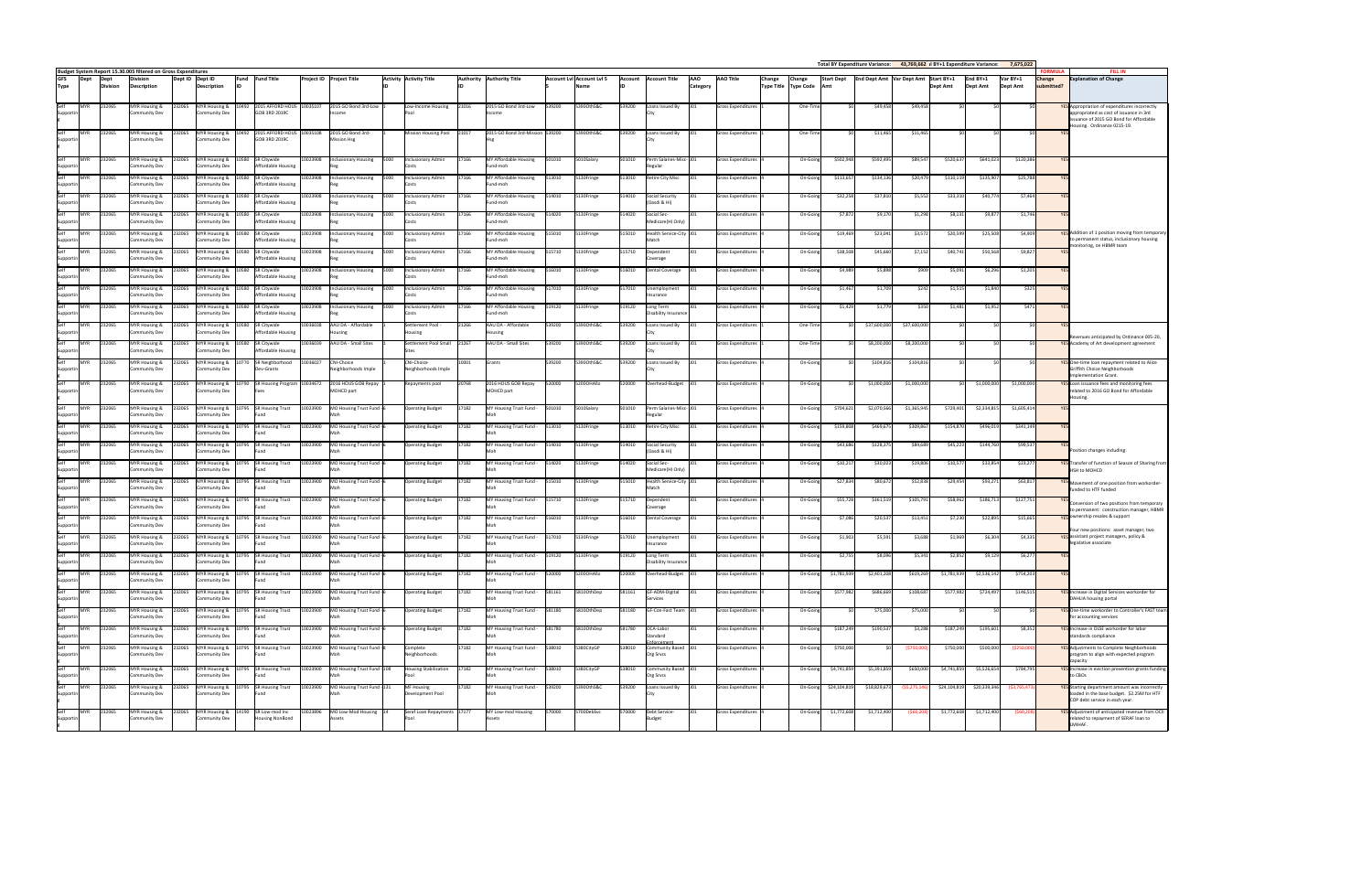## **BUDGET FORM 3A: Position Changes**

DEPARTMENT: Mayor's Office of Housing and Community Development

Please identify proposed position changes from the FY 2020-21 and FY 2021-22 Base Budget at the account level (reflecting both salary and discretionary special class changes).

**Note**: To submit this information, run the **15.30.004 Position Snapshot Comparison (Audit Trail)** report from the budget system.

**Select the following criteria before running the report:**  Budget Year: **2021**

Before Snapshot: **Start of Dept**

After Snapshot: **Current** GFS Type: Do not select a value.

For any proposed changes, provide an explanation in the **"Explanation of FTE and/or Amount Change"** column.

Please contact your Mayor's Office or Controller's Office Analyst if you need assistance running this report.

All submissions must be formatted appropriately so that printed copies are easily readable for the public.

| . All submissions must be formatted appropriately so that printed copies are easily readable for the public.      |                                                  |                                                                          |                                                                |                         |                                       |       |                                                                                                                       |            |         |                         |                                                                    |       |                                                                   |                           |              | <b>Total BY FTE Variance:</b>           |          |     | 9.70 Total BY Amount Variance: 1,551,312 Total BY+1 FTE Variance:             |             |                   |                   | 12.00 Total BY+1 Amount Variance: |                                                | 1,851,731     |                                  |                                                                                                                                                           |
|-------------------------------------------------------------------------------------------------------------------|--------------------------------------------------|--------------------------------------------------------------------------|----------------------------------------------------------------|-------------------------|---------------------------------------|-------|-----------------------------------------------------------------------------------------------------------------------|------------|---------|-------------------------|--------------------------------------------------------------------|-------|-------------------------------------------------------------------|---------------------------|--------------|-----------------------------------------|----------|-----|-------------------------------------------------------------------------------|-------------|-------------------|-------------------|-----------------------------------|------------------------------------------------|---------------|----------------------------------|-----------------------------------------------------------------------------------------------------------------------------------------------------------|
| Budget System Report 15.30.004 filtered on Gross Expenditures<br><b>GFS Type Dept Dept</b><br>Dept ID<br>Division | Department                                       | <b>Fund ID Fund Title</b>                                                | <b>Project ID Project Title</b>                                | Activity Activity Title |                                       |       | $\vert$ Authority $\vert$ Authority Title $\vert$ Account LvI 5 $\vert$ Account $\vert$ Class $\vert$ Job Class Title |            |         |                         |                                                                    | Emp   | <b>Emp Org Title</b>                                              | Ret Status Action Ref No. |              | Start Dept End Dept Var Dept Start Dept |          |     | $\vert$ End Dept Amt $\vert$ Var Dept Amt $\vert$ Start BY+1 $\vert$ End BY+1 |             |                   |                   | $Var BY+1$ Start BY+1             | End BY+1 Dept Var BY+1 Dept FTE Changes Amount |               | ORMI II A                        | <b>FILL IN</b><br><b>Explanation of FTE and/or Amount Change</b>                                                                                          |
| Description<br><b>Division</b>                                                                                    | <b>Description</b>                               |                                                                          |                                                                |                         |                                       |       |                                                                                                                       | lName      |         |                         |                                                                    |       |                                                                   |                           |              |                                         |          | Δmt |                                                                               |             | Dept FTE Dept FTE |                   | Dept FTE<br><b>Dept Amt</b>       |                                                |               | Submitted? Changes<br>Submitted? |                                                                                                                                                           |
| Self<br>MYR 232065<br>MYR Housing & 232065<br><b>Community Dev</b><br>Supporting                                  | <b>Community Dev</b>                             | MYR Housing &   10795 SR Housing Trust                                   | $10023900$ MO Housing Trust Fund - 6                           |                         | <b>Operating Budget</b>               | 17182 | MY Housing Trust 5010Salary<br>Fund - Moh                                                                             |            |         |                         | 501010 1822 C Administrative                                       | 1790. | 790 - LOCAL 790, SEIU                                             |                           | Season-1     | 1.00                                    |          |     |                                                                               |             |                   | 1.00              |                                   |                                                |               |                                  | NO Transfer of function from HSH to MOHCD for<br>Season of Sharing position; off budget                                                                   |
| Self<br>MYR 232065<br>MYR Housing &<br>1232065<br>Community Dev<br>Supporting                                     | MYR Housing &<br><b>Community Dev</b>            | 10795 SR Housing Trust                                                   | 10023900 MO Housing Trust Fund -                               |                         | <b>Operating Budget</b>               | 17182 | MY Housing Trust 5010Salary<br>Fund - Moh                                                                             |            |         |                         | 501010 1822 C Administrative                                       | 1790. | 790 - LOCAL 790, SEIU                                             |                           | Season-Sub   | (1.00)                                  | (1.00)   |     |                                                                               |             |                   | (1.00)            | (1.00)                            |                                                |               |                                  |                                                                                                                                                           |
| Self<br>MYR 232065<br>MYR Housing &<br>232065<br><b>Community Dev</b><br>Supporting                               | MYR Housing &<br><b>Community Dev</b>            | <b>SR Housing Trust</b><br>10795                                         | 10023900   MO Housing Trust Fund -                             |                         | <b>Operating Budget</b>               | 17182 | MY Housing Trust 5010Salary<br>Fund - Moh                                                                             |            |         |                         | 501010 1822 C Administrative                                       |       | 790 - LOCAL 790, SEIU                                             |                           | Season-Sub   | 1.00 L                                  |          |     | \$105,647                                                                     | \$105,647   |                   | 1.00              |                                   | \$109,362                                      | \$109,362     |                                  | Off-budget to on-budget, Season of Sharing                                                                                                                |
| Self<br>MYR 232065<br>MYR Housing &<br>1232065<br>Community Dev<br>Supporting                                     | MYR Housing &<br><b>Community Dev</b>            | <b>SR Housing Trust</b><br>10795                                         | 10023900 MO Housing Trust Fund -                               |                         | <b>Operating Budget</b>               | 17182 | MY Housing Trust 5010Salary<br>Fund - Moh                                                                             |            |         |                         | $501010$ $1822 \text{ C}$ Administrative                           |       | 790 - LOCAL 790, SEIU                                             |                           | Season-Sub   | (1.00)                                  |          |     | (S105.647)                                                                    | (\$105.647  |                   | (1.00)            | (1.00                             | (\$109.36                                      | (\$109,362)   |                                  |                                                                                                                                                           |
| Self<br>MYR 232065<br><b>MYR Housing &amp;</b><br>1232065<br>Community Dev                                        | <b>Community Dev</b>                             | MYR Housing &   10795 SR Housing Trust                                   | 10023900 MO Housing Trust Fund -                               |                         | <b>Operating Budget</b>               | 17182 | MY Housing Trust 5010Salary<br>Fund - Moh                                                                             |            |         | 501010 9772 C Community |                                                                    | 1790. | 790 - LOCAL 790, SEIU                                             |                           | Season-Sub   | 1.001                                   |          |     | \$100,062                                                                     | \$100,062   |                   | 1.00L             |                                   | \$103,581                                      | \$103,581     |                                  | Classification substitution, Season of Sharing<br>YES (1822 to 9772)                                                                                      |
| Supporting<br>GFS<br>MYR 232065<br>MYR Housing &<br>1232065                                                       | MYR Housing &                                    | 10020 GF Continuing                                                      | 10033377 ADIT Digital Equity Pilot                             |                         | ADIT Dig Equity Pilot Pgr   16540     |       | AD Coit Program   5010Salary                                                                                          |            |         | 501010 0922 C Manager I | Jevelopment                                                        |       | 351 - MEA, MUNICIPAL                                              |                           | MOHCD-P1     | 1.00                                    |          |     |                                                                               |             |                   | 1.00L             |                                   |                                                |               |                                  | NO Continuation of Digital Equity position funded by                                                                                                      |
| <b>Community Dev</b><br>Self<br>MYR 232065<br><b>MYR Housing &amp;</b><br>1232065                                 | <b>Community Dev</b><br>MYR Housing &            | <b>Authority Ctrl</b><br>10770 SR Neighborhood Dev-10021572 MY Community |                                                                |                         | Community Development 10001           |       | Grants                                                                                                                | 5010Salary |         |                         | 501010 9774 C Senior Community 790                                 |       | <b>EXECUTIVES ASSOCIATION</b><br>790 - LOCAL 790, SEIU            |                           | MOHCD-P3     | (1.00)                                  | . (1 00) |     |                                                                               |             |                   | (1.00)            | (1.00)                            |                                                |               |                                  |                                                                                                                                                           |
| <b>Community Dev</b><br>Supporting<br>Self<br>MYR 232065<br><b>AYR Housing &amp;</b>                              | <b>Community Dev</b><br>MYR Housing &            | SR Neighborhood Dev-10021572                                             | Development Grant<br><b>MY Community</b>                       |                         | Grants<br>Community Development 10001 |       | Grants                                                                                                                | 5010Salary | 01010   | 1823 C                  | Jevelopment<br><b>Senior</b>                                       |       | 021 - LOCAL 21,                                                   |                           | MOHCD-P3     |                                         |          |     |                                                                               |             |                   | ∣ ∩∩              |                                   |                                                |               |                                  | Implementation of position substitution approved<br>NO by DHR in FY19-20                                                                                  |
| <b>Community Dev</b><br>Supportin<br>MYR 232065<br>Self<br>MYR Housing &                                          | <b>Community Dev</b><br>MYR Housing &            | <b>SR Housing Trust</b>                                                  | Development Grant<br>0023900 MO Housing Trust Fund             |                         | Grants<br><b>Operating Budget</b>     | 17182 | MY Housing Trust 5010Salary                                                                                           |            | 501010  |                         | dministrative<br><b>Senior Community</b>                           |       | PROFESSIONAL AND<br><b>TECHNICAL ENG</b><br>790 - LOCAL 790, SEIU |                           | MOHCD-P4e    |                                         |          |     | \$356,815                                                                     | \$356,815   |                   | 4.00              |                                   | \$479,694                                      | \$479,694     |                                  | YES Four new 9774 positions: Conversion of off-                                                                                                           |
| <b>Community Dev</b><br>Supporting                                                                                | <b>Community Dev</b>                             |                                                                          |                                                                |                         |                                       |       | Fund - Moh                                                                                                            |            |         |                         | Jevelopment<br>Specialist I                                        |       |                                                                   |                           |              |                                         |          |     |                                                                               |             |                   |                   |                                   |                                                |               |                                  | budget DBI workorder-funded position to on-<br>budget; HOPE SF Right to Return; Asset Manager<br>Policy & Legislative Associate                           |
| Self<br>MYR 232065<br>MYR Housing & 232065<br>Community Dev<br>Supportin                                          | <b>MYR Housing &amp;</b><br>Community Dev        | 10770 SR Neighborhood Dev-10021572 MY Community                          | Development Grant                                              |                         | Community Development 10001<br>Grants |       | Grants                                                                                                                | 5010Salary |         | 501010 9770 C Community | )evelopment                                                        | 1790. | 790 - LOCAL 790, SEIU                                             |                           | MOHCD-P5al   | 71.00)                                  |          |     |                                                                               |             |                   | 71 QQ) L          |                                   |                                                |               |                                  |                                                                                                                                                           |
| Self<br><b>MYR</b><br><b>MYR Housing &amp;</b><br>1232065<br>1232065<br>Community Dev<br>Supporting               | MYR Housing &<br><b>Community Dev</b>            | 10770                                                                    | SR Neighborhood Dev-10021572 MY Community<br>Development Grant |                         | Community Development 10001<br>Grants |       | Grants                                                                                                                | 5010Salary |         | 501010 9772 C Community | Jevelopmeni                                                        | 790   | 790 - LOCAL 790, SEIU                                             |                           | MOHCD-P5a    | 1.00                                    |          |     |                                                                               |             |                   | 1.001             |                                   |                                                |               |                                  | Substitution from 9770 to 9772, HBMR team                                                                                                                 |
| Self<br><b>MYR</b><br>MYR Housing &<br>1232065<br>1232065<br>Community Dev<br>Supporting                          | MYR Housing &<br><b>Community Dev</b>            | SR Low-mod Inc<br>14190<br><b>Housing NonBond</b>                        | 10023896 MO Low-Mod Housing                                    |                         | Admin and Pool                        | 17177 | MY Low-mod<br><b>Housing Assets</b>                                                                                   | 5010Salary | 501010  | 9770 C Community        | Development                                                        |       | 790 - LOCAL 790, SEIU                                             |                           | MOHCD-P5b    | (1.00)                                  | (1.00)   |     |                                                                               |             |                   | (1.00)            | (1.00)                            |                                                |               |                                  |                                                                                                                                                           |
| Self<br><b>MYR</b><br><b>MYR Housing &amp;</b><br>1232065<br>232065<br>Community Dev<br>Supporting                | MYR Housing &<br><b>Community Dev</b>            | SR Low-mod Inc<br>14190<br><b>Housing NonBond</b>                        | 10023896<br>MO Low-Mod Housing                                 |                         | Admin and Pool                        | 17177 | MY Low-mod<br><b>Housing Assets</b>                                                                                   | 5010Salary | 501010  | 9772 C                  | Community<br>Development                                           |       | 790 - LOCAL 790, SEIU                                             |                           | MOHCD-P5b    | 1.00                                    |          |     |                                                                               |             |                   | 1 NOI             |                                   |                                                |               |                                  | Substitution from 9770 to 9772, HBMR team                                                                                                                 |
| Self<br><b>MYR Housing &amp;</b><br>IMYR<br>32065<br>1232065<br>Community Dev                                     | MYR Housing &<br><b>Community Dev</b>            | SR Low-mod Inc<br><b>Housing NonBond</b>                                 | MO Low-Mod Housing<br>10023896                                 |                         | Admin and Pool                        |       | MY Low-mod<br><b>Housing Assets</b>                                                                                   | 5010Salary | 501010  |                         | Community<br>Development                                           |       | 790 - LOCAL 790, SEIU                                             |                           | MOHCD-P5c    | (1.00)                                  |          |     |                                                                               |             |                   | (1.00)            | (1.00                             |                                                |               |                                  |                                                                                                                                                           |
| Supporting<br>Self<br>MYR 232065<br>MYR Housing & 232065                                                          |                                                  | MYR Housing &   14190 SR Low-mod Inc                                     | 10023896   MO Low-Mod Housing                                  |                         | Admin and Pool                        | 17177 | MY Low-mod                                                                                                            | 5010Salary |         |                         | 501010 9774_C Senior Community 790                                 |       | 790 - LOCAL 790, SEIU                                             |                           | MOHCD-P5c    | 1.00                                    |          |     |                                                                               |             |                   | 1 NOI             |                                   |                                                |               |                                  | Substitution from 9772 to 9774, HBMR team                                                                                                                 |
| Community Dev<br>Supporting<br><b>GFS</b><br>MYR 232065<br>MYR Housing & 232065                                   | <b>Community Dev</b>                             | <b>Housing NonBond</b><br>MYR Housing &   10060 GF Work Order            | 10023920 Moh Property Tax                                      | Pool                    |                                       | 10002 | <b>Housing Assets</b><br>Interdepartmental- 5010Salary                                                                |            |         |                         | Jevelopmeni<br>501010 5502 C Project Manager I                     |       | 021 - LOCAL 21,                                                   |                           | MOHCD-P6     | (1.00)                                  | (1.00)   |     | (\$154,438)                                                                   | (\$154,438  |                   | (1.00)            | (1.00)                            | (\$159,869)                                    | ( \$159, 869) |                                  |                                                                                                                                                           |
| Community Dev<br><b>GFS</b><br>MYR 232065<br>MYR Housing &<br>232065                                              | <b>Community Dev</b>                             | MYR Housing &   10060 GF Work Order                                      | <b>Housing Admin</b><br>10023920 Moh Property Tax              | Pool                    |                                       | 10002 | Overhead<br>Interdepartmental- 5010Salary                                                                             |            |         |                         | $\begin{bmatrix} 501010 & 0903 & C \end{bmatrix}$ Mayoral Staff XV |       | PROFESSIONAL AND<br><b>TECHNICAL ENG</b><br>002 - UNREPRESENTED   |                           | MOHCD-P6     | 1.00                                    |          |     | \$166,645                                                                     | \$166,645   |                   | 1.00I             |                                   | \$172,507                                      | \$172,507     |                                  | Substitution from 5502 to 0903 for ongoing<br>$\Box$ Construction Manager staffing                                                                        |
| Self<br>MYR 232065<br>MYR Housing &<br>1232065<br>Community Dev<br>Supporting                                     | ommunity Dev<br><b>Community Dev</b>             | MYR Housing &   10580 SR Citywide<br><b>Affordable Housing</b>           | <b>busing Admin</b><br>10023908  Inclusionary Housing Reg 5000 |                         | Inclusionary Admin Costs 17166        |       | <b>MY Affordable</b><br>Housing Fund-moh                                                                              | 5010Salary |         |                         | 501010 9774 C Senior Community 790<br>Jevelopment                  |       | <b>EMPLOYEES (MGT)</b><br>790 - LOCAL 790, SEIU                   |                           | MOHCD-P7a    | <b>በ 77</b> ሀ                           | _ሰ 77    |     | \$89,203                                                                      | \$89,203    |                   | 1.00              |                                   | \$119,923                                      | \$119,923     |                                  | <b>YES</b> Convert temporary HBMR compliance position to                                                                                                  |
| Self<br>MYR 232065<br><b>MYR Housing &amp;</b><br>1232065<br>Community Dev<br>Supportin                           | MYR Housing &<br><b>Community Dev</b>            | <b>SR Housing Trust</b><br>10795                                         | 10023900 MO Housing Trust Fund -                               |                         | <b>Operating Budget</b>               | 17182 | MY Housing Trust 5010Salary<br>Fund - Moh                                                                             |            | 501010  |                         | 9775 C Senior Community 790<br>Jevelopment                         |       | 790 - LOCAL 790, SEIU                                             |                           | MOHCD-P7b    | <b>በ 77</b>                             |          |     | \$105,804                                                                     | \$105,804   |                   | 1.00              |                                   | \$142,240                                      | \$142,240     |                                  | <b>YES</b> New construction representative position                                                                                                       |
| <b>GFS</b><br>MYR 232065<br><b>AYR Housing &amp;</b><br>Community Dev                                             | MYR Housing &<br>Community Dev                   |                                                                          | GF Annual Authority 10023915 MO CBO Grant Pool                 |                         | <b>GF Community</b><br>Development    | 17198 | MO CBO Grant                                                                                                          | 5010Salary | 501010  | 9774 C                  | <b>Senior Community</b><br>evelopment                              |       | 790 - LOCAL 790, SEIU                                             |                           | MOHCD-P9     |                                         |          |     | \$89,203                                                                      | \$89.20     |                   |                   |                                   | \$119,923                                      | \$119,923     |                                  | <b>YES</b> Continuation of Active Contract Managemer<br>position for Community Development team                                                           |
| $s$ elf<br>MYR 232065<br>MYR Housing &<br>1232065<br>Community Dev                                                | <b>MYR Housing &amp;</b><br><b>Community Dev</b> |                                                                          | SR Neighborhood Dev-10021572 MY Community<br>Development Grant |                         | Community Development 10001<br>Grants |       | <b>S</b> rants                                                                                                        | 5010Salary |         |                         | 501010 9774_C Senior Community 790<br>evelopment                   |       | 790 - LOCAL 790, SEIU                                             |                           | H MOHCD-P10a | (2.00)                                  |          |     |                                                                               |             |                   | (2.00)            | (2.00)                            |                                                |               |                                  |                                                                                                                                                           |
| Supporting<br>Self<br>MYR 232065<br>MYR Housing &<br>1232065                                                      | <b>MYR Housing &amp;</b>                         | 10770 SR Neighborhood Dev-10021572 MY Community                          | Development Grant                                              |                         | Community Development 10001           |       | <b>Grants</b>                                                                                                         | 5010Salary |         |                         | 501010 9774_C Senior Community 790                                 |       | 790 - LOCAL 790, SEIU                                             |                           | H MOHCD-P10a | 2.00                                    | 2.001    |     | \$231,698                                                                     | \$231,698   |                   | 2.00              | 2.001                             | \$239,847                                      | \$239,847     |                                  |                                                                                                                                                           |
| Community Dev<br>Supporting<br><b>MYR</b><br>232065<br>MYR Housing &<br>232065                                    | <b>Community Dev</b><br><b>MYR Housing &amp;</b> | 10770 SR Neighborhood Dev-10021572 MY Community                          |                                                                |                         | Grants<br>Community Development 10001 |       | Grants                                                                                                                | 5010Salary | 501010  | 9775_C                  | Jevelopment<br>Senior Community 790                                |       | 790 - LOCAL 790, SEIU                                             |                           | MOHCD-P10b   |                                         |          |     |                                                                               |             |                   | (3.00)            |                                   |                                                |               |                                  |                                                                                                                                                           |
| Community Dev<br>Supporting<br>Self<br>MYR 232065<br><b>MYR Housing &amp;</b>                                     | <b>Community Dev</b><br>MYR Housing &            |                                                                          | Development Grant<br>SR Neighborhood Dev-10021572 MY Community |                         | Grants<br>Community Development 10001 |       | Grants                                                                                                                | 5010Salary | 501010  |                         | <b>Senior Community</b>                                            |       | 790 - LOCAL 790, SEIU                                             |                           | H MOHCD-P10b | 3.00 L                                  |          |     | \$412,224                                                                     | \$412,224   |                   | 3.OOL             |                                   | \$426,722                                      | \$426,722     |                                  |                                                                                                                                                           |
| <b>Community Dev</b><br>Supporting<br>Self<br>MYR 232065<br>MYR Housing &                                         | <b>Community Dev</b><br>MYR Housing &            |                                                                          | Development Grant<br>SR Neighborhood Dev-10021572 MY Community |                         | Grants<br>Community Development 10001 |       | Grants                                                                                                                | 5010Salary | 501010  |                         | <b>Senior Community</b>                                            |       | 790 - LOCAL 790, SEIU                                             |                           | MOHCD-P10a   | (2.00)                                  |          |     | (\$231,698)                                                                   | (S231,69    |                   | (2.00)            |                                   | (\$239,84                                      | (\$239,847    |                                  |                                                                                                                                                           |
| Community Dev<br>Supporting<br>Self<br>MYR 232065                                                                 | <b>Community Dev</b>                             |                                                                          | Development Grant<br>SR Neighborhood Dev-10021572 MY Community |                         | Grants                                |       |                                                                                                                       |            | 1501010 |                         |                                                                    |       |                                                                   |                           | MOHCD-P10a   | 2.OU                                    |          |     |                                                                               |             |                   |                   |                                   | \$239,847                                      |               |                                  | YES Move two 9774 and three 9775 positions from                                                                                                           |
| <b>MYR Housing &amp;</b><br>Community Dev<br>Supporting                                                           | MYR Housing &<br><b>Community Dev</b>            |                                                                          | Development Grant                                              |                         | Community Development 10001<br>Grants |       | Grants                                                                                                                | 5010Salary |         | 19774 C                 | <b>Senior Community</b>                                            |       | 790 - LOCAL 790, SEIU                                             |                           |              |                                         |          |     | \$231,698                                                                     | \$231,698   |                   |                   |                                   |                                                | \$239,847     |                                  | limited off-budget to regular on-budget. This<br>change will allow existing positions to be charged                                                       |
| Self<br>MYR 232065<br><b>MYR Housing &amp;</b><br>Community Dev<br>Supporting                                     | <b>MYR Housing &amp;</b><br><b>Community Dev</b> |                                                                          | SR Neighborhood Dev-10021572 MY Community<br>Development Grant |                         | Community Development 10001<br>Grants |       | <b>Grants</b>                                                                                                         | 5010Salary |         |                         | 501010 9775_C Senior Community 790<br>Jevelopmeni                  |       | 790 - LOCAL 790, SEIU                                             |                           | P MOHCD-P10b | (3.00)                                  | (3.00)   |     | ( \$412, 224)                                                                 | (\$412,224  |                   | (3.00)            | (3.00)                            | (\$426,72                                      | (\$426,722)   |                                  | <b>YES</b> to Housing Trust Fund. Steps include off budget<br>to limited, limited to regular, and reassignment of<br>cost center. Net FTE change of zero. |
| Self<br>MYR 232065<br>MYR Housing &<br>Community Dev<br>Supporting                                                | MYR Housing &<br><b>Community Dev</b>            |                                                                          | SR Neighborhood Dev-10021572 MY Community<br>Development Grant |                         | Community Development 10001<br>Grants |       | Grants                                                                                                                | 5010Salary | 501010  |                         | 9775_C Senior Community 790<br>Jevelopment                         |       | 790 - LOCAL 790, SEIU                                             |                           | P MOHCD-P10b | 3.00                                    | 3. QUI   |     | \$412,224                                                                     | \$412,224   |                   | 3.00 <sub>l</sub> |                                   | \$426,722                                      | \$426,722     |                                  |                                                                                                                                                           |
| Self<br>MYR 232065<br>MYR Housing &<br><b>Community Dev</b>                                                       | MYR Housing &<br><b>Community Dev</b>            |                                                                          | SR Neighborhood Dev-10021572 MY Community<br>Development Grant |                         | Community Development 10001<br>Grants |       | Grants                                                                                                                | 5010Salary | 01010   | 9774 C                  | <b>Senior Community</b><br>Jevelopment                             |       | 790 - LOCAL 790, SEIU                                             |                           | MOHCD-P10a   | (2.00)                                  |          |     | (\$231.698)                                                                   | S231.698) ا |                   | (2.00)            | (2.00)                            | (\$239.84                                      | (\$239,847    |                                  |                                                                                                                                                           |
| Self<br>$MYR$ 23<br>MYR Housing &<br>32065<br>Community Dev<br>Supporting                                         | MYR Housing &<br><b>Community Dev</b>            | <b>SR Housing Trust</b>                                                  | 0023900 MO Housing Trust Fund -                                |                         | <b>Operating Budget</b>               | 17182 | MY Housing Trust 5010Salary<br>Fund - Moh                                                                             |            | 01010   | 9774 C                  | <b>Senior Community</b>                                            |       | 790 - LOCAL 790, SEIU                                             |                           | MOHCD-P10a   |                                         |          |     | \$231,698                                                                     | \$231,698   |                   |                   |                                   | \$239,847                                      | \$239,847     |                                  |                                                                                                                                                           |
| Self<br><b>MYR</b><br>MYR Housing &<br>232065<br>Community Dev<br>Supporting                                      | MYR Housing &<br><b>Community Dev</b>            |                                                                          | SR Neighborhood Dev-10021572 MY Community<br>Development Grant |                         | Community Development 10001<br>Grants |       | Grants                                                                                                                | 5010Salary | 1501010 | 9775 C                  | <b>Senior Community</b>                                            | 1790  | 790 - LOCAL 790, SEIU                                             |                           | R MOHCD-P10b | (3.00)                                  | (3.00)   |     | ( \$412, 224)                                                                 | (\$412,224  |                   | (3.00)            | (3.00)                            | (\$426,72                                      | (\$426,722)   |                                  |                                                                                                                                                           |
| Self<br><b>MYR</b><br>MYR Housing &<br>232065<br>Community Dev<br>Supporting                                      | <b>MYR Housing &amp;</b><br><b>Community Dev</b> | <b>SR Housing Trust</b><br>10795                                         | 10023900   MO Housing Trust Fund -                             |                         | <b>Operating Budget</b>               | 17182 | MY Housing Trust 5010Salary<br>Fund - Moh                                                                             |            |         | 501010 9775 C           | Senior Community 790<br>)evelopment                                |       | 790 - LOCAL 790, SEIU                                             |                           | R MOHCD-P10b | 3.00l                                   |          |     | \$412,224                                                                     | \$412,224   |                   | 3.00 <sub>l</sub> |                                   | \$426,722                                      | \$426,722     |                                  |                                                                                                                                                           |
| Self<br>MYR 232065<br>MYR Housing &<br>Community Dev<br>Supporting                                                | MYR Housing &<br><b>Community Dev</b>            | <b>SR Housing Trust</b><br>10795                                         | 10023900   MO Housing Trust Fund -                             |                         | <b>Operating Budget</b>               | 17182 | MY Housing Trust 5010Salary<br>Fund - Moh                                                                             |            | 501010  | 9772 C                  | Community<br>Development                                           |       | 790 - LOCAL 790, SEIU                                             |                           | MOHCD-P12    | 1.54                                    |          |     | \$154,096                                                                     | \$154,096   |                   | 2.00              |                                   | \$207,163                                      | \$207,163     |                                  | <b>YES</b> Two new multifamily housing assistant project<br>manager                                                                                       |
| MYR Housing &<br>MYR 232065<br>Community Dev                                                                      | MYR Housing &<br>Community Dev                   | SR Neighborhood Dev-10021572                                             | <b>MY Community</b><br>Development Grant                       |                         | Community Development 10001           |       | Grants                                                                                                                | 5010Salary | 501010  |                         | Senior Community 790<br>Jevelopment                                |       | 790 - LOCAL 790, SEIU                                             |                           | MOHCD-P16    |                                         |          |     |                                                                               |             |                   |                   |                                   |                                                |               |                                  | NO New racial equity position                                                                                                                             |
| MYR 232065<br>MYR Housing &<br>232065                                                                             | MYR Housing &                                    |                                                                          | SR Neighborhood Dev-10021572 MY Community                      |                         | Community Development 10001           |       | <b>IGrants</b>                                                                                                        | 5010Salary | 501010  | 1634_C                  | <b>Principal Account</b>                                           |       | 790 - LOCAL 790, SEIU                                             |                           | MOHCD-P17    |                                         |          |     |                                                                               |             |                   |                   |                                   |                                                |               |                                  |                                                                                                                                                           |
| Supporting<br>Community Dev<br>Self M<br>MYR 232065<br>MYR Housing & 232065                                       | <b>Community Dev</b><br><b>MYR Housing &amp;</b> | <b>S</b> rants<br>10770 SR Neighborhood Dev-10021572 MY Community        | Development Grant                                              |                         | Grants<br>Community Development 10001 |       | Grants                                                                                                                |            |         |                         | Clerk<br>5010Salary 501010 1652_C Accountant II                    |       | 021 - LOCAL 21,                                                   |                           | MOHCD-P17    | 1.00                                    | 1.001    |     |                                                                               |             |                   | 1.001             |                                   |                                                |               |                                  | Substitution from 1634 to 1652 to facilitate<br>$\Box$ participation in Controller's accounting intern<br>program.                                        |
| Community Dev<br>Supporting                                                                                       | Community Dev                                    | Grants                                                                   | Development Grant                                              |                         | Grants                                |       |                                                                                                                       |            |         |                         |                                                                    |       | PROFESSIONAL AND<br><b>TECHNICAL EN</b>                           |                           |              |                                         |          |     |                                                                               |             |                   |                   |                                   |                                                |               |                                  |                                                                                                                                                           |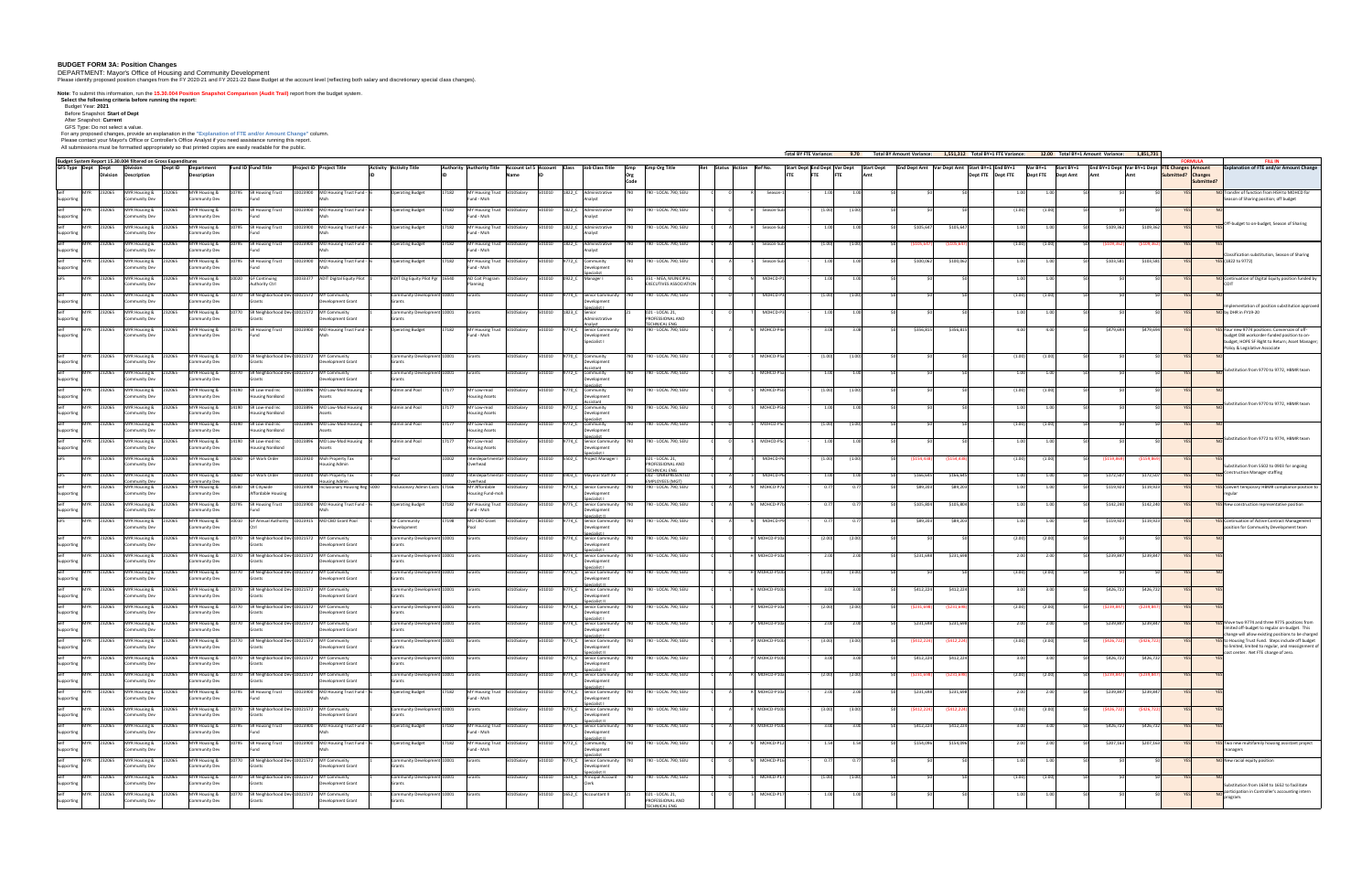## **Interdepartmental Services Balancing: Included Excel download of 15.20.012 3.b.2 IDS balancing report from Enterprise Planning.**

| Reg Dept Perf | Dept             | Dept Pair      | Department<br>Code | Department<br>Title                          |        | Division Code   Division Title           | Section Code | Section<br>Description                 | GFS Type           | <b>Fund Code</b> | <b>Fund Title</b>                       | Code  | Authority Authority Title Project Code Project Title |          |                                           | Activity<br> Code | Activity Title                                    | Account<br> Code | Account Title   CY Orig Amt                         |                  | BY Orig Amt     | Base Amt        | BY Amt - Dept  | BY+1 Base Amt   | BY+1 Amt - Dept<br>Request |
|---------------|------------------|----------------|--------------------|----------------------------------------------|--------|------------------------------------------|--------------|----------------------------------------|--------------------|------------------|-----------------------------------------|-------|------------------------------------------------------|----------|-------------------------------------------|-------------------|---------------------------------------------------|------------------|-----------------------------------------------------|------------------|-----------------|-----------------|----------------|-----------------|----------------------------|
| <b>ADM</b>    | MYR              | ADM-MYR        | 228856             | ADM<br>Administration                        | 228856 | ADM<br>Administration                    |              |                                        | GFS                | 10000            | GF Annual<br><b>Account Ctrl</b>        | 10000 | Operating                                            | 10003082 | ADAD ADM<br>Operations                    | 0003              | Transgender<br>Initiatives                        | 581670           | GF-Mayor'S -<br>Cdbg                                | ( \$200,000]     | 50 <sup>1</sup> | 50 <sup>1</sup> | \$0            | \$0             | Ś0                         |
| ADM           | <b>MYR</b>       | ADM-MYR 232065 |                    | MYR Housing 232065<br>& Community            |        | MYR Housing<br>& Community<br>Dev        |              |                                        | <b>GFS</b>         | 10060            | <b>GF Work</b><br>Order                 | 10002 | Interdepartme 10001886<br>ntal-Overhead              |          | MO-MOHCD<br>Work order                    | 0001              | MOHCD Work 486150<br>Order                        |                  | Exp Rec Fr<br>Adm (AAO)                             | \$200,000        | 50 <sup>1</sup> | 50 <sup>1</sup> | \$0            | \$0             |                            |
| <b>CHF</b>    | MYR              | CHF-MYR        | 229218             | <b>CHF</b><br>Children; Yout<br>h & Families |        |                                          |              |                                        | Self<br>Supporting | 11190            | SR Children<br>and Youth                | 10000 | Operating                                            | 10001640 | CH CYF-Eligible 7000<br>Services          |                   | CYF Eligible -<br>General                         | 581690           | GF-Mayor'S<br>Office Services                       | (5447, 554)      | (5447, 554)     | (5447, 554)     | (5647, 554)    | (5447, 554)     | (5647, 554)                |
| CHF           | <b>MYR</b>       | CHF-MYR        | 229218             | CHF<br>Children; Yout<br>h & Families        |        |                                          |              |                                        | Self<br>Supporting | 11190            | SR Children<br>and Youth                | 20119 | CH<br>Educational<br>Supports                        | 10001640 | CH CYF-Eligible 7000<br>Services          |                   | CYF Eligible -<br>General                         | 581670           | GF-Mayor'S<br> Cdbg                                 | ( \$506,091]     | (5506,091)      | (\$506,091      | (\$506,091     | ( \$506,091]    | ( \$506,091)               |
| <b>CHF</b>    | ∣MYR             | CHF-MYR        | 232055             | MYR Office Of 232055<br>The Mayor            |        | MYR Office Of<br>The Mayor               |              |                                        | GFS                | 10060            | GF Work<br>Order                        | 10002 | Interdepartme 10001888<br>ntal-Overhead              |          | MY-Work<br>order                          | 0001              | MYR-ADM<br>Work Order                             | 486190           | Exp Rec Fr<br>Child; Youth&F<br>am AAO              | \$447,554        | \$447,554       | \$447,554       | \$447,554      | \$447,554       | \$447,554                  |
| <b>CHF</b>    | <b>MYR</b>       | <b>CHF-MYR</b> | 232065             | MYR Housing 232065<br>& Community<br>Dev     |        | <b>MYR Housing</b><br>& Community<br>Dev |              |                                        | <b>GFS</b>         | 10060            | GF Work<br>Order                        | 10002 | Interdepartme 10001886<br>ntal-Overhead              |          | MO-MOHCD<br>Work order                    | 0001              | MOHCD Work 486190<br>Order                        |                  | Exp Rec Fr<br>Child; Youth&F<br>am AAO              | \$506,091        | \$506,091       | \$506,091       | \$506,091      | \$506,091       | \$506,091                  |
| DEM           | IMYR.            | DEM-MYR 229985 |                    | DEM<br>Administration                        | 229985 | DEM<br>Administration                    |              |                                        | GFS                | 10000            | GF Annual<br>Account Ctrl               | 10000 | Operating                                            | 10001776 | EM DEM<br>ADMINISTRATI<br>ON.             | 0001              | DEM<br>Administration                             | 581690           | GF-Mayor'S<br>Office Services                       | ( \$58,640)      | ( \$58,640]     | ( \$58,640)     | ( \$58,640]    | ( \$58,640)     | ( \$58,640)                |
| DEM           | <b>IMYR</b>      | DEM-MYR 232055 |                    | MYR Office Of 232055<br>The Mayor            |        | MYR Office Of<br>The Mayor               |              |                                        | GFS                | 10060            | GF Work<br>Order                        | 10002 | Interdepartme 10001888<br>ntal-Overhead              |          | MY-Work<br>order                          | 0001              | MYR-ADM<br><b>Work Order</b>                      | 486290           | Exp Rec Fr<br>Emergency<br>Comm Dept                | \$58,640         | \$58,640        | \$58,640        | \$58,640       | \$58,640        | \$58,640                   |
| DPH           | ∣MYR             | DPH-MYR        | 232055             | MYR Office Of 232055<br>The Mayor            |        | MYR Office Of<br>The Mayor               |              |                                        | <b>GFS</b>         | 10060            | GF Work<br>Order                        | 10002 | Interdepartme 10001888<br>ntal-Overhead              |          | MY-Work<br>order                          | 0001              | MYR-ADM<br>Work Order                             | 486370           | Exp Rec Fr<br>Comm Health<br>Svc AAO                | \$469,320        | \$469,320       | \$469,320       | \$519,320      | \$469,320       | \$569,320                  |
| DPH           | MYR <sup></sup>  | DPH-MYR        | 251912             | HAD DPH<br><b>Admin Exec</b>                 | 251961 | <b>HAD Public</b><br><b>Health Admin</b> | 251912       | HAD DPH<br>Admin Exec                  | <b>GFS</b>         | 10000            | <b>GF Annual</b><br>Account Ctrl        | 10000 | Operating                                            | 10001784 | HA DPH<br>Admin Exec                      | 0001              | Exec                                              | 581690           | GF-Mayor'S<br>Office Services                       | (5469,320)       | (5469,320)      | ( \$469, 320)   | ( \$519, 320)  | (5469,320)      | ( \$569, 320)              |
| HOM           | <b>IMYR</b>      | HOM-MYR 203646 |                    | HOM<br>PROGRAMS                              | 203646 | HOM<br><b>PROGRAMS</b>                   |              |                                        | <b>GFS</b>         | 10000            | <b>GF Annual</b><br><b>Account Ctrl</b> | 10000 | Operating                                            | 10026738 | HO<br>Transitional-<br>Aged Youth         | 0001              | HO<br>Transitional-<br><b>Aged Youth</b><br>Bas   | 581670           | GF-Mayor'S -<br> Cdbg                               | ( \$1,358,042)   | ( \$1,417,984)  | (51, 417, 984)  | ( \$2,094,522] | (51, 417, 984)  | (52, 165, 306)             |
| HOM           | MYR              | HOM-MYR 203646 |                    | HOM<br>PROGRAMS                              | 203646 | HOM<br>PROGRAMS                          |              |                                        | GFS                | 10000            | GF Annual<br><b>Account Ctrl</b>        | 10000 | Operating                                            | 10026740 | HO Shelter & 0001<br>Housing for<br>the H |                   | HO Shelter & 581670<br>Housing for<br>the H       |                  | $GF-Mayor'S -$<br>Cdbg                              | $($ \$8,267,932) | ( \$10,528,589] | ( \$10,528,589] | (510,088,421)  | (\$10,528,589)  | (\$18,709,854)             |
| HOM           | IMYR             | HOM-MYR 203646 |                    | HOM<br>PROGRAMS                              | 203646 | HOM<br><b>PROGRAMS</b>                   |              |                                        | GFS                | 10000            | <b>GF Annual</b><br><b>Account Ctrl</b> | 10000 | Operating                                            | 10026740 | HO Shelter & 0001<br>Housing for<br>the H |                   | $HO$ Shelter & $ 581690 $<br>Housing for<br>the H |                  | GF-Mayor'S<br><b>Office Services</b>                | S <sub>0</sub>   | 50 <sup>2</sup> | 50 <sup>1</sup> | ( \$85,000)    | 50 <sup>2</sup> | \$0                        |
| HOM           | <b>IMYR</b>      | HOM-MYR 232055 |                    | MYR Office Of 232055<br>The Mayor            |        | <b>MYR Office Of</b><br>The Mayor        |              |                                        | <b>GFS</b>         | 10060            | <b>GF Work</b><br>Order                 | 10002 | Interdepartme 10001888<br>ntal-Overhead              |          | MY-Work<br>order                          | 0001              | MYR-ADM<br><b>Work Order</b>                      | 486195           | <b>EXP REC Fr</b><br>Homelessness<br><b>SvcsAAO</b> | 50 <sup>2</sup>  | 50 <sup>2</sup> | 50 <sup>2</sup> | \$85,000       | 50 <sup>1</sup> | \$85,000                   |
| HOM           | <b>IMYR</b>      | HOM-MYR 232065 |                    | MYR Housing 232065<br>& Community<br>Dev     |        | MYR Housing<br>& Community<br>Dev        |              |                                        | GFS                | 10060            | GF Work<br> Order                       | 10002 | Interdepartme 10001735<br>ntal-Overhead              |          | MO-LOSP<br>Work Order                     | 0001              | LOSP Work<br>Order                                | 486195           | <b>EXP REC Fr</b><br>Homelessness<br>SvcsAAO        | \$9,625,974      | \$11,946,573    | \$11,946,573    | \$12,182,943   | \$11,946,573    | \$20,875,160               |
| <b>HRC</b>    | MYR <sup>1</sup> | HRC-MYR        | 232021             | <b>HRC Human</b><br>Rights<br>Commission     |        |                                          |              |                                        | GFS                | 10000            | <b>GF Annual</b><br><b>Account Ctrl</b> | 10000 | Operating                                            | 10026741 | HU Human<br>Rights                        | 0001              | HRC General 581670                                |                  | GF-Mayor'S -<br> Cdbg                               | ( \$300,000]     | ( \$300,000]    | ( \$300,000)    | 50             | ( \$300,000]    | \$0                        |
| HRC           | ∣MYR             | HRC-MYR        | 232065             | MYR Housing 232065<br>& Community<br>Dev     |        | <b>MYR Housing</b><br>& Community<br>Dev |              |                                        | <b>GFS</b>         | 10060            | GF Work<br> Order                       | 10002 | Interdepartme 10001886<br>ntal-Overhead              |          | MO-MOHCD 0001<br>Work order               |                   | MOHCD Work 1486580<br>Order                       |                  | Exp Rec Fr<br>Human Rights<br>(AAO)                 | \$300,000        | \$300,000       | \$300,000       | SOI            | \$300,000       | \$0                        |
| <b>HSA</b>    | <b>MYR</b>       | HSA-MYR        | 149657             | <b>HSA AM</b><br>Central<br>Management       | 149655 | <b>HSA Admin</b><br>Support (HSA)        | 149657       | <b>HSA AM</b><br>Central<br>Management | <b>GFS</b>         | 10000            | <b>GF Annual</b><br><b>Account Ctrl</b> | 10000 | Operating                                            | 10001700 | HS AD County 0001<br><b>Expense Claim</b> |                   | Allocable<br>Staff&Overhd                         | 581690           | GF-Mayor'S<br><b>Office Services</b>                | ( \$215,299)     | ( \$215,299)    | ( \$215,299)    | ( \$265, 299)  | ( \$215,299)    | ( \$265, 299)              |

## **15.20.012 3.b.2. Interdepartmental Services Balancing – Detail Level - Security**

Time run: 2/20/2020 1:41:59 PM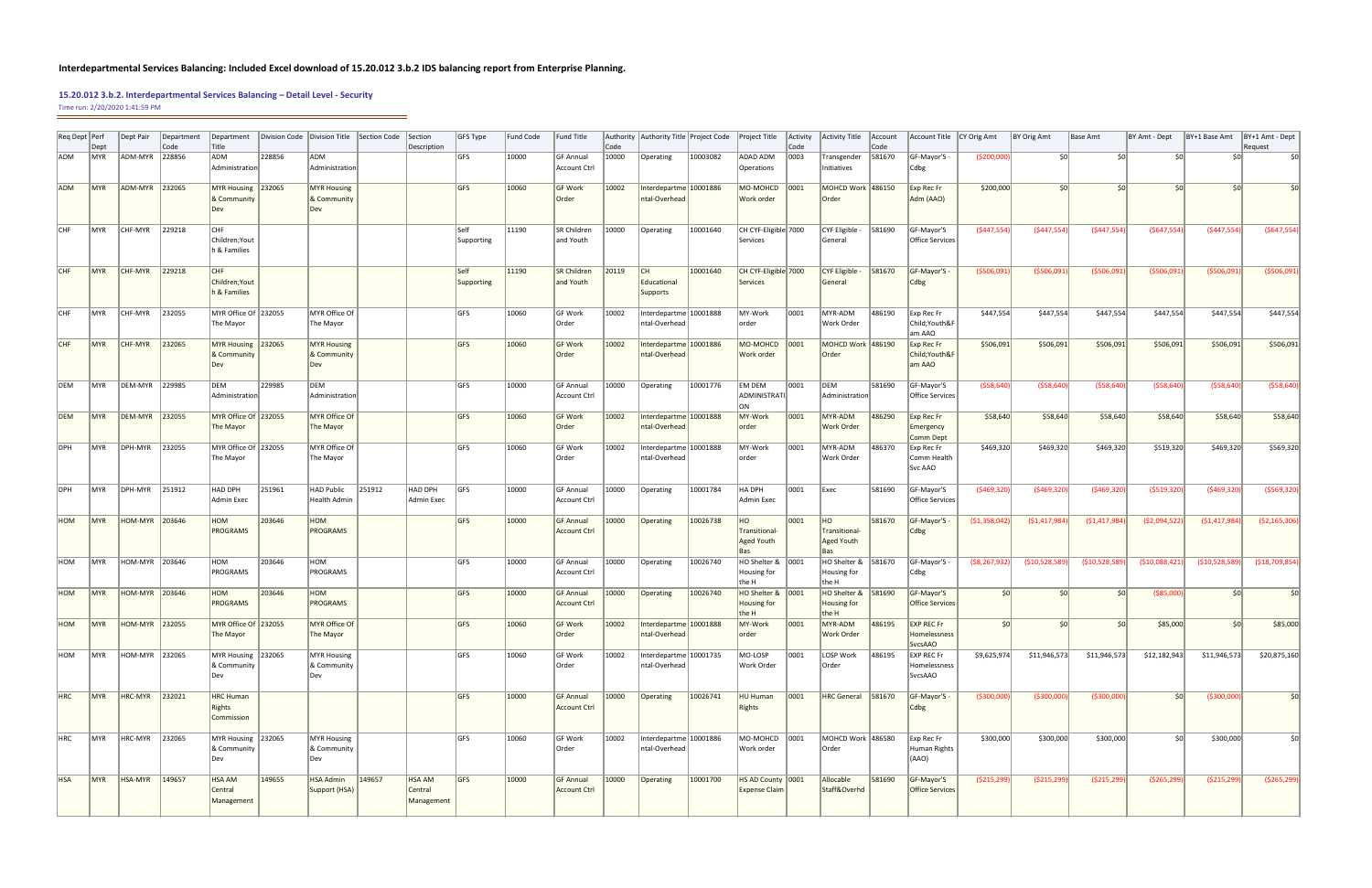| Req Dept   Perf | Dept             | Dept Pair      | Department<br>Code | Department<br>Title                             | Division Code | Division Title                           | Section Code | Section<br>Description                                | GFS Type                  | <b>Fund Code</b> | <b>Fund Title</b>                                      | Code  | Authority Authority Title Project Code Project Title |          |                                            | Activity<br>Code | Activity Title                                     | Account<br>Code | <b>Account Title</b>                                       | CY Orig Amt   | BY Orig Amt    | Base Amt       | BY Amt - Dept   | BY+1 Base Amt  | BY+1 Amt - Dept<br>Request |
|-----------------|------------------|----------------|--------------------|-------------------------------------------------|---------------|------------------------------------------|--------------|-------------------------------------------------------|---------------------------|------------------|--------------------------------------------------------|-------|------------------------------------------------------|----------|--------------------------------------------|------------------|----------------------------------------------------|-----------------|------------------------------------------------------------|---------------|----------------|----------------|-----------------|----------------|----------------------------|
| <b>HSA</b>      | ∣MYR             | <b>HSA-MYR</b> | 232055             | MYR Office Of 232055<br>The Mayor               |               | MYR Office Of<br>The Mayor               |              |                                                       | <b>GFS</b>                | 10060            | <b>GF Work</b><br>Order                                | 10002 | Interdepartme 10001888<br>ntal-Overhead              |          | MY-Work<br>order                           | 0001             | MYR-ADM<br>Work Order                              | 486690          | Exp Rec Fr<br>Human<br>Services AAO                        | \$215,299     | \$215,299      | \$215,299      | \$265,299       | \$215,299      | \$265,299                  |
| llib.           | <b>IMYR</b>      | LIB-MYR        | 232048             | LIB Public<br>Library                           |               |                                          |              |                                                       | Self<br>Supporting        | 13140            | SR Public<br>Library<br>Preserv                        | 10000 | Operating                                            | 10031292 | LB-Community 0001<br>Partnerships&<br>Prog |                  | Community<br>Partnership &<br>Prog                 | 581670          | GF-Mayor'S -<br>Cdbg                                       | ( \$25,000)   | (\$25,000)     | ( \$25,000)    | 50 <sup>1</sup> | ( \$25,000)    | \$0                        |
| ILIB-           | MYR <sup>!</sup> | LIB-MYR        | 232065             | <b>MYR Housing</b><br>& Community<br>Dev        | 232065        | <b>MYR Housing</b><br>& Community<br>Dev |              |                                                       | GFS                       | 10060            | <b>GF Work</b><br>Order                                | 10002 | Interdepartme 10001886<br>ntal-Overhead              |          | MO-MOHCD<br>Work order                     | 0001             | MOHCD Work 486430<br>Order                         |                 | Exp Rec Fr<br><b>Public Library</b><br>AAO                 | \$25,000      | \$25,000       | \$25,000       | ςυ              | \$25,000       | \$0                        |
| <b>MTA</b>      | ∣MYR             | MTA-MYR        | 175650             | MTAGA<br>Government<br>Affairs                  | 175649        | MTAGA<br>Government<br>Affairs           | 175650       | MTAGA<br>Government<br>Affairs                        | $\sf Iself$<br>Supporting | 22265            | MTA OH OPR 10000<br>AGENCYWIDE<br>NEW                  |       | Operating                                            | 10001719 | MT <br>Administration                      | 0023             | Adm General 581690<br>Administration<br><b>UND</b> |                 | GF-Mayor'S<br>Office Services                              | (5245, 489)   | (5245, 489)    | (5245, 489)    | ( \$245,489]    | (5245, 489)    | ( \$245,489)               |
| MTA             | MYR <sup>!</sup> | MTA-MYR        | 207809             | <b>MTASMTP</b><br><b>Transp Plan</b><br>Project | 103745        | MTASM Street 138749<br>Management        |              | <b>MTASMTP</b><br>Transportation Supporting<br>Planng | $\mathsf{S}$ elf          | 22305            | <b>MTA TS OPR</b><br><b>PROJ SUP-PSF</b><br><b>NEW</b> | 10000 | Operating                                            | 10001722 | IMT.<br>Development<br><b>And Planning</b> | 0002             | Dev Vehicle<br>Operations-<br><b>UND</b>           | 581690          | GF-Mayor'S<br><b>Office Services</b>                       | (542, 670)    | (542, 670)     | (542, 670)     | (542, 670)      | (542, 670)     | (542, 670)                 |
| MTA             | ∣MYR             | MTA-MYR        | 232055             | MYR Office Of 232055<br>The Mayor               |               | MYR Office Of<br>The Mayor               |              |                                                       | <b>IGFS</b>               | 10060            | <b>GF Work</b><br>Order                                | 10002 | Interdepartme 10001888<br>ntal-Overhead              |          | MY-Work<br>order                           | 0001             | MYR-ADM<br>Work Order                              | 486550          | Exp Rec Fr<br>Public<br>TransprtnAAO                       | \$288,159     | \$288,159      | \$288,159      | \$288,159       | \$288,159      | \$288,159                  |
| MYR             | <b>ADM</b>       | MYR-ADM        | 207652             | <b>ADM Labor</b><br>Standards                   | 296645        | <b>ADM City</b><br>Administrator<br>Prog | 207652       | <b>ADM Labor</b><br>Standards                         | GFS                       | 10000            | <b>GF Annual</b><br><b>Account Ctrl</b>                | 10000 | Operating                                            | 10003086 | <b>ADLS Labor</b><br>Standards             | 0001             | Labor<br><b>Standards</b><br><b>Operations</b>     | 486450          | <b>Exp Rec From</b><br>Mohcd                               | \$181,108     | \$187,249      | \$187,249      | \$190,537       | \$187,249      | \$195,601                  |
| <b>MYR</b>      | <b>ADM</b>       | MYR-ADM        | 208671             | <b>ADM Digital</b><br><b>Services</b>           | 296645        | <b>ADM City</b><br>Administrator<br>Prog | 208671       | <b>ADM Digital</b><br>Services                        | GFS                       | 10020            | GF Continuing 16537<br><b>Authority Ctrl</b>           |       | <b>AD Digital</b><br>Services<br>Program             | 10022322 | <b>ADDS Digital</b><br>Services<br>Program | 0001             | Digital<br><b>Services</b><br><b>Operations</b>    | 486450          | <b>Exp Rec From</b><br>Mohcd                               | \$1,311,055   | \$1,351,221    | \$1,351,221    | \$1,459,908     | \$1,351,221    | \$1,497,736                |
| MYR             | ADM              | MYR-ADM        | 208672             | ADM Contract   296644<br>Monitoring             |               | ADM Internal 208672<br>Services          |              | ADM Contract GFS<br>Monitoring                        |                           | 10060            | GF Work<br>Order                                       | 10002 | Interdepartme   10003070<br>ntal-Overhead            |          | ADCM<br>Contract<br>Monitoring             | 0001             | CMD<br>Operations                                  | 487110          | Exp Rec Fr<br>Mayor-Cdbg<br>Non-AAO                        | \$82,000      | \$82,000       | \$82,000       | \$82,000        | \$82,000       | \$82,000                   |
| MYR             | <b>ADM</b>       | MYR-ADM        | 228856             | ADM<br>Administration                           | 228856        | ADM<br>Administration                    |              |                                                       | <b>GFS</b>                | 10000            | <b>GF Annual</b><br><b>Account Ctrl</b>                | 10000 | Operating                                            | 10003082 | ADAD ADM<br><b>Operations</b>              | 0001             | ADM<br>Operations                                  | 487110          | Exp Rec Fr<br>Mayor-Cdbg<br>Non-AAO                        | \$133,331     | \$133,331      | \$133,331      | \$133,331       | \$133,331      | \$133,331                  |
| MYR             | ADM              | MYR-ADM        | 228860             | ADM Risk<br>Management                          | 296644        | ADM Internal 228860<br>Services          |              | ADM Risk<br>Management                                | <b>IGFS</b>               | 10060            | GF Work<br>Order                                       | 10002 | Interdepartme   10003072<br>ntal-Overhead            |          | <b>ADRM Risk</b><br>Management             | 0001             | Risk<br>Management<br>Operations                   | 486450          | Exp Rec From<br>Mohcd                                      | \$28,629      | \$31,292       | \$31,292       | \$31,310        | \$31,292       | \$31,310                   |
| ∣MYR            | ADM              | MYR-ADM 228875 |                    | ADM Real<br><b>Estate Division</b>              | 296644        | ADM Internal 228875<br>Services          |              | <b>ADM Real</b><br><b>Estate Division Supporting</b>  | <b>Self</b>               | 14300            | SR Real<br>Property                                    | 17378 | Real Estate<br>Real Property<br>Fund                 | 10001302 | ADRE Real<br>Estate<br>Operations          | 0021             | Rent<br>Recoveries                                 | 486450          | Exp Rec From<br>Mohcd                                      | \$886,246     | \$1,057,170    | \$1,057,170    | \$1,057,170     | \$1,057,170    | \$1,057,170                |
| MYR             | <b>ADM</b>       | MYR-ADM 228880 |                    | ADM<br>ReproMail                                | 296644        | ADM Internal 228880<br>Services          |              | ADM<br>ReproMail                                      | Self<br>Supporting        | 28310            | <b>ISOIS</b><br><b>REPRODUCTIO</b><br>N FUND           | 10000 | Operating                                            | 10003088 | ADRP<br>Repromail                          | 0001             | Repromail<br><b>Operations</b>                     | 486470          | $\mathsf{Exp}$ Rec Fr<br>Mayor (AAO)                       | \$78,278      | \$78,278       | \$78,278       | \$78,278        | \$78,278       | \$78,278                   |
| MYR             | <b>ADM</b>       | MYR-ADM 232055 |                    | MYR Office Of 232055<br>The Mayor               |               | MYR Office Of<br>The Mayor               |              |                                                       | GFS                       | 10000            | <b>GF Annual</b><br><b>Account Ctrl</b>                | 10000 | Operating                                            | 10001731 | MY-Finance<br>and Policy                   | 0001             | Finance and<br>Policy                              | 581820          | Is-Purch-<br>Reproduction                                  | ( \$26,033)   | ( \$26,033)    | ( \$26,033)    | ( \$26,033]     | ( \$26,033)    | ( \$26,033)                |
| MYR             | <b>ADM</b>       | MYR-ADM        | 232055             | MYR Office Of 232055<br>The Mayor               |               | MYR Office Of<br>The Mayor               |              |                                                       | GFS                       | 10000            | GF Annual<br><b>Account Ctrl</b>                       | 10000 | Operating                                            | 10001733 | MY-Violence 0001<br>Prevention             |                  | Violence<br>Prevention                             | 581820          | Is-Purch-<br>Reproduction                                  | ( \$3,099)    | ( \$3,099)     | (\$3,099)      | (\$3,099)       | ( \$3,099)     | ( \$3,099)                 |
| MYR             | ADM              | MYR-ADM        | 232055             | MYR Office Of 232055<br>The Mayor               |               | MYR Office Of<br>The Mayor               |              |                                                       | <b>GFS</b>                | 10000            | <b>GF Annual</b><br><b>Account Ctrl</b>                | 10000 | Operating                                            | 10001736 | MY-<br>Neighborhood<br>Services            | 0001             | Neighborhood 581820<br>Services                    |                 | Is-Purch-<br>Reproduction                                  | (\$17,430)    | (\$17,430)     | ( \$17,430)    | (\$17,430)      | ( \$17,430)    | (\$17,430)                 |
| MYR             | ADM              | MYR-ADM 232055 |                    | MYR Office Of 232055<br>The Mayor               |               | MYR Office Of<br>The Mayor               |              |                                                       | GFS                       | 10000            | <b>GF Annual</b><br><b>Account Ctrl</b>                | 10000 | Operating                                            | 10001887 | MY-<br>Administration                      | 0001             | Administration 581820                              |                 | Is-Purch-<br>Reproduction                                  | ( \$31, 716)  | ( \$31,716)    | ( \$31,716)    | ( \$31,716)     | ( \$31,716)    | ( \$31, 716)               |
| MYR             | <b>ADM</b>       | MYR-ADM 232065 |                    | MYR Housing 232065<br>& Community<br>Dev        |               | <b>MYR Housing</b><br>& Community<br>Dev |              |                                                       | GFS                       | 10000            | <b>GF Annual</b><br><b>Account Ctrl</b>                | 10000 | Operating                                            | 10001734 | MO-Admin<br>and Programs                   | 0001             | Admin and<br>Programs                              | 581890          | GF-Rent Paid<br>To Real Estate                             | ( \$886, 246) | ( \$1,057,170] | ( \$1,057,170) | ( \$1,057,170]  | ( \$1,057,170) | (\$1,057,170)              |
| ∣MYR            | ADM              | MYR-ADM 232065 |                    | MYR Housing 232065<br>& Community<br>Dev        |               | <b>MYR Housing</b><br>& Community<br>Dev |              |                                                       | GFS                       | 10020            | GF Continuing 17069<br><b>Authority Ctrl</b>           |       | GE Public<br>Housing<br>Rebuild Fund                 | 10023246 | Public Housing 0001<br>Rebuild Fund        |                  | Public Housing 581170<br>Rebuild Fund              |                 | $\overline{\mathsf{G}}$ F-Risk<br>Management<br>Svcs (AAO) | ( \$28,629)   | ( \$31,292)    | ( \$31,292)    | ( \$28,464)     | ( \$31,292)    | ( \$31, 311)               |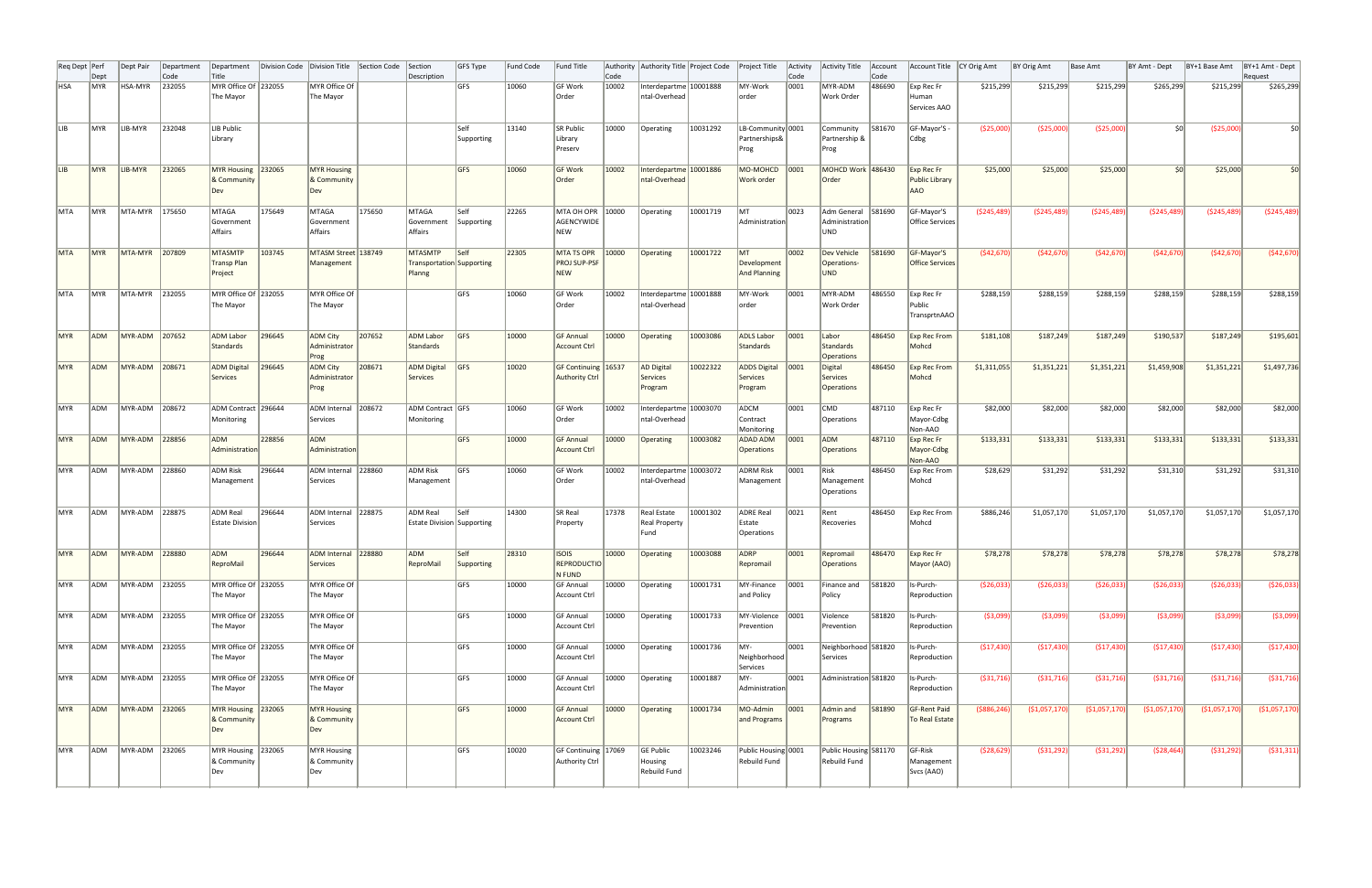|            | Req Dept Perf<br>Dept | Dept Pair              | Department<br> Code | Department<br>Title                                 |        | Division Code Division Title                    | Section Code | Section<br>Description                   | GFS Type           | Fund Code | <b>Fund Title</b>                              | Code  | Authority Authority Title Project Code                |          | Project Title                                                    | Activity<br>Code | Activity Title                             | Account<br>Code | Account Title   CY Orig Amt                   |                    | BY Orig Amt     | <b>Base Amt</b> | BY Amt - Dept    | BY+1 Base Amt   | BY+1 Amt - Dept<br>Request |
|------------|-----------------------|------------------------|---------------------|-----------------------------------------------------|--------|-------------------------------------------------|--------------|------------------------------------------|--------------------|-----------|------------------------------------------------|-------|-------------------------------------------------------|----------|------------------------------------------------------------------|------------------|--------------------------------------------|-----------------|-----------------------------------------------|--------------------|-----------------|-----------------|------------------|-----------------|----------------------------|
| <b>MYR</b> | <b>ADM</b>            | MYR-ADM                | 232065              | MYR Housing 232065<br>& Community<br>Dev            |        | <b>MYR Housing</b><br>& Community<br>Dev        |              |                                          | GFS                | 10020     | GF Continuing   17182<br><b>Authority Ctrl</b> |       | <b>MY Housing</b><br>Trust Fund -<br>Moh              | 10023900 | MO Housing   0006<br>Trust Fund -<br>Moh                         |                  | Operating<br>Budget                        | 581161          | GF-ADM-<br>Digital<br>Services                | (5527, 737)        | (5577,982)      | 50              | 50 <sup>1</sup>  | 50 <sup>1</sup> | \$0                        |
| MYR        | ADM                   | MYR-ADM 232065         |                     | MYR Housing 232065<br><b>&amp; Community</b><br>Dev |        | <b>MYR Housing</b><br>& Community<br>Dev        |              |                                          | <b>GFS</b>         | 10020     | GF Continuing 17182<br>Authority Ctrl          |       | MY Housing<br>Trust Fund -<br>Moh                     | 10023900 | MO Housing<br>Trust Fund -<br>Moh                                | 0006             | Operating<br>Budget                        | 581780          | OCA-Labor<br>Standard<br>Enforcement          | ( \$181, 108)      | ( \$187, 249)   | 50              | 50               | 50 <sup>°</sup> |                            |
| MYR        | <b>ADM</b>            | MYR-ADM 232065         |                     | MYR Housing 232065<br><b>&amp; Community</b><br>Dev |        | <b>MYR Housing</b><br>& Community<br>Dev        |              |                                          | Self<br>Supporting | 10580     | SR Citywide<br>Affordable<br>Housing           | 17166 | MY Affordable 10023908<br><b>Housing Fund-</b><br>moh |          | Inclusionary<br><b>Housing Reg</b>                               | 5000             | Inclusionary<br>Admin Costs                | 581161          | GF-ADM-<br>Digital<br>Services                | (5783, 318)        | (5773, 239)     | (\$773,239      | (5773, 239)      | (5773, 239)     | (5773, 239)                |
| <b>MYR</b> | ADM                   | MYR-ADM 232065         |                     | MYR Housing 232065<br>& Community<br>Dev            |        | <b>MYR Housing</b><br>& Community<br>Dev        |              |                                          | Self<br>Supporting | 10795     | <b>SR Housing</b><br>Trust Fund                | 17182 | MY Housing<br>Trust Fund -<br>Moh                     | 10023900 | MO Housing<br>Trust Fund -<br>Moh                                | 0006             | Operating<br>Budget                        | 581161          | GF-ADM-<br>Digital<br>Services                | 50                 | 50 <sup>1</sup> | (5577,982)      | (\$686,669       | (5577, 982)     | (5724, 497)                |
| MYR        | ADM                   | MYR-ADM 232065         |                     | MYR Housing 232065<br>∣& Community<br>Dev           |        | MYR Housing<br>& Community<br>Dev               |              |                                          | Self<br>Supporting | 10795     | SR Housing<br>Trust Fund                       | 17182 | MY Housing<br>Trust Fund -<br>Moh                     | 10023900 | MO Housing<br>Trust Fund -<br>Moh                                | 0006             | Operating<br>Budget                        | 581780          | OCA-Labor<br>Standard<br>Enforcement          | sol                | sol             | ( \$187, 249)   | ( \$190, 537)    | ( \$187, 249)   | ( \$195,601)               |
| <b>MYR</b> | <b>ART</b>            | MYR-ART                | 187644              | ART<br>Community<br>Investments                     | 187644 | ART<br>Community<br>Investments                 |              |                                          | <b>GFS</b>         | 10020     | GF Continuing 16607<br><b>Authority Ctrl</b>   |       | AR Bos<br>Funding                                     | 10031165 | AR Special<br>Projects<br>Funding                                | 0048             | AB-18SF GLBT 486450<br><b>Hist Society</b> |                 | <b>Exp Rec From</b><br>Mohcd                  | 50                 | 50 <sup>1</sup> | 50 <sup>1</sup> | \$110,000        | 50 <sup>1</sup> | \$110,000                  |
| MYR        | <b>ART</b>            | MYR-ART                | 232065              | MYR Housing 232065<br>& Community<br>Dev            |        | <b>MYR Housing</b><br>& Community<br>Dev        |              |                                          | <b>GFS</b>         | 10010     | <b>GF Annual</b><br>Authority Ctrl             | 17198 | MO CBO Grant 10023915<br>Pool                         |          | MO CBO Grant 0001<br>Pool                                        |                  | GF Community 581050<br>Development         |                 | GF-Arts<br>Commission                         | 50 <sup>1</sup>    | sol             | S <sub>0</sub>  | ( \$110,000]     | SOI             | ( \$110,000]               |
| <b>MYR</b> | CAT                   | MYR-CAT                | 229042              | CAT City<br>Attorney                                |        |                                                 |              |                                          | <b>GFS</b>         | 10000     | <b>GF Annual</b><br>Account Ctrl               | 10000 | Operating                                             | 10001638 | CA Legal<br>Services                                             | 0001             | Legal Services- 486450<br>General          |                 | <b>Exp Rec From</b><br>Mohcd                  | \$500,000          | \$500,000       | \$500,000       | \$500,000        | \$500,000       | \$500,000                  |
| MYR        | CAT                   | MYR-CAT                | 232065              | MYR Housing<br>& Community<br>Dev                   | 232065 | <b>MYR Housing</b><br>& Community<br><b>Dev</b> |              |                                          | Self<br>Supporting | 10580     | SR Citywide<br>Affordable<br>Housing           | 17166 | MY Affordable 10023908<br><b>Housing Fund-</b><br>moh |          | Inclusionary<br>Housing Reg                                      | 5000             | Inclusionary<br><b>Admin Costs</b>         | 581270          | GF-City<br>Attorney-Legal<br>Service          | ( \$500,000]       | ( \$500,000]    | ( \$500,000]    | ( \$500,000]     | ( \$500,000]    | ( \$500,000]               |
| MYR        | <b>CFC</b>            | MYR-CFC                | 229047              | CFC Children &<br>Families<br>Commsn                |        |                                                 |              |                                          | Self<br>Supporting | 11000     | $ $ SR CFC<br>ContinuingAut<br>horityCtrl      | 16921 | $CF$ Prop 10 -<br>Tobacco Tax<br>Fundi                | 10022906 | Prop 10 -<br>Tobacco Tax<br>Funding                              | 0008             | Family<br>Support                          | 486450          | <b>Exp Rec From</b><br>Mohcd                  | \$500,000          | \$500,000       | \$500,000       | \$500,000        | \$500,000       | \$500,000                  |
|            |                       | MYR CFC MYR-CFC 232065 |                     | MYR Housing 232065<br>& Community<br>Dev            |        | MYR Housing<br>& Community<br>Dev               |              |                                          | GFS                | 10000     | Account Ctrl                                   |       |                                                       |          | GF Annual 10000 Operating 10001734 MO-Admin 0001<br>and Programs |                  | Programs                                   |                 | Admin and 581400 Sr-Cfc-First 5<br>Commission | $($ \$500,000) $ $ | ( \$500,000]    | (5500,000)      | ( \$500,000]     | ( \$500,000]    | (\$500,000)                |
| MYR        | <b>CON</b>            | MYR-CON 229227         |                     | <b>CON</b><br>Accounting                            | 229227 | CON<br>Accounting                               |              |                                          | GFS                | 10000     | GF Annual<br>Account Ctrl                      | 10000 | Operating                                             | 10001644 | CO Operations 0003                                               |                  | AOSD-FAST                                  | 486450          | Exp Rec From<br>Mohcd                         | \$70,720           | 50 <sup>2</sup> | 50 <sup>1</sup> | \$75,000         | 50 <sup>1</sup> | \$0                        |
| <b>MYR</b> | <b>CON</b>            | MYR-CON                | 232065              | MYR Housing 232065<br>& Community<br>Dev            |        | <b>MYR Housing</b><br>& Community<br>Dev        |              |                                          | <b>GFS</b>         | 10020     | GF Continuing 17182<br>Authority Ctrl          |       | <b>MY Housing</b><br>Trust Fund -<br>Moh              | 10023900 | MO Housing   0006<br>Trust Fund -<br>Moh                         |                  | Operating<br>Budget                        | 581180          | GF-Con-Fast<br>Team                           | (570, 720)         | 50 <sup>2</sup> | 50              | \$0 <sub>1</sub> | 50 <sup>1</sup> | \$0                        |
| MYR        | <b>CON</b>            | MYR-CON 232065         |                     | MYR Housing 232065<br>& Community<br>Dev            |        | MYR Housing<br>& Community<br>Dev               |              |                                          | Self<br>Supporting | 10795     | SR Housing<br>Trust Fund                       | 17182 | MY Housing<br>Trust Fund -<br>Moh                     | 10023900 | MO Housing   0006<br>Trust Fund -<br>Moh                         |                  | Operating<br>Budget                        | 581180          | GF-Con-Fast<br>Team                           | sol                | 50 <sup>2</sup> | 50              | ( \$75,000]      | 50 <sup>1</sup> | \$0                        |
| MYR        | ECN                   | MYR-ECN                | 207766              | ECN<br>Workforce<br>Development                     | 207766 | ECN<br>Workforce<br>Development                 |              |                                          | GFS                | 10010     | <b>GF Annual</b><br>Authority Ctrl             | 16663 | EW Workforce 10022546<br>Development                  |          | BE Workforce 0008<br>Development                                 |                  | Workforce<br>Development-<br>Citybuil      | 487110          | Exp Rec Fr<br>Mayor-Cdbg<br>Non-AAO           | \$105,000          | \$105,000       | \$105,000       | \$105,000        | \$105,000       | \$105,000                  |
| MYR        | <b>HRD</b>            | MYR-HRD 232027         |                     | HRD Workers 232027<br>Compensation                  |        | <b>HRD Workers</b><br>Compensation              |              |                                          | Self<br>Supporting | 12460     | SR Workers'<br>Compensation                    | 10000 | Operating                                             | 10026742 | HR<br>Administration                                             | 0001             | <b>HR</b><br>Administration                | 486470          | Exp Rec Fr<br>Mayor (AAO)                     | \$8,559            | \$8,901         | \$8,901         | \$8,901          | \$8,901         | \$8,901                    |
| MYR        | HRD                   | MYR-HRD                | 232055              | MYR Office Of 232055<br>The Mayor                   |        | MYR Office Of<br>The Mayor                      |              |                                          | <b>GFS</b>         | 10000     | <b>GF Annual</b><br>Account Ctrl               | 10000 | Operating                                             | 10001887 | MY-<br>Administration                                            | 0001             | Administration 581460                      |                 | GF-HR-<br>Workers'<br>Comp Claims             | ( \$8,559)         | ( \$8,901)      | ( \$8,901)      | ( \$8,901)       | ( \$8,901)      | ( \$8,901)                 |
| MYR        | <b>HSA</b>            | MYR-HSA                | 149673              | HSA HS<br><b>Welfare To</b><br>Work                 | 149665 | HSA Human<br>Services (DHS)                     | 207765       | HSA HS Econ GFS<br>Sppt & Self<br>Suffic |                    | 10000     | GF Annual<br>Account Ctrl                      | 10000 | Operating                                             | 10001705 | HS PA County 0002<br>Expense Claim                               |                  | General Fund 486470<br> Only               |                 | Exp Rec Fr<br>Mayor (AAO)                     | \$190,000          | \$190,000       | \$190,000       | 50 <sup>1</sup>  | \$190,000       | \$0                        |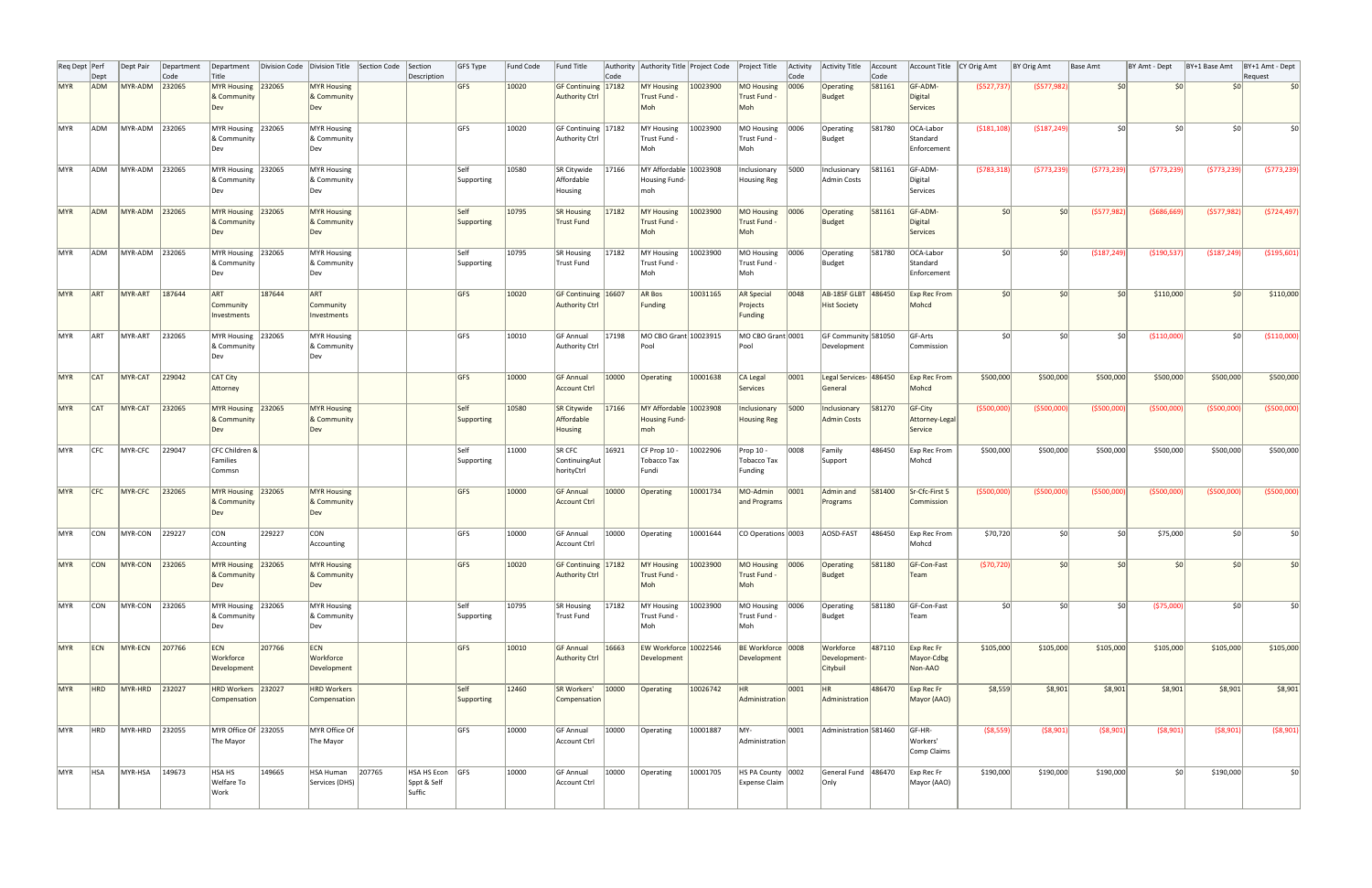| Req Dept   Perf | Dept                       | Dept Pair | Department<br>Code | Department<br>Title                      |        | Division Code Division Title Section Code |        | Section<br>Description                        | <b>GFS Type</b>           | Fund Code | <b>Fund Title</b>                                       | Code  | Authority Authority Title Project Code          |          | Project Title                                 | Activity<br>Code | <b>Activity Title</b>                        | Account<br>Code | Account Title   CY Orig Amt             |               | BY Orig Amt   | Base Amt     | BY Amt - Dept | BY+1 Base Amt | BY+1 Amt - Dept<br>Request |
|-----------------|----------------------------|-----------|--------------------|------------------------------------------|--------|-------------------------------------------|--------|-----------------------------------------------|---------------------------|-----------|---------------------------------------------------------|-------|-------------------------------------------------|----------|-----------------------------------------------|------------------|----------------------------------------------|-----------------|-----------------------------------------|---------------|---------------|--------------|---------------|---------------|----------------------------|
| <b>MYR</b>      | <b>HSA</b>                 | MYR-HSA   | 232065             | <b>MYR Housing</b><br>& Community<br>Dev | 232065 | <b>MYR Housing</b><br>& Community<br>Dev  |        |                                               | GFS                       | 10010     | <b>GF Annual</b><br>Authority Ctrl                      | 17184 | MY Hope Sf<br>Initiative                        | 10023903 | Hope Sf<br>Initiative                         | $ 0003\rangle$   | Services and<br><b>Project Mgt</b><br>Cost   | 581950          | GF-Social<br>Services                   | ( \$190,000]  | (\$190,000)   | ( \$190,000] | SOI           | ( \$190,000]  | 50                         |
| MYR             | PUC                        | MYR-PUC   | 229267             | WWE0101<br>Administration                | 229309 | WWE<br>Wastewater<br>Enterprise           | 229271 | WWE01<br>Administration Supporting            | <b>Self</b>               | 20160     | WWE Op<br>  Annual<br>Account Ctrl                      | 10000 | Operating                                       | 10030000 | luc<br>Administration<br><b>WWE</b>           | 0001             | General<br>Administration                    | 486450          | Exp Rec From<br>Mohcd                   | sol           | sol           | sol          | \$400         | SOI           | \$600                      |
| <b>MYR</b>      | ∣tis                       | MYR-TIS   | 207917             | DT Adm<br>Telephone<br><b>Billing</b>    | 207915 | DT <br>Administration                     | 207917 | DT Adm<br>Telephone<br>Billing                | Self<br>Supporting        | 28100     | <b>ISTIF NON</b><br><b>PROJECT</b><br><b>CONTROLLED</b> | 10000 | Operating                                       | 10024777 | DT Dt<br>Operating<br>Master Project          | 0001             | DT Operating 486470<br><b>Master Project</b> |                 | Exp Rec Fr<br>Mayor (AAO)               | \$63,814      | \$66,728      | \$66,728     | \$66,728      | \$66,728      | \$66,728                   |
| MYR             | T S                        | MYR-TIS   | 207921             | DT Adm<br>Procurement<br>Pass-thru       | 207915 | DT <br>Administration                     | 207921 | DT Adm<br>Procurement Supporting<br>Pass-thru | $\sf I$ Self              | 28070     | <b>ISTIF Annual</b><br>Authority Ctrl                   | 17608 | Dt Work Order 10024810<br>Projects              |          | Idt.<br>INTERDEPART<br>MENTAL SERV            | 0008             | EAs - Adobe -<br>$ 01\rangle$                | 486470          | Exp Rec Fr<br>Mayor (AAO)               | \$2,500       | \$2,500       | \$2,500      | \$2,500       | \$2,500       | \$2,500                    |
| MYR             | T S                        | MYR-TIS   | 207921             | DT Adm<br>Procurement<br>Pass-thru       | 207915 | DT <br>Administration                     | 207921 | DT Adm<br>Procurement Supporting<br>Pass-thru | $\sf I$ Self              | 28070     | <b>ISTIF Annual</b><br>Authority Ctrl                   | 17608 | Dt Work Order 10024810<br>Projects              |          | DT<br>INTERDEPART<br>MENTAL SERV              | $ 0012\rangle$   | EAs - ESRI 01 486470                         |                 | $\mathsf{Exp}$ Rec Fr<br>Mayor (AAO)    | \$6,000       | \$6,000       | \$6,000      | \$6,000       | \$6,000       | \$6,000                    |
| MYR             | T S                        | MYR-TIS   | 207921             | DT Adm<br>Procurement<br>Pass-thru       | 207915 | <b>DT</b><br>Administration               | 207921 | DT Adm<br>Procurement Supporting<br>Pass-thru | Self                      | 28070     | ISTIF Annual<br>Authority Ctrl                          | 17608 | Dt Work Order 10024810<br>Projects              |          | DT <br>INTERDEPART<br>MENTAL SERV             | 0018             | $EAs -$<br>Microsoft                         | 486470          | $\vert$ Exp Rec Fr<br>Mayor (AAO)       | \$17,792      | \$17,792      | \$17,792     | \$17,792      | \$17,792      | \$17,792                   |
| <b>MYR</b>      | T S                        | MYR-TIS   | 207921             | DT Adm<br>Procurement<br>Pass-thru       | 207915 | DT <br>Administration                     | 207921 | DT Adm<br>Procurement<br>Pass-thru            | <b>Self</b><br>Supporting | 28070     | <b>ISTIF Annual</b><br>Authority Ctrl                   | 17608 | Dt Work Order 10024810<br>Projects              |          | DT<br>INTERDEPART<br>MENTAL SERV              | $ 0737\rangle$   | DT Depts' IT<br>Misc<br>Procurements         | 486470          | $\mathsf{Exp}$ Rec Fr<br>Mayor (AAO)    | \$10,000      | \$10,000      | \$10,000     | \$10,000      | \$10,000      | \$10,000                   |
| MYR             | $\overline{\mathsf{ITIS}}$ | MYR-TIS   | 207938             | DT <br>Communicato<br>ns SFGovTV         | 130679 | IDT<br>Communicatio                       | 207938 | I DT<br>Communicato<br>ns SFGovTV             | IGFS                      | 10000     | <b>GF Annual</b><br><b>Account Ctrl</b>                 | 10000 | Operating                                       | 10024777 | $DT$ Dt<br>Operating<br>Master Project        | 0001             | DT Operating 486470<br>Master Project        |                 | $\vert$ Exp Rec Fr<br>Mayor (AAO)       | \$15,000      | \$15,000      | \$15,000     | \$15,000      | \$15,000      | \$15,000                   |
| <b>MYR</b>      | T S                        | $MYR-TIS$ | 232055             | MYR Office Of 232055<br>The Mayor        |        | MYR Office Of<br>The Mayor                |        |                                               | <b>GFS</b>                | 10000     | <b>GF Annual</b><br>Account Ctrl                        | 10000 | Operating                                       | 10001731 | MY-Finance<br>and Policy                      | 0001             | Finance and<br>  Policy                      | 581140          | DT Technology<br>Projects               | (51, 456)     | (51, 456)     | (51, 456)    | (51, 456)     | (51, 456)     | ( \$1,456)                 |
| MYR             | T S                        | MYR-TIS   | 232055             | MYR Office Of 232055<br>The Mayor        |        | MYR Office Of<br>The Mayor                |        |                                               | lgfs                      | 10000     | <b>GF Annual</b><br>Account Ctrl                        | 10000 | Operating                                       | 10001731 | MY-Finance<br>and Policy                      | 0001             | Finance and<br>Policy                        | 581210          | DT Technology<br>Infrastructure         | (592, 693)    | ( \$95, 201)  | (\$95,201)   | ( \$95, 201)  | ( \$95, 201)  | (\$95,201)                 |
| MYR TIS         |                            | MYR-TIS   | 232055             | MYR Office Of 232055<br>The Mayor        |        | MYR Office Of<br>The Mayor                |        |                                               | <b>GFS</b>                | 10000     | <b>GF Annual</b><br>Account Ctrl                        |       | 10000 Operating                                 | 10001731 | $\sqrt{\text{MY-Finance}}$ 0001<br>and Policy |                  | Finance and $ 581325$<br>Policy              |                 | DT Enterprise<br>Tech Contracts         | (S4, 774)     | (S4, 774)     | (S4, 774)    | (S4, 774)     | (S4, 774)     | (54, 774)                  |
| MYR             | T S                        | MYR-TIS   | 232055             | MYR Office Of 232055<br>The Mayor        |        | MYR Office Of<br>The Mayor                |        |                                               | <b>GFS</b>                | 10000     | <b>GF Annual</b><br>Account Ctrl                        | 10000 | Operating                                       | 10001887 | lMY-<br>Administration                        | 0001             | Administration 581140                        |                 | DT Technology<br>Projects               | ( \$3,676)    | ( \$3,676)    | ( \$3,676)   | ( \$3,676)    | ( \$3,676)    | ( \$3,676)                 |
| MYR             | T S                        | MYR-TIS   | 232055             | MYR Office Of 232055<br>The Mayor        |        | MYR Office Of<br>The Mayor                |        |                                               | <b>GFS</b>                | 10000     | <b>GF Annual</b><br>Account Ctrl                        | 10000 | Operating                                       | 10001887 | MY-<br>Administration                         | 0001             | Administration 581210                        |                 | DT Technology<br>Infrastructure         | ( \$194, 322) | ( \$199, 579] | (\$199,579)  | ( \$199,579)  | ( \$199,579)  | (\$199,579)                |
| MYR             | T S                        | MYR-TIS   | 232055             | MYR Office Of 232055<br>The Mayor        |        | MYR Office Of<br>The Mayor                |        |                                               | lgfs                      | 10000     | <b>GF Annual</b><br>Account Ctrl                        | 10000 | Operating                                       | 10001887 | lMY-<br>Administration                        | 0001             | Administration 581280                        |                 | DT SFGov TV<br>Services                 | ( \$15,000]   | ( \$15,000]   | ( \$15,000)  | (\$15,000)    | ( \$15,000]   | ( \$15,000)                |
| <b>MYR</b>      | T S                        | MYR-TIS   | 232055             | MYR Office Of 232055<br>The Mayor        |        | MYR Office Of<br>The Mayor                |        |                                               | <b>GFS</b>                | 10000     | <b>GF Annual</b><br>Account Ctrl                        | 10000 | Operating                                       | 10001887 | MY-<br>Administration                         | 0001             | Administration 581325                        |                 | DT Enterprise<br><b>Tech Contracts</b>  | (\$12,054)    | (\$12,054)    | (\$12,054)   | ( \$12,054)   | ( \$12,054)   | (\$12,054)                 |
| <b>MYR</b>      | T S                        | MYR-TIS   | 232055             | MYR Office Of 232055<br>The Mayor        |        | MYR Office Of<br>The Mayor                |        |                                               | lgfs.                     | 10000     | <b>GF Annual</b><br>Account Ctrl                        | 10000 | Operating                                       | 10001887 | lMY-<br>Administration                        | 0001             | Administration 581360                        |                 | Idt.<br>Telecommunic<br>ations Services | (563, 814)    | (566, 728)    | (566, 728)   | (566, 728)    | (566, 728)    | ( \$66, 728)               |
| <b>MYR</b>      | T S                        | MYR-TIS   | 232055             | MYR Office Of 232055<br>The Mayor        |        | MYR Office Of<br>The Mayor                |        |                                               | <b>GFS</b>                | 10060     | GF Work<br>Order                                        | 10002 | Interdepartme 10001888<br>ntal-Overhead         |          | MY-Work<br>order                              | 0001             | MYR-ADM<br><b>Work Order</b>                 | 581140          | DT Technology<br>Projects               | (54,868)      | (54,868)      | (54,868)     | (54,868)      | (54,868)      | (54,868)                   |
| MYR             | T S                        | MYR-TIS   | 232055             | MYR Office Of 232055<br>The Mayor        |        | MYR Office Of<br>The Mayor                |        |                                               | lgfs.                     | 10060     | GF Work<br> Order                                       | 10002 | Interdepartme 10001888<br>ntal-Overhead         |          | MY-Work<br> order                             | 0001             | MYR-ADM<br> Work Order                       | 581325          | DT Enterprise<br><b>Tech Contracts</b>  | (59, 464)     | (59, 464)     | ( \$9,464)   | (59, 464)     | (59, 464)     | (59, 464)                  |
| <b>MYR</b>      | T S                        | MYR-TIS   | 232341             | DT Adm<br>Administration                 | 207915 | DT <br>Administration                     | 232341 | DT Adm<br>Administration Supporting           | Self                      | 28070     | <b>ISTIF Annual</b><br>Authority Ctrl                   | 17582 | DT <sub>Dt</sub><br>Operating<br>Master Project | 10024777 | $DT$ Dt<br>Operating<br>Master Project        | 0001             | DT Operating 486470<br>Master Project        |                 | Exp Rec Fr<br>Mayor (AAO)               | \$287,015     | \$294,780     | \$294,780    | \$294,780     | \$294,780     | \$294,780                  |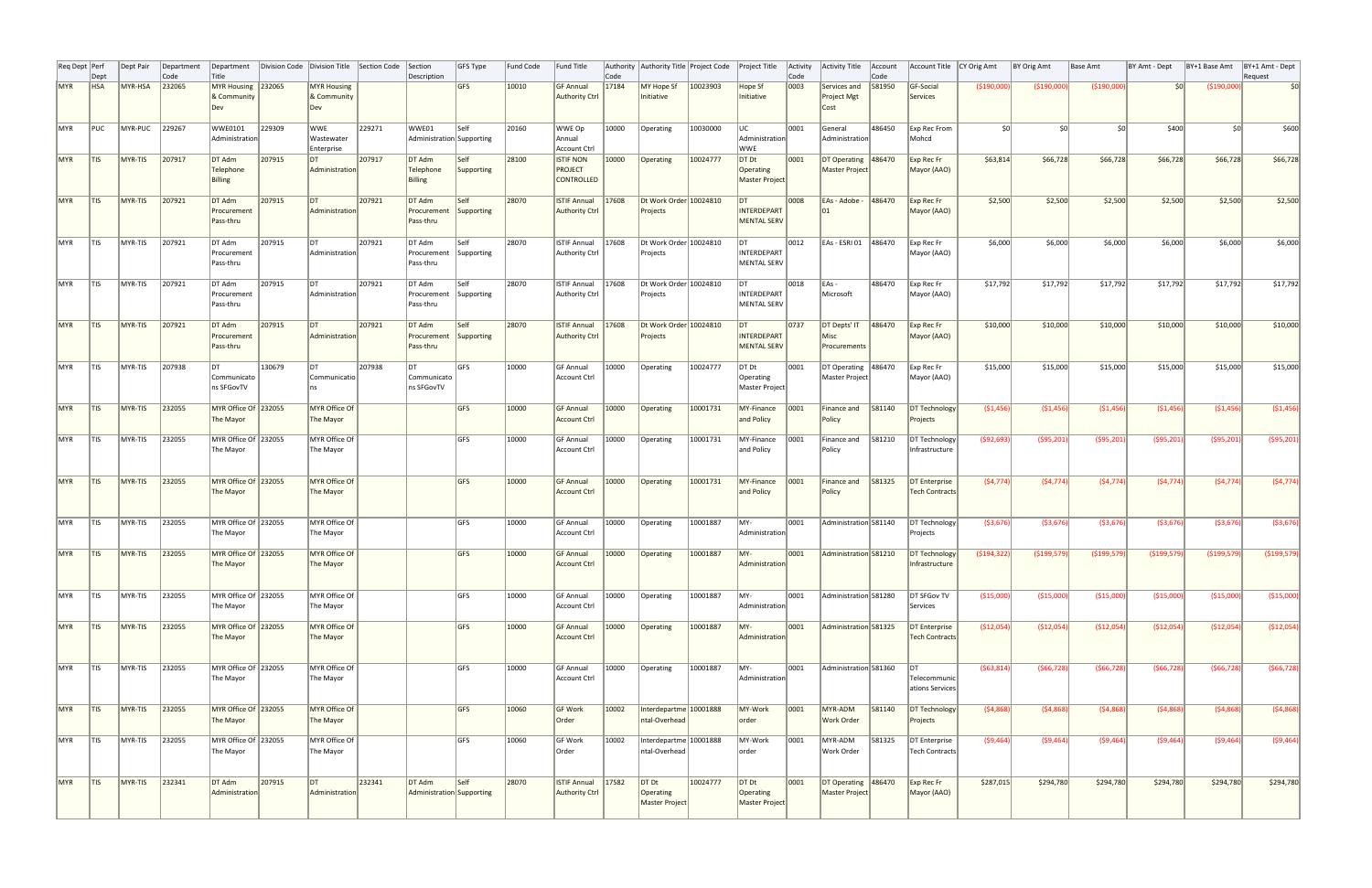| Reg Dept Perf | Dept        | Dept Pair      | Department<br>Code | Department<br>Title                  | Division Code | Division Title                           | Section Code | Section<br>Description                  | GFS Type           | Fund Code | Fund Title                                     | Code  | Authority Authority Title Project Code Project Title |          |                                      | Activity<br>Code | Activity Title                              | Account<br>Code | Account Title   CY Orig Amt             |               | BY Orig Amt   | Base Amt      | BY Amt - Dept | BY+1 Base Amt | BY+1 Amt - Dept<br>Request |
|---------------|-------------|----------------|--------------------|--------------------------------------|---------------|------------------------------------------|--------------|-----------------------------------------|--------------------|-----------|------------------------------------------------|-------|------------------------------------------------------|----------|--------------------------------------|------------------|---------------------------------------------|-----------------|-----------------------------------------|---------------|---------------|---------------|---------------|---------------|----------------------------|
| <b>MYR</b>    | <b>TTX</b>  | MYR-TTX        | 232065             | <b>MYR Housing</b><br>& Community    | 232065        | <b>MYR Housing</b><br>& Community<br>Dev |              |                                         | <b>GFS</b>         | 10010     | <b>GF Annual</b><br><b>Authority Ctrl</b>      | 17187 | Gf Cdbg And<br>Hopwa                                 | 10023906 | Gf Cdbg And<br>Hopwa                 | $ 0003$          | Pool                                        | 581980          | $ GF-Tax $<br>Collector                 | ( \$14,000]   | (514,000)     | (\$14,000]    | \$0           | ( \$14,000]   | \$0                        |
| MYR!          | <b>ITTX</b> | MYR-TTX        | 232344             | <b>TTX</b><br>Management<br>Admin    | 232346        | <b>TTX</b><br>Management                 | 232344       | ∣TTX<br>Management<br>Admin             | <b>GFS</b>         | 10060     | GF Work<br>Order                               | 10002 | Interdepartme 10033040<br>ntal-Overhead              |          | TX MOHCD -<br>Smart Money<br>Network | 0001             | TX MOHCD -<br><b>Smart Money</b><br>Network | 486450          | Exp Rec From<br>Mohcd                   | \$14,000      | \$14,000      | \$14,000      | ςυ            | \$14,000      | \$0                        |
| <b>POL</b>    | MYR         | POL-MYR        | 232055             | MYR Office Of 232055<br>The Mayor    |               | MYR Office Of<br>The Mayor               |              |                                         | <b>GFS</b>         | 10060     | <b>GF Work</b><br>Order                        | 10002 | Interdepartme 10001888<br>Intal-Overhead             |          | MY-Work<br>order                     | 0001             | MYR-ADM<br><b>Work Order</b>                | 486500          | Exp Rec Fr<br>Police Comssn<br>AAO      | \$68,929      | \$68,929      | \$68,929      | \$68,929      | \$68,929      | \$68,929                   |
| <b>POL</b>    | MYR!        | POL-MYR        | 232086             | POL Admin                            | 232086        | POL Admin                                |              |                                         | <b>GFS</b>         | 10000     | <b>GF Annual</b><br>Account Ctrl               | 10000 | Operating                                            | 10001893 | PC  <br>Operational<br>Support Dept  | 0001             | Operational<br>Support Dept                 | 581690          | GF-Mayor'S<br>Office Services           | (568,929)     | (568,929)     | (568, 929)    | (568, 929)    | (568,929)     | (568,929)                  |
| <b>PRT</b>    | <b>MYR</b>  | <b>PRT-MYR</b> | 109785             | <b>PRT EX-</b><br>Executive          | 232115        | PRT Executive   109785                   |              | <b>PRT EX-</b><br>Executive             | Self<br>Supporting | 23680     | <b>PRT-OP</b><br>Annual<br><b>Account Ctrl</b> | 10000 | Operating                                            | 10026768 | PO<br>Administration                 | 0001             | PO.<br>Administration                       | 581690          | GF-Mayor'S<br><b>Office Services</b>    | (\$16,646)    | (\$16,646)    | (\$16,646)    | ( \$32, 646)  | ( \$16,646)   | ( \$32, 646)               |
| <b>PRT</b>    | MYR         | PRT-MYR        | 232055             | MYR Office Of 232055<br>The Mayor    |               | MYR Office Of<br>The Mayor               |              |                                         | <b>GFS</b>         | 10060     | GF Work<br>Order                               | 10002 | Interdepartme 10001888<br>ntal-Overhead              |          | MY-Work<br>order                     | 0001             | MYR-ADM<br>Work Order                       | 486530          | Exp Rec Fr<br>Port<br>Commission<br>AAO | \$16,646      | \$16,646      | \$16,646      | \$33,646      | \$16,646      | \$33,646                   |
| <b>PUC</b>    | <b>MYR</b>  | PUC-MYR        | 232055             | MYR Office Of 232055<br>The Mayor    |               | MYR Office Of<br>The Mayor               |              |                                         | <b>GFS</b>         | 10060     | GF Work<br>Order                               | 10002 | Interdepartme 10001888<br>Intal-Overhead             |          | MY-Work<br><b>order</b>              | 0001             | MYR-ADM<br><b>Work Order</b>                | 486740          | Exp Rec Fr<br>PUC (AAO)                 | \$339,270     | \$339,270     | \$339,270     | \$389,270     | \$339,270     | \$389,270                  |
| PUC           | <b>MYR</b>  | PUC-MYR        | 232127             | <b>PUB0101</b><br>General<br>Manager | 232176        | PUB Public<br>Utilities<br>Bureaus       | 232130       | PUB <sub>01</sub><br>General<br>Manager | Self<br>Supporting | 27180     | PUC Operating 10000<br> Fund                   |       | Operating                                            | 10026772 | lub.<br>Administration               | 0001             | General<br>Manager                          | 581690          | GF-Mayor'S<br><b>Office Services</b>    | ( \$339, 270) | ( \$339, 270) | ( \$339, 270) | ( \$389, 270] | ( \$339, 270) | ( \$389, 270)              |
| <b>REC</b>    | <b>MYR</b>  | REC-MYR        | 232055             | MYR Office Of 232055<br>The Mayor    |               | MYR Office Of<br>The Mayor               |              |                                         | <b>GFS</b>         | 10060     | GF Work<br>Order                               | 10002 | Interdepartme 10001888<br>ntal-Overhead              |          | MY-Work<br>order                     | 0001             | MYR-ADM<br><b>Work Order</b>                | 486630          | <b>Exp Rec Fr Rec</b><br>& Park (AAO)   | \$20,948      | \$20,948      | \$20,948      | \$20,948      | \$20,948      | \$20,948                   |
| <b>REC</b>    | <b>IMYR</b> | REC-MYR        | 262684             | <b>REC Finance</b>                   | 232199        | <b>REC Admin</b><br>Services             | 262684       | REC Finance                             | <b>IGFS</b>        | 10080     | GF Overhead-   10002<br>Recreation &<br>Parks  |       | Interdepartme 10001738<br>Intal-Overhead             |          | RP.<br>Administration                | 0001             | RP<br>Administration                        | 581690          | GF-Mayor'S<br>Office Services           | (520,948)     | (520,948)     | ( \$20, 948)  | ( \$20, 948)  | (520,948)     | (520, 948)                 |